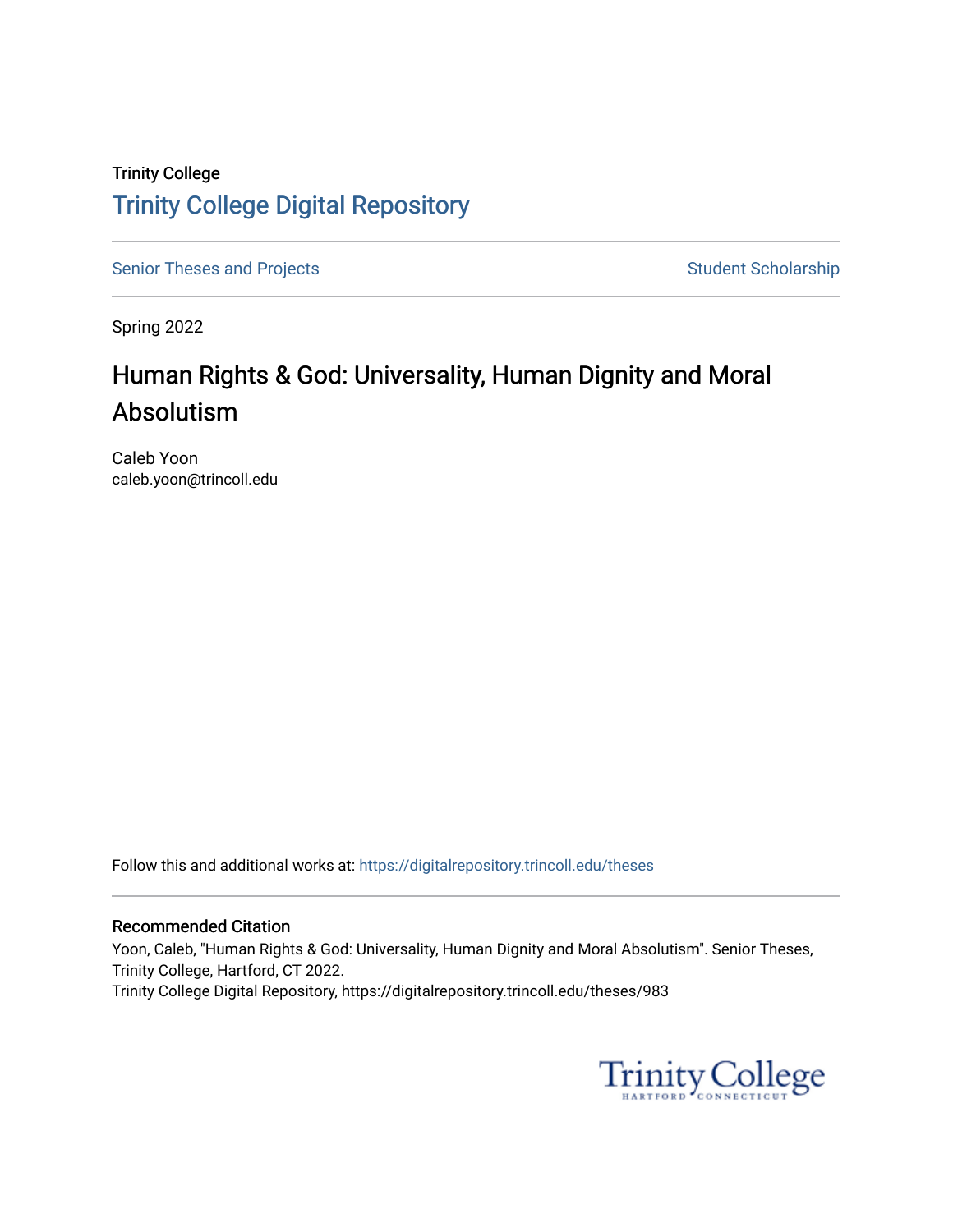# Human Rights & God

# Universality, Human Dignity, and Moral Absolutism

A Thesis

Presented by

Caleb Yoon

To the

Human Rights Studies Department

Donna-Dale Marcano

Thesis Advisor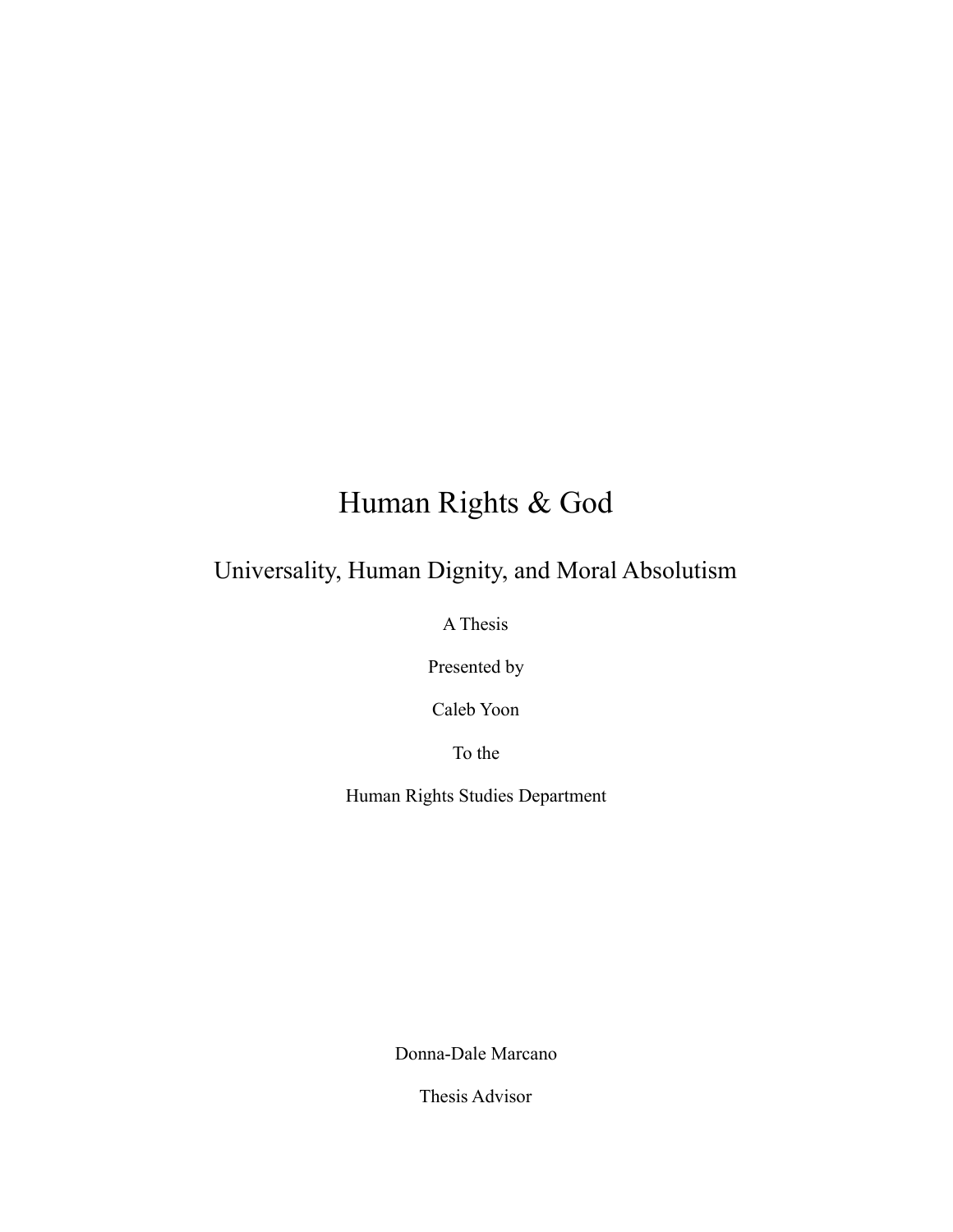### **Abstract**

While the current human rights tradition has come out of a common sentiment to move away from religion—for religion has, historically, been an immense source of human rights violations—the origins of human rights need to be considered, and perhaps more importantly, why human rights must exist in the first place. In his article "No human rights without God," Daniel Philpott contends that three essential characteristics of human rights necessitate the integration and acknowledgment of God: universality, human dignity, and their "trump card status" (Philpott, 2014). Philpott counters the notion that reason alone can establish human rights' universality, focus on human dignity, and their need for paramount importance, and argues that reason alone cannot provide grounds for these three vital aspects of the human rights tradition. Arguing that, objectively, humans are nothing more than a set of relatively more complex biological and neurological processes, he contends that a higher must reveal the unique nature of humankind. Through this thesis, however, by examining these three facets of human rights that Philpott claims are justified through Christianity—or similar faiths holding that there is a singular God—it will be discovered that a Godly perspective can justify universal moral norms and human dignity but fails at establishing "trump card" status through moral absolutism. However, this is not a fault of God but rather one of the limitations of historical events and the constant manipulation of God's Word. While Philpott's argument may fail regarding Christianity's ability to justify the "trump card" status of human rights, human rights certainly provide a framework with which the moral absoluteness of God can be taught.

This thesis is not written to say that human rights cannot be effective without the Christian God, but rather that this primarily human endeavor of recognizing and protecting human dignity has a finite scope in that it was born from the human atrocities by thinkers who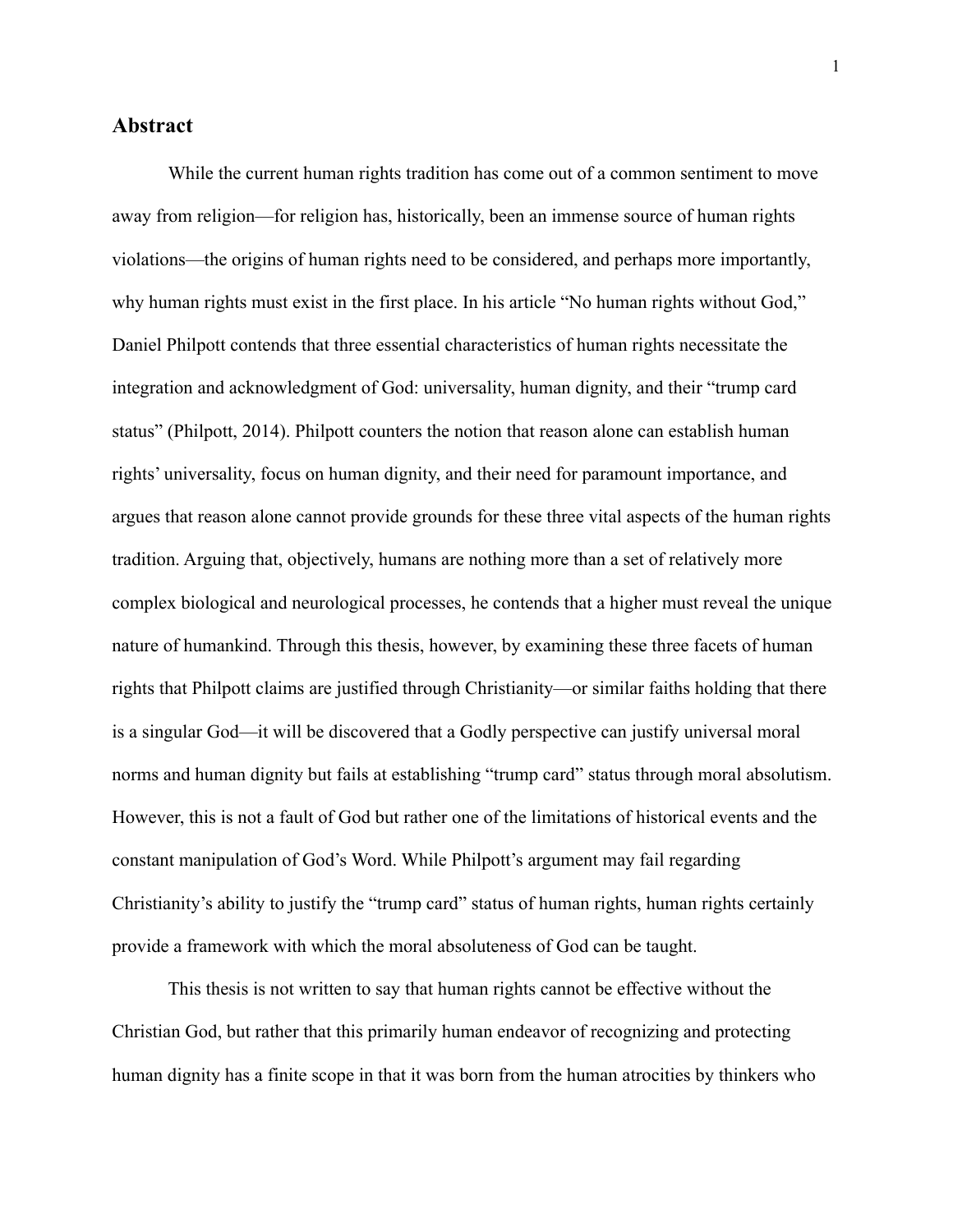share the same imperfect nature of those who initially violated said human rights. If we are to equate humanity with imperfection, the fallacy of human rights disappears, for the very term "human" implies a sense that we are always making mistakes, learning from them, and striving to be better. And ultimately, this is the best we can do in an imperfect world as imperfect beings.

Where does this assumption of fundamental fallibility come from? One basis of natural rights stems from the idea that man was created in God's image, "for men being all the workmanship of one omnipotent and infinitely wise Maker" constitutes a common basis of deserved rights (Locke, 73). However, John Locke and many other natural rights advocates missed a critical part of the Bible, that although man was created in God's image when Adam and Eve ate from the Tree of Knowledge of Good and Evil, they thus cursed all their descendants to be separated from God; this separation between man and his Creator invalidates the notion that humankind deserves anything, including rights, for outside of an earnest and personal relationship with God, humankind is doomed. To speak more on human fallibility the Bible states "therefore, just as sin entered the world through one man, and death through sin, and in this way death came to all people, because all sinned" (*NIV*, Romans 5.12). One might ask why should all of humanity suffer for one man and one woman's sin? A difficult question, to be sure, but people pay for the mistakes of others all the time. To say that a classroom punished by the acts of one rebellious child is not comparable to all of humanity's punishment in the eyes of God, the creator of literally everything, is arrogant of us.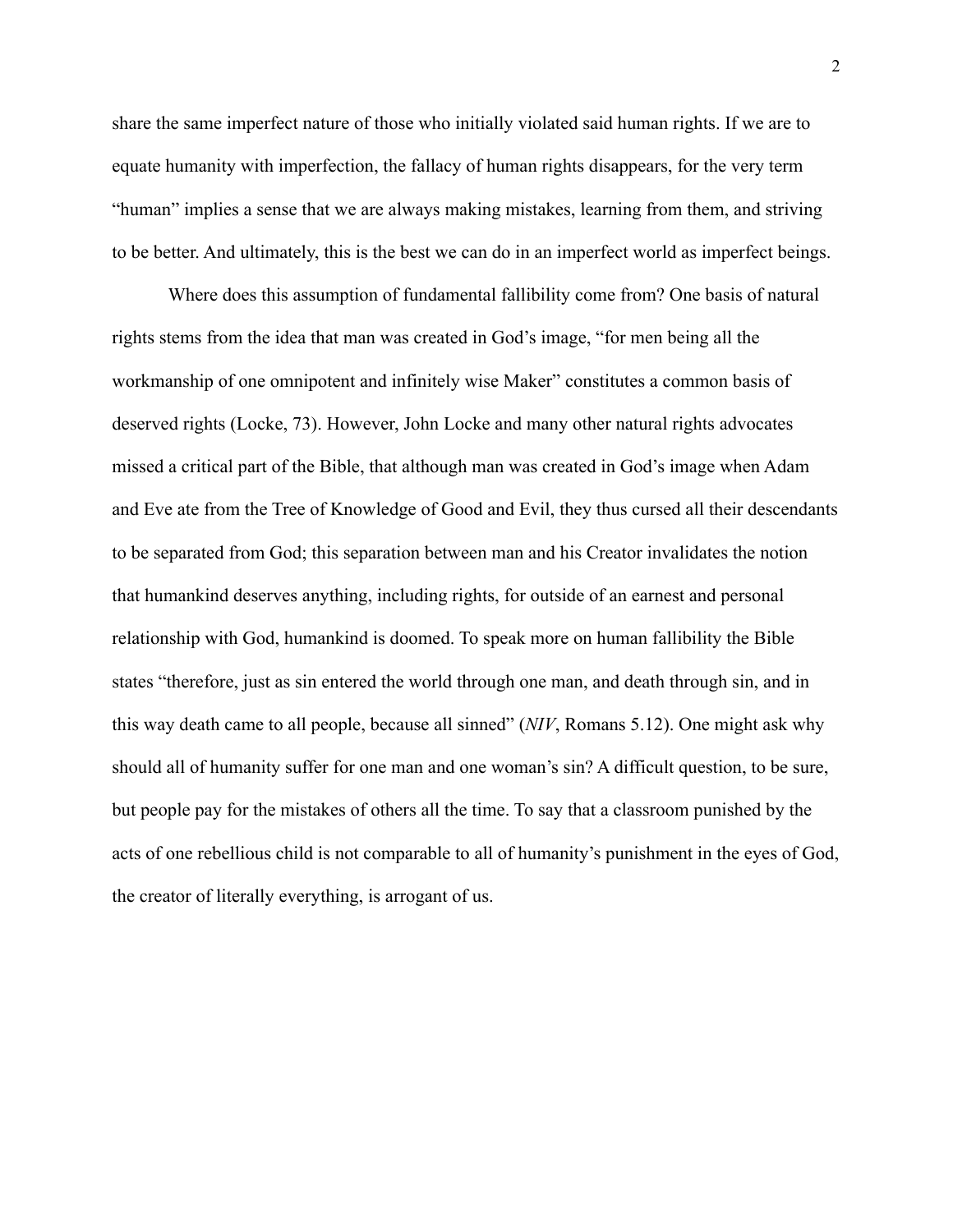### **Acknowledgments**

This entire process has been an incredibly difficult and raw excursion into my belief system and faith in God. Having spent the past few years at Trinity College studying human rights—a movement largely divorced from religion—I have had to reconcile the faith with which I grew up and the new, exciting subject area of my major. As my thesis advisor, Donna Marcano can attest, my topic for my thesis has jumped around over the past year, impeding my ability to gather a finalized set of sources and begin my writing process. In many more ways than one, this thesis serves as the first step in a long, and at times, excruciating journey back from a world of pain and trauma. Perhaps, my thoughts kept meandering throughout the year in terrifying anticipation of what comes next after graduation. Luckily, I was not alone. As the year went on, I spoke with many people about my desire to reunite faith and human rights, for a reality in which both were mutually exclusive was not one I wished to live in. The ideals of equality and justice of human rights align so well with the teachings of Jesus Christ in the Bible and the Words of God. Of course, in this world, those same teachings and Words are commonly brandished as weapons against the very same human rights I so wished to live by; this saddens me greatly. But I am hopeful that the human rights movement can be strengthened by the Word of God and that a proper integration of the two realms of thinking and living can lead to greater effectiveness of not only the human rights movement but how Christianity is perceived by especially those who are consistently persecuted and marginalized by those who claim they are born anew within Christ.

Accordingly, I would like to thank God for calling me as His child and commissioning me to spread a life-saving message through whatever work I commit to during my time here.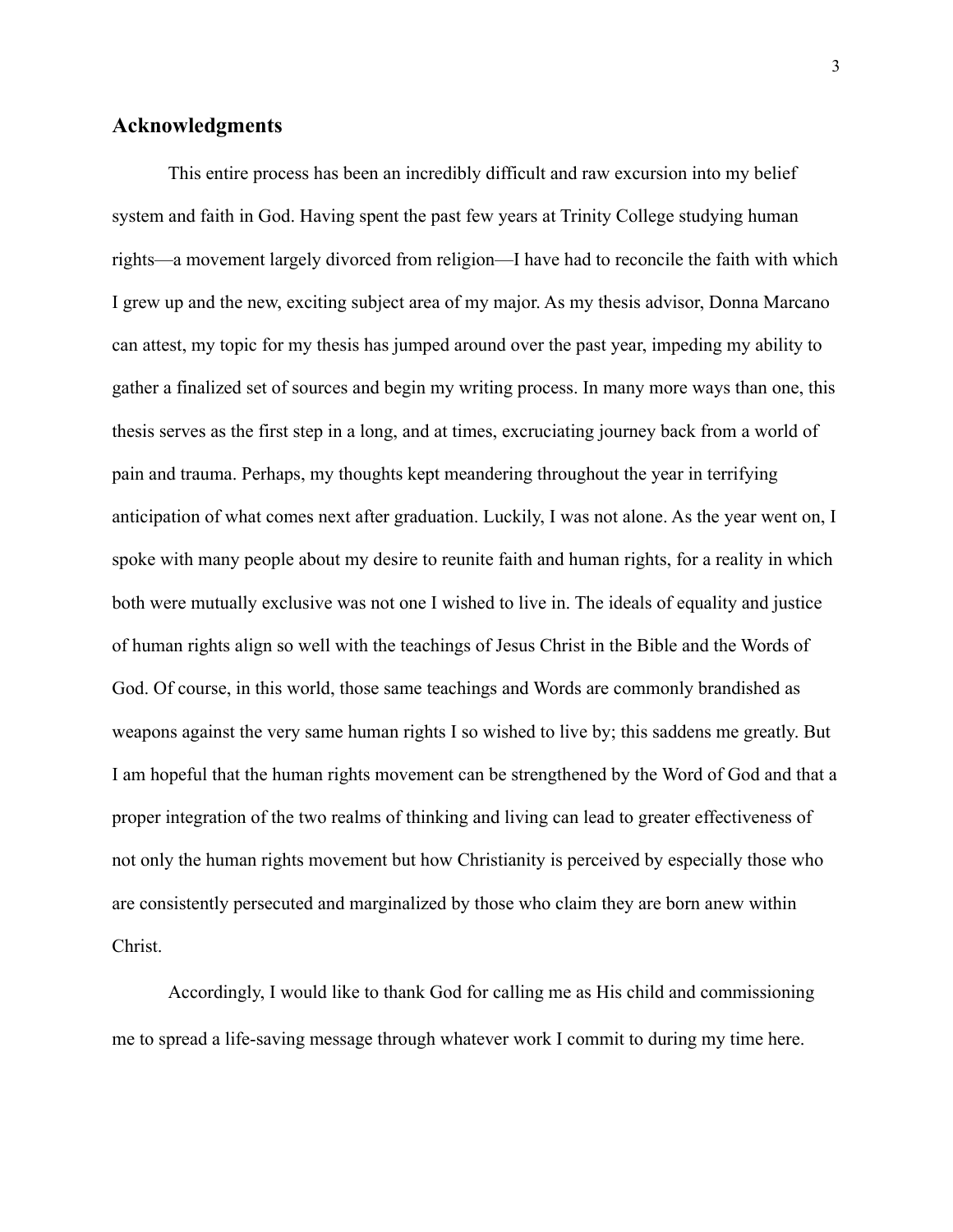I wish to thank, from the bottom of my heart, my thesis advisor, academic advisor, and professor, Donna Marcano for being a vital part of this process. She has been and continues to be an invaluable source of wisdom and compassion. Thank you for always lending an ear during times of need.

A huge thanks must be given to my parents and brothers for without their patience and love throughout the years, I would not be anywhere close to where I am today. Thank you all for consistently being pillars of Godly faith in an otherwise confusing and overwhelming world.

I also want to thank my fiance for always listening to me when I attempted to sort out the chaos that are my thoughts concerning this thesis or anything else for that matter. Thank you for always being willing to listen.

To those I have had the utmost honor of meeting at Trinity College—especially those in Temple of Hip Hop, IDP, the Human Rights Studies department, and Theater & Dance department—thank you so much for accepting me as a part of your communities. It pains me that I have but a little time left here on campus, but I hope these friendships may last as long as I draw breath.

I hope to make you all proud.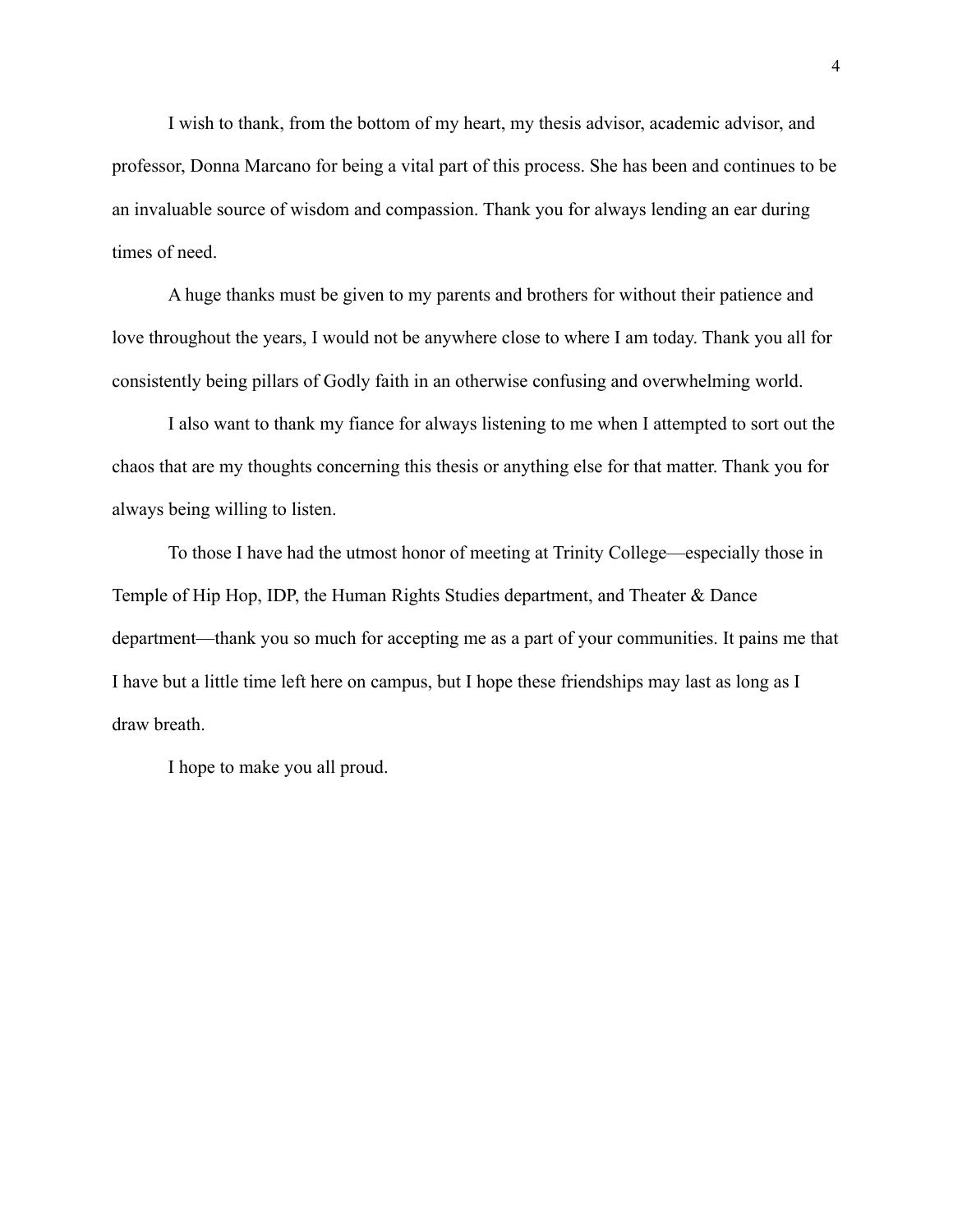## **Table of Contents**

| Secular-Leaning Attempts at Defining Universal Moral Norms10   |  |
|----------------------------------------------------------------|--|
| Faith-Leaning Attempts at Establishing Universal Moral Norms15 |  |
|                                                                |  |
|                                                                |  |
|                                                                |  |
|                                                                |  |
|                                                                |  |
|                                                                |  |
|                                                                |  |
|                                                                |  |
|                                                                |  |
|                                                                |  |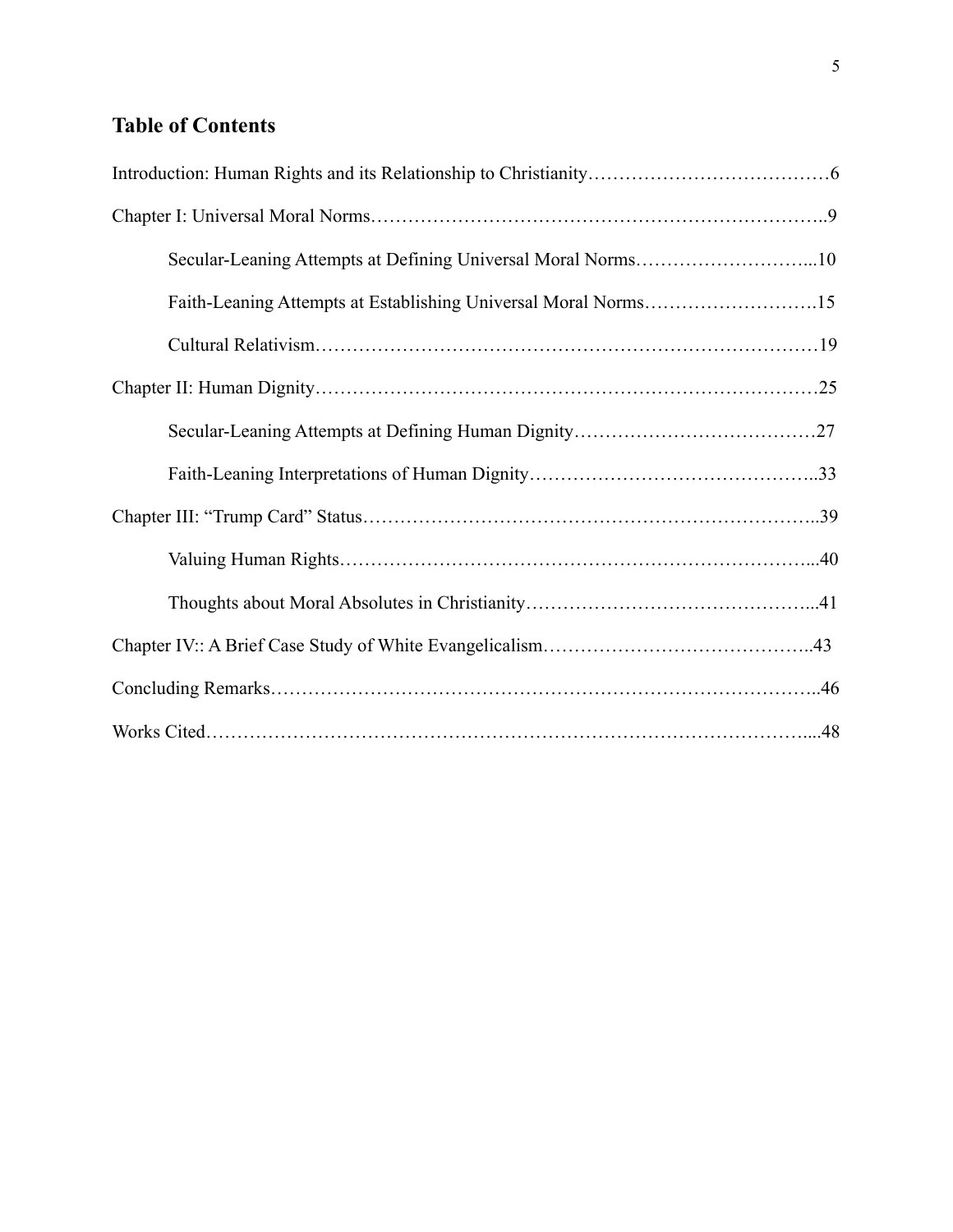### **Introduction: Human Rights and its Relationship to Christianity**

Though human rights have become somewhat of a ubiquitous concept in the past century, semantically deciphering the meaning of the word "right" can be a rather insightful exercise. Rights delineate a prerogative to or from certain privileges, protections, or freedoms. When applied to the concept of human rights, rights are those prerogatives that all humans, theoretically, have simply by virtue of being human. Most simplistically, human rights can be either negative rights or positive rights—negative rights being protection from something and positive rights being an entitlement to something. Additionally, a right implicitly has a correlating duty although the responsibility of the duty falls upon varying sources depending on the nature of the right. For example, if we are to examine Article 9 of the Universal Declaration of Human Rights, "No one shall be subject to arbitrary arrest, detention or exile," we can see that it describes a negative right from the mentioned circumstances and critically, it places the duty of protecting that human right onto the governing body within which people reside (UDHR). In this manner, human rights have been an incredibly powerful tool for individuals to fight oppressive regimes and bring international attention to crimes against humanity. Because human beings are entitled to human rights by virtue of being human, they have the ability to make demands concerning the fulfillment and enjoyment of those intrinsic rights. This power to make demands is the essence of what Philpott refers to as the necessary "trump card" status of human rights. Relevantly, this powerful tool has also been the target of criticism from many scholars who see human rights as potentially dangerous for the integrity of governments and states. However, as we have seen throughout the past seventy years or so since the UDHR was created, human rights have been essential ammunition in a world rife with oppression, inequality, and conflict.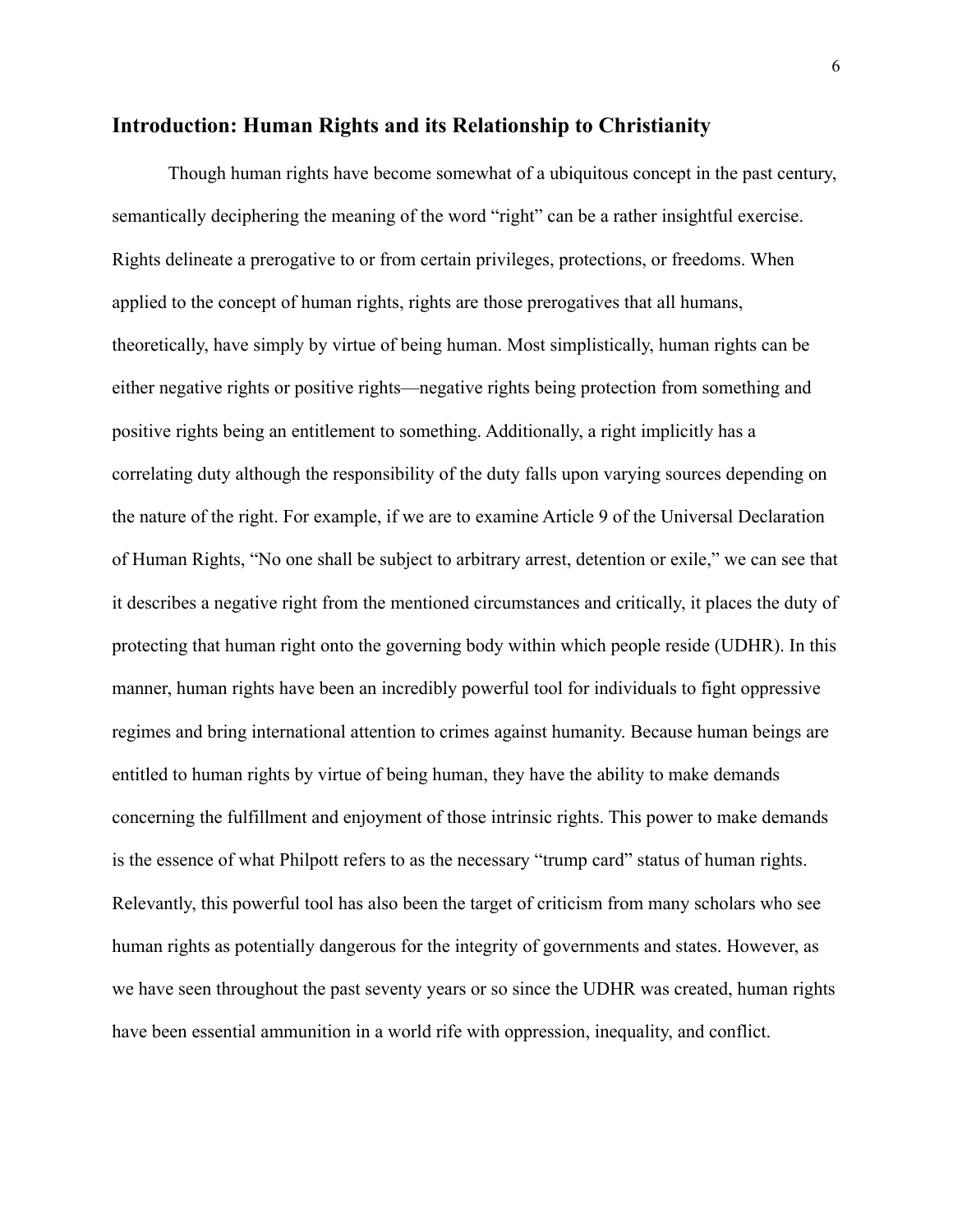The Universal Declaration of Human Rights, in its concluding statement in the Preamble, states that:

The General Assembly, Proclaims this Universal Declaration of Human Rights as a common standard of achievement for all peoples and all nations, to the end that every individual and every organ of society, keeping this Declaration constantly in mind, shall strive by teaching and education to promote respect for these rights and freedoms and by progressive measures, national and international, to secure their universal and effective recognition and observance, both among the peoples of Member States themselves and among the peoples of territories under their jurisdiction (UDHR, emphasis added).

The focus of this thesis and Philpott's claim lie upon the phrase "to secure their universal and effective recognition and observance," a phrase that expresses the absoluteness of the human rights movement. Although an alternative phrase such as "to secure their majority-reaching and mostly-effective recognition and observance" would not nearly have the same sort of impact, it could be more realistic. One could argue that the human rights movement is more importantly utilized when dealing with acts of grave injustice instead of ones on a smaller scale. By focusing on incidents that involve the mass deprivation of human rights and dealing with acts on a mass scale, the universality and effectiveness of human rights enforcement can be foreseeably achieved. But in regards to this thought, I ask, how many people need their rights deprived for it to become a human rights issue and not simply an isolated incident outside its jurisdiction? For if the human rights movement considers itself as a means to an end, the end being universal recognition of moral duties and respect for others, it needs to be able to reach even the isolated incidents, not just the ones on a mass scale.

The sheer difficulty with which to ensure human rights even to those on a micro-level could be viewed as a fallible aspect of human rights, that perhaps the movement veers too idealistic in its goals. However, what is it to be human? Is it not to make mistakes, learn from them, and strive to be better? Even a state that aims to deprive people of their rights wishes to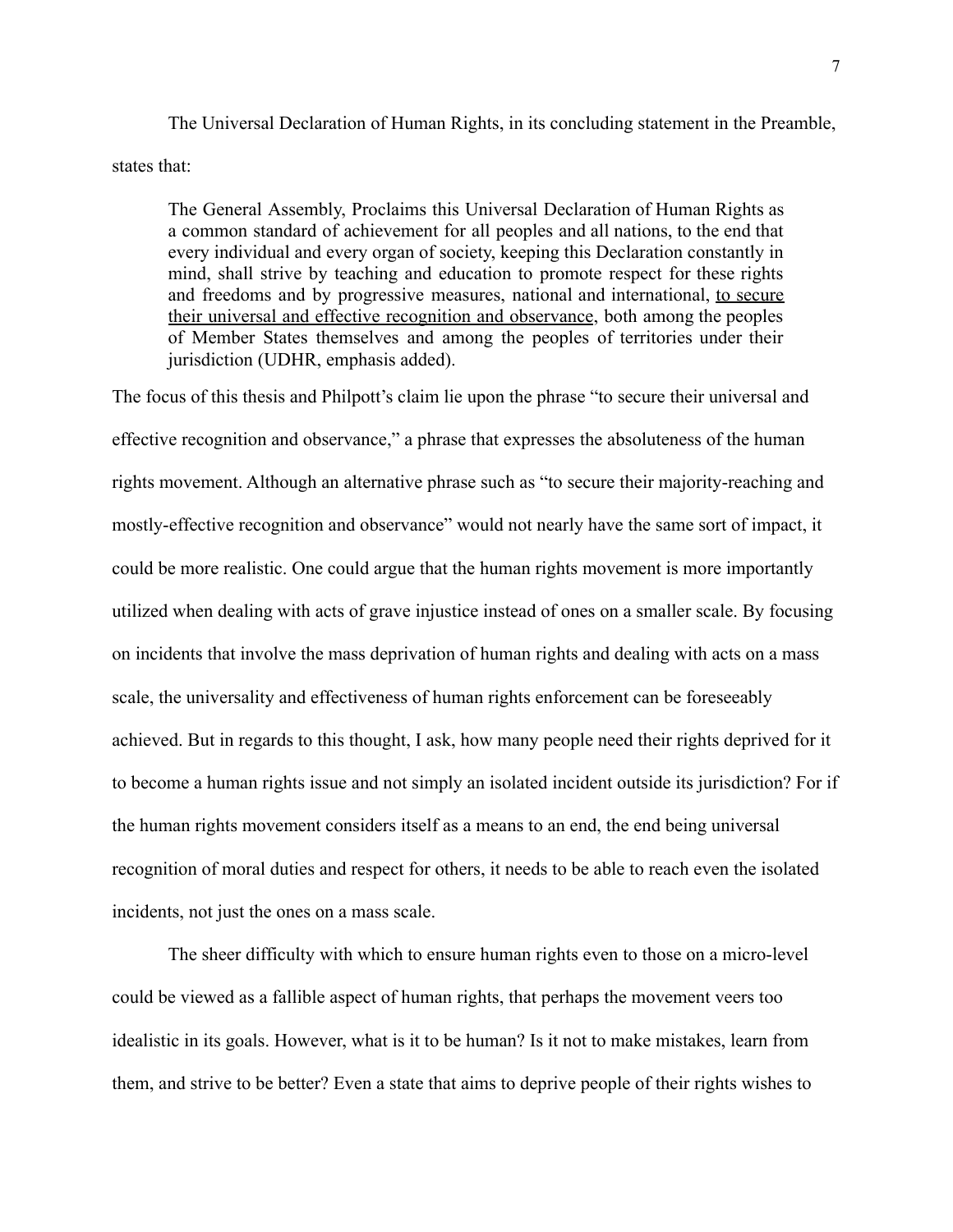learn from their mistakes and improve at depriving those rights. Although an ironic example, it still lends support to the very idea of being human. If we are to equate humanity with imperfection, the fallacy of human rights disappears, for the very term "human" implies a sense that we are always making mistakes, learning from them, and striving to be better. And ultimately, this is the best we can do in an imperfect world as imperfect beings.

Firstly, this thesis will address both secular-leaning and faith-leaning attempts at establishing universal moral norms. Then, it will accordingly address both secular-leaning and faith-leaning attempts at defining human dignity. Lastly, it will address some issues concerning the "trump status" of human rights and the lack of empirical data for the establishment of moral absolutism in Christianity. Concluding this thesis will be a brief case study of White Evangelicalism.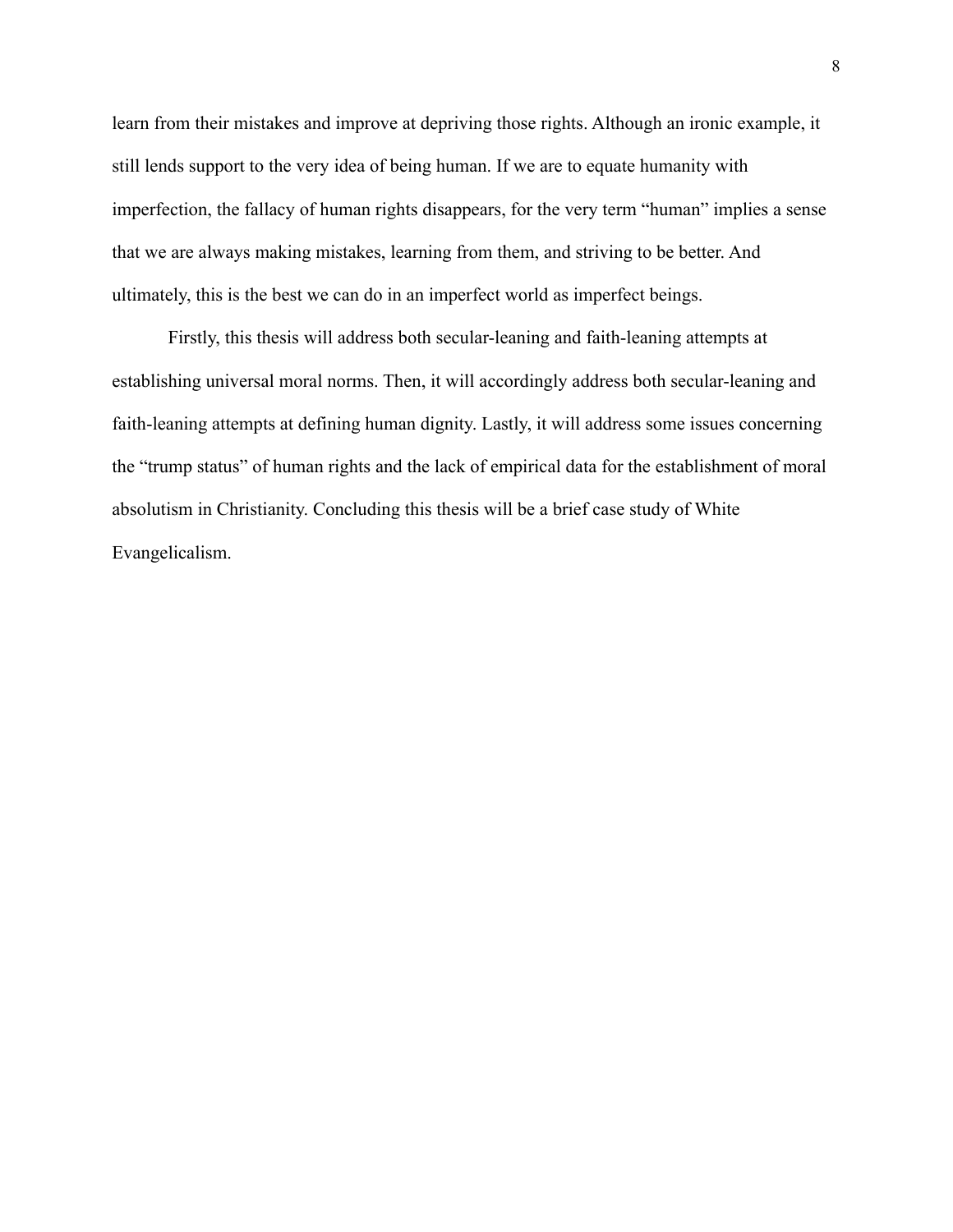### **Chapter I: Universal Moral Norms**

### **Introduction**

To be successful in its attempt to establish universal rights and duties, human rights, initially, need to argue for universality concerning moral norms. This can be particularly difficult in a globalized world in which moral norms tend to be directly derived from different cultures, religions, and philosophies. Take, for example, the recent controversy concerning mask-wearing in the COVID-19 pandemic. Generally, mask-wearing was seen as an affront to individual rights in the West whereas, in the East, mask-wearing was a simple task not only to protect oneself but more importantly, to achieve the moral goal of protecting others from infection. While this ideological difference can also be examined from a right-to versus right-from perspective, it goes to show the different moral standards that cultures can impress upon their constituents (Kemmelmeier & Jami, 2021). Furthermore, morality is commonly connected to religion as most religions tend to have some set of divine rules and standards given to humankind, delivered to govern how humans interact with each other and themselves. However, if morality is simply established by a higher power, many have raised criticism concerning this approach for it, in some manner, weakens the idea of free choice. Considering that the basis of our understanding of morality is free will, it is clear how divine commandments could undermine the quality of moral decision-making. Surely, there must be common ground between secular and religious lines of thought concerning morality. I would also be remiss to exclude the cultural relativist critique in this section, a perspective that argues that there is no universal moral truth. This chapter will attempt to understand some early forms of conceptualizing morality and ultimately argue that morality is best framed within the context of Jesus Christ.

#### **Secular-Leaning Attempts at Defining Universal Moral Norms**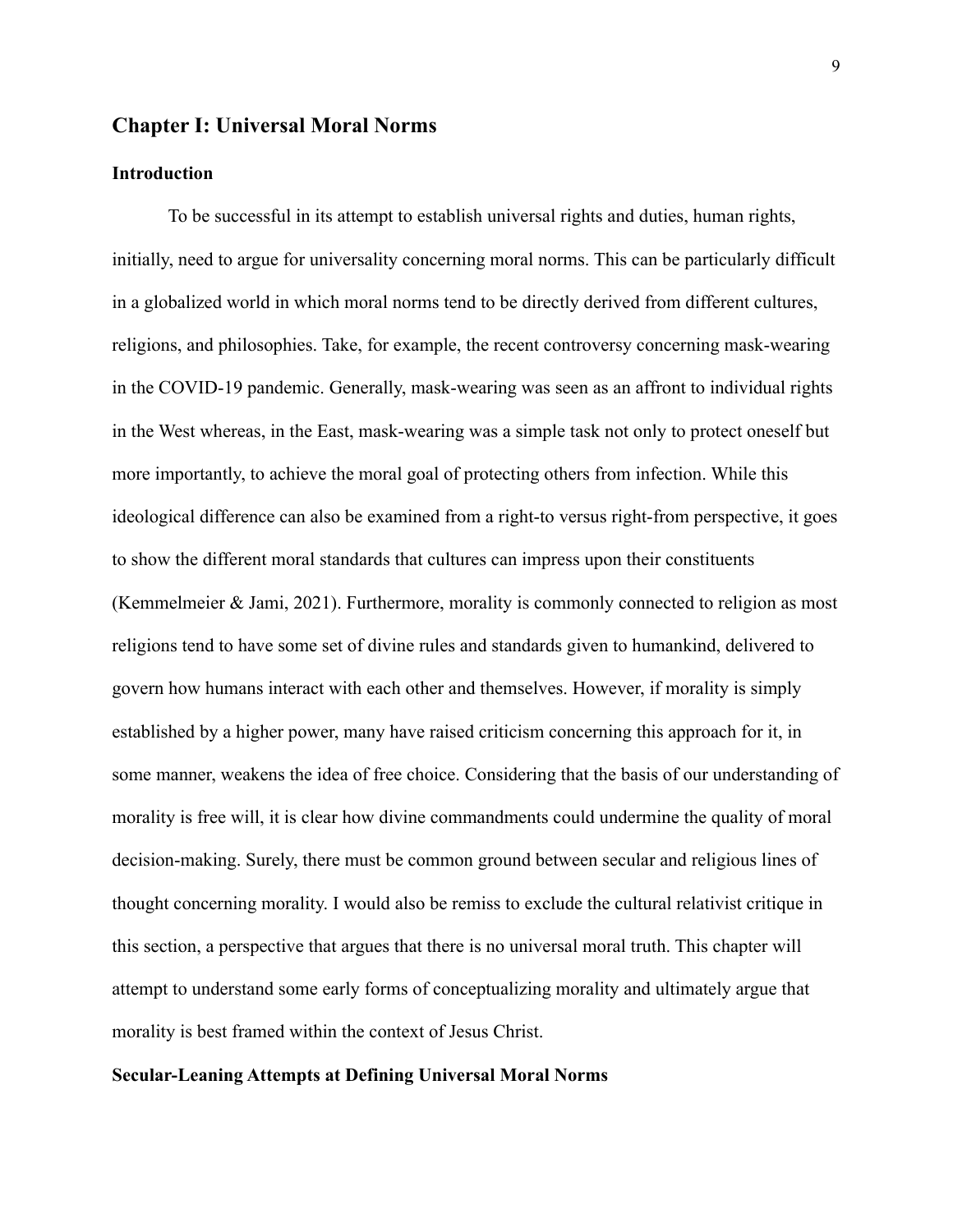Early attempts at defining morality have typically employed rationality as a basis, but David Hume, a prominent philosopher in the 18th century, approaches morality through a combination of empirical and *a priori* reasoning—the former concerned with experience and the latter being purely theoretical—and establishes that morality cannot be derived from reason in the first part of Book III in his *A Treatise of Human Natur*e. Hume speaks to the idea that morality is something to be judged by how certain decisions and actions stir certain emotions or feelings within those observing (Hume, 471). This aligns with much of the way morality is conceived to this day. For example, if someone steals your laptop, it will certainly make you feel emotions of betrayal and hurt, leading you to the conclusion that the thief acted immorally. Hume, illustrating the simplistic way in which action is judged, aptly states, "There is no spectacle so fair and beautiful as a noble and generous action; nor any which gives us more abhorrence than one that is cruel and treacherous," pointing to the raw reaction that certain actions produce when observed by an audience (470). He does not fail to acknowledge the subjectivity in one's reaction to certain objects—he provides the example of a music composition versus a bottle of wine—because certainly, one would attribute higher pleasure to one such object over another. This subjectivity can easily be transferred to the conflict between virtue and vice—good and bad—blurring the lines between a universal set of moral norms. But, critically, he ponders the source from which human beings determine whether an act is of vice or virtue, questioning if the source is of nature<sup>1</sup> or something else entirely (474).

Unfortunately, Hume runs into several problems here. The first of which is the revelation of the seemingly contradictory nature of vice and virtue in that they inhabit both the space of natural phenomenon where nature is considered that which can be understood. Hume then considers, from a realist position, that virtue is perhaps the more unnatural phenomenon in the

<sup>&</sup>lt;sup>1</sup> What he means by "of nature" is that which is natural versus unnatural.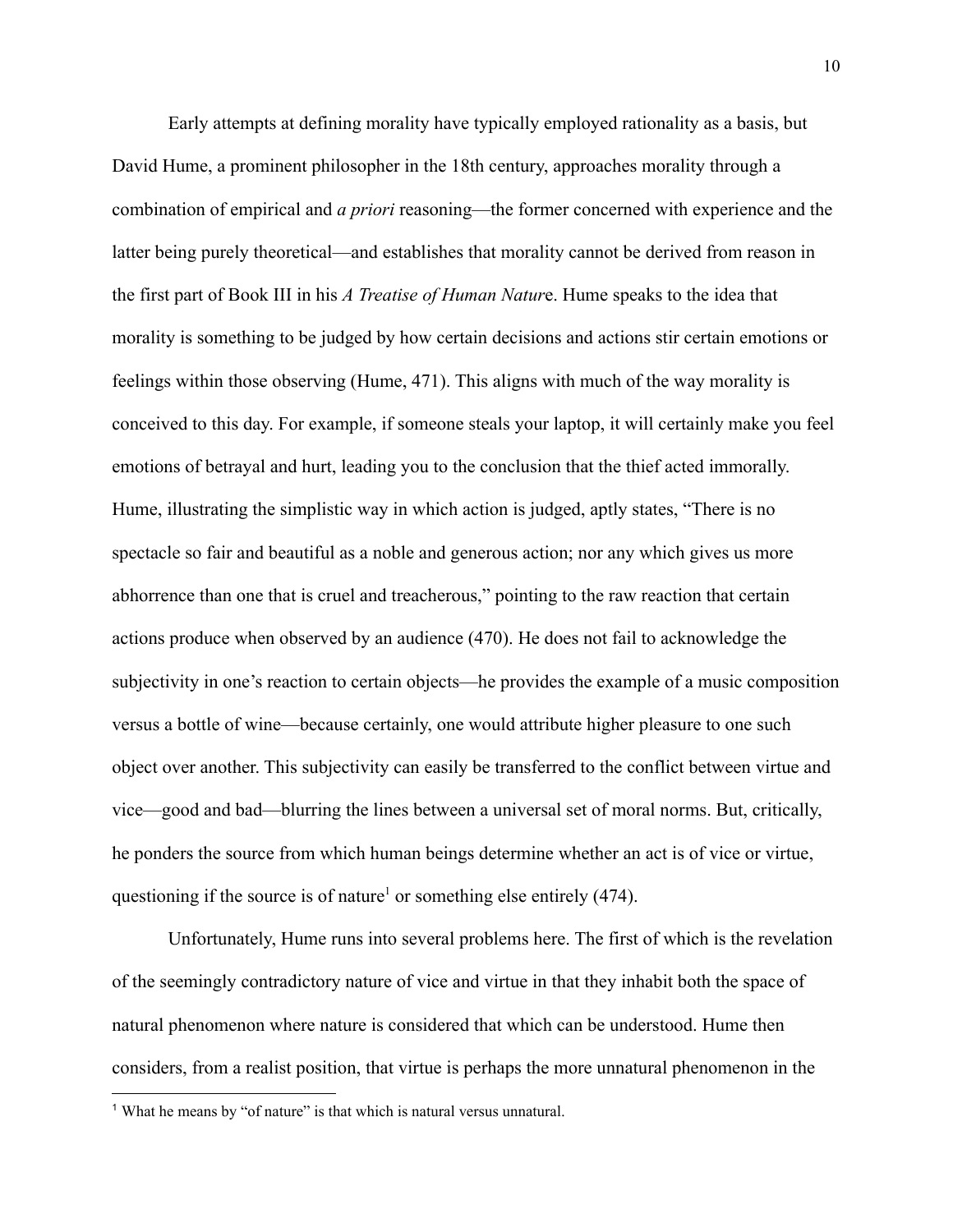world which seems too ironic to him, for how could the wonderful ideal of virtue be an unnatural phenomenon. Concluding that virtue and vice cannot be delegated amongst the categories of being natural or unnatural, he returns to his original stance that virtue is defined by pleasure and vice by pain (475). Having walked around in a circle, Hume leaves us without much more insight into the matter but of that which we already took to be implicitly true.

Hume decidedly defines morality empirically, by how certain sentiments are invoked in response to certain actions. Immanuel Kant, however, argues that morality should not and cannot be conceptualized empirically—according to experience—and that for morality to be effective as a universal principle, it must be realized *a priori*. Kant wishes to define morality as a "supreme practical principle," desiring an ultimate basis on which to make good decisions and judge the virtue of an action (Kant, 17). Exploring what a good action entails, Kant contends that it is not the action that can be judged good or bad, but the will behind that action that determines morality (5). In other words, the result or means through which an action is taken does not influence the goodness of that action, for if the will behind the action is not good it cannot be deemed good. He makes a clear connection between will and duty, specifically in that will is derived from a duty to follow law. This is especially important particularly in human rights discourse since all rights have implicit duties and, therefore, by setting into reality a set of duties, universal moral truth can perhaps be realized through the universal acceptance and adherence to globally accepted law. There are two main conclusions that Kant arrives at through his meditations:

Act as though the maxim of your action were to become, through your will, a universal law of nature (24) [and] Act in such a way as to treat humanity, whether in your own person or in that of anyone else, always as an end and never merely as a means (29).

The first speaks to the importance of reflecting universal law within your actions, or conversely, acting only in ways that adhere to the supreme principle of morality. Importantly, however, is his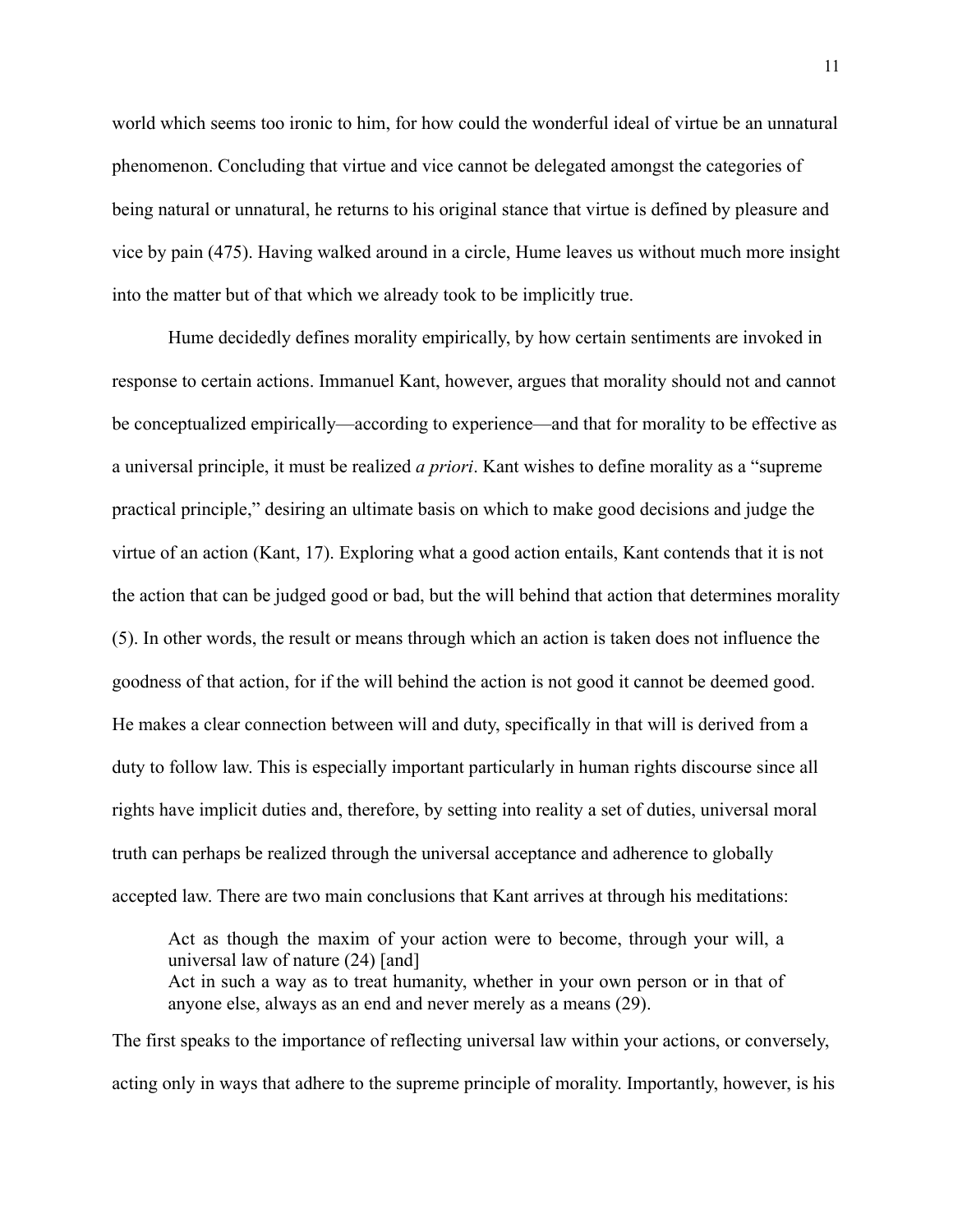use of the phrase "through your will" which highlights the inseparable connection between will and duty. The second conclusion, a sentiment that Kant is popularly known for in human rights discourse, is that human beings should never be a means to an end, simply ends in and of themselves. What this implies is that Kant believes that humans have intrinsic moral worth and that actions should respect that intrinsic good instead of using others as a means to achieve some supposed good. This sentiment has become integral in the human rights culture as the emphasis is placed on the rights inherent to every individual despite whatever goal one wishes to enact.

However, Philpott would argue that the basis of morality stipulated by Hume and Kant is not sufficient for justifying the universality of human rights' moral norms. Recall his argument that human beings are merely more complex combinations of biological and neurological mechanisms. For if this is the case, human beings cannot be differentiated all too widely from animals who, in their way, express emotive reactions to certain behaviors and employ certain, if primitive, forms of rationality.

On the other hand, through a scientific lens, psychologist Lawrence Kohlberg delineates moral capacity through a course of developmental growth throughout one's life: his six stages of moral development<sup>2</sup>. Beginning at the pre-conventional level, human beings—most typically at an early age—seek to further their selfish interests, whether to avoid punishment or increase the reward. Even if actions are done to provide pleasure to another, ultimately, the goal of that action is to receive some sort of personal recognition or praise. At the conventional level, actions may reflect a higher understanding of the way the world is constructed in that one may act in a certain way because they know that society deems that action as a correct or rightful one. This level, however, lacks an internal voice—or moral compass—that is based on something more inherent.

<sup>&</sup>lt;sup>2</sup> See following diagram.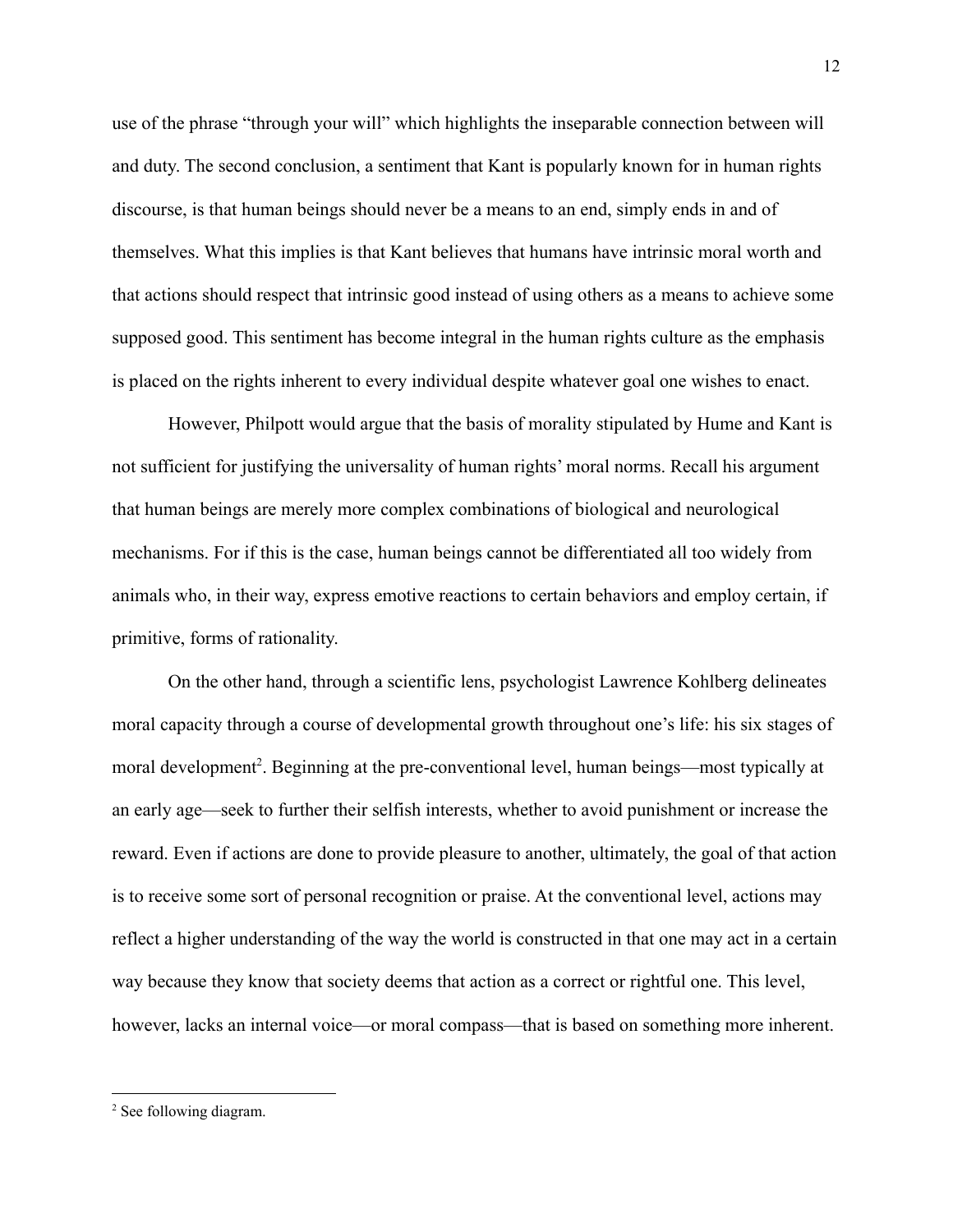Lastly, at the post-conventional level, there is a certain self-reflection that occurs where one reconciles the reality in which they grew up with the values they wish to espouse (Christie, 123).



Lawrence Kohlberg's Six Stages of Moral Development

(122)

### **Thoughts and Criticisms**

Kant's theory on what constitutes good certainly causes some self-reflection on my part for, it seems, every day I find myself committing actions that neither someone else nor I would deem good. For example, I find it incredibly difficult at times to take responsibility for the implications of my actions, opting instead to spin up a flimsy excuse in lieu of the truth, which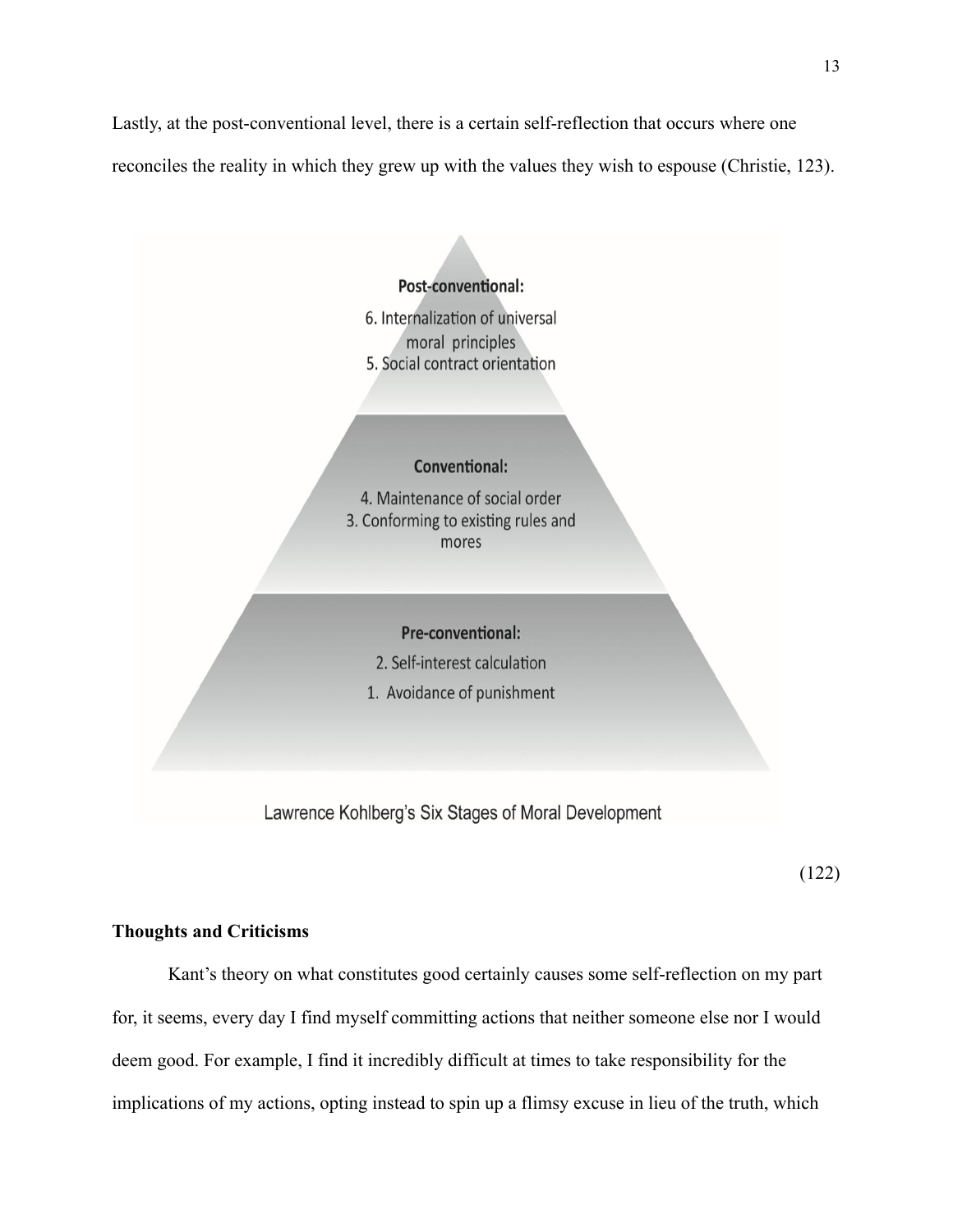oftentimes is that it simply did not align with my will. However, according to Kant, the question of goodness lies with not my action—rather, inaction—but with the will behind such deception. If my will was simply to save face and transfer blame to some imaginary event, then I indeed am immoral. Surely, I would not want the maxim of my action to become a universal moral norm in that I would prefer others to tell me the truth. Such is the golden rule: "what you do not want done to yourself, do not do to others'' (Cunningham, 105). My will to maintain a self-image is often not a will to deceive but is motivated by a fear of judgment, that perhaps my forgetfulness or incompetence would incur judgment from others. Unfortunately, this part of me remains in the pre-conventional stage of moral development. How then can I align myself with pure moral truth when it so heavily conflicts with the fear of social judgment? Apart from overanalyzing every single decision I am faced with, I have little choice in cultivating the goodness of my choices while attempting to navigate such an unforgiving world. I find myself in excruciating relation to Apostle Paul's lamentation:

 $15$ I do not understand what I do. For what I want to do I do not do, but what I hate I do.  $^{16}$ And if I do what I do not want to do, I agree that the law is good.  $^{17}$ As it is, it is no longer I myself who do it, but it is sin living in me. <sup>18</sup>For I know that good itself does not dwell in me, that is, in my sinful nature. For I have the desire to do what is good, but I cannot carry it out.  $^{19}$ For I do not do the good I want to do, but the evil I do not want to do—this I keep on doing.  $^{20}$ Now if I do what I do not want to do, it is no longer I who do it, but it is sin living in me that does it (*NIV*, Romans 7.15-20)

The crucial difference, here, is that there lives sin within oneself. By conceptualizing sin akin to immorality, there perhaps lies greater truth within what it means to do good versus evil. But I digress.

### **Faith-Leaning Attempts at Establishing Universal Moral Norms**

When attempting to argue for universal moral norms within Christianity, one immediate

conflict arises: not everyone is Christian. So how can Christianity expect to establish universal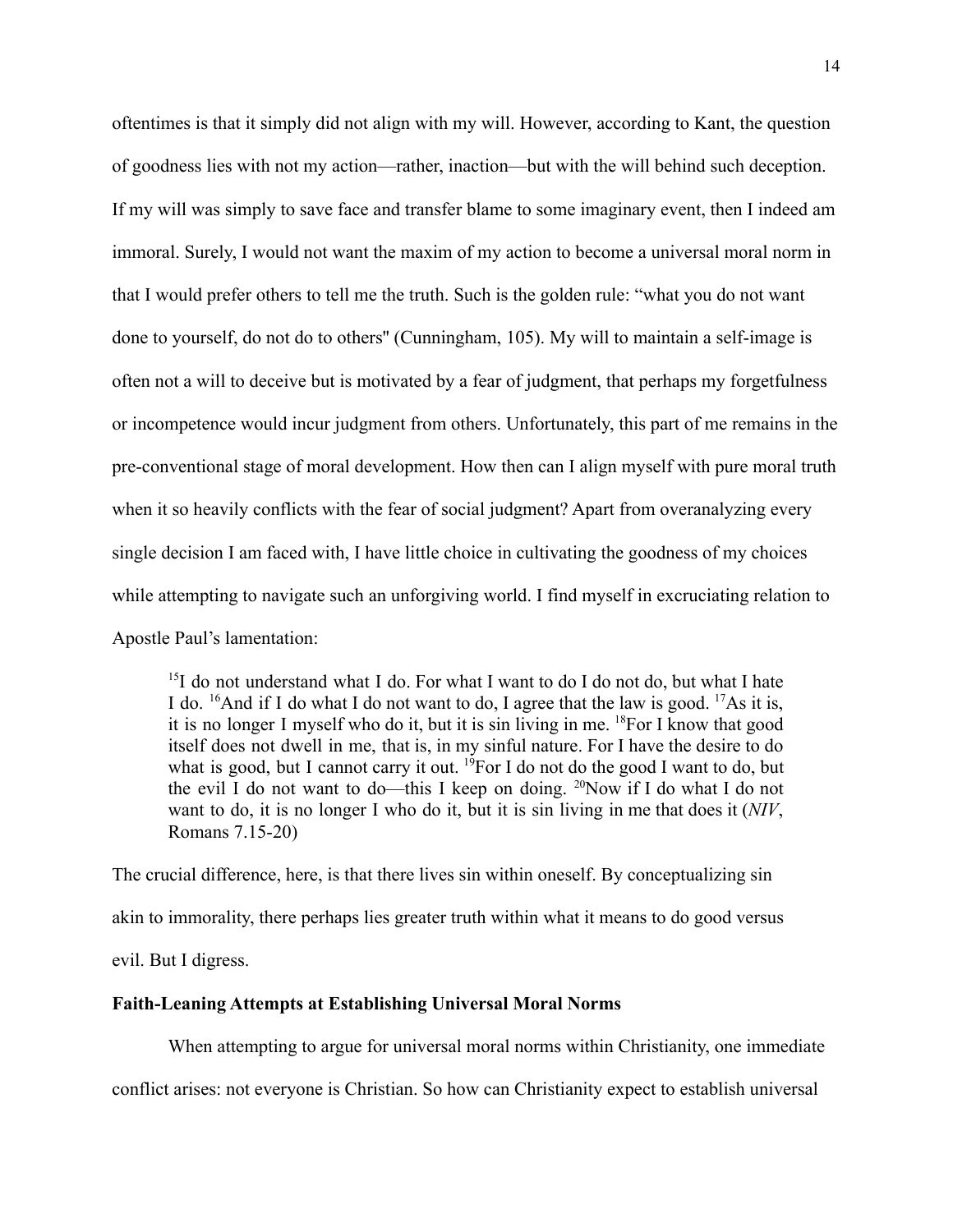moral truth? Commonly, when people think of universal moral truth in Christianity, the Ten

Commandments come to mind:

<sup>3</sup>'You shall have no other gods before me.

4 'You shall not make for yourself an image in the form of anything in heaven above or on the earth beneath or in the waters below. <sup>5</sup>You shall not bow down to them or worship them; for I, the Lord your God, am a jealous God, punishing the children for the sin of the parents to the third and fourth generation of those who hate me, <sup>6</sup>but showing love to a thousand generations of those who love me and keep my commandments.

 $7$ <sup>t</sup>You shall not misuse the name of the Lord your God, for the Lord will not hold anyone guiltless who misuses his name.

<sup>8</sup>'Remember the Sabbath day by keeping it holy. <sup>9</sup>Six days you shall labor and do all your work,  $10$ but the seventh day is a sabbath to the Lord your God. On it you shall not do any work, neither you, nor your son or daughter, nor your male or female servant, nor your animals, nor any foreigner residing in your towns. <sup>11</sup>For in six days the Lord made the heavens and the earth, the sea, and all that is in them, but he rested on the seventh day. Therefore the Lord blessed the Sabbath day and made it holy.

<sup>12</sup> Honor your father and your mother, so that you may live long in the land the Lord your God is giving you.

<sup>13</sup>'You shall not murder.

14 'You shall not commit adultery.

<sup>15</sup>'You shall not steal.

<sup>16</sup>'You shall not give false testimony against your neighbor.

<sup>17</sup>'You shall not covet your neighbor's house. You shall not covet your neighbor's wife, or his male or female servant, his ox or donkey, or anything that belongs to your neighbor (*NIV*, Exodus 20. 3-17).

This set of rules, also known as the Decalogue, has provided a moral framework for Christians

for millennia but leaves room to question whether human beings, without these words of God,

would be running rampant through the streets as immoral beings. Of course, countless more

moral lessons throughout the Bible serve as part of this moral framework, but the question

remains. Adriana Cavarero and Angelo Scola in their book, *Thou Shalt Not Kill: A Political and*

*Theological Dialogue*, address this conundrum by emphasizing the importance of Christ in

Christian theology in that Jesus, being the Christ, embodied moral law in its essence and that

moral truth cannot be defined within universal norms but within the personal relationship with

Christ (Caverero & Scola, 21). They argue that Christ represents an unconditional form of love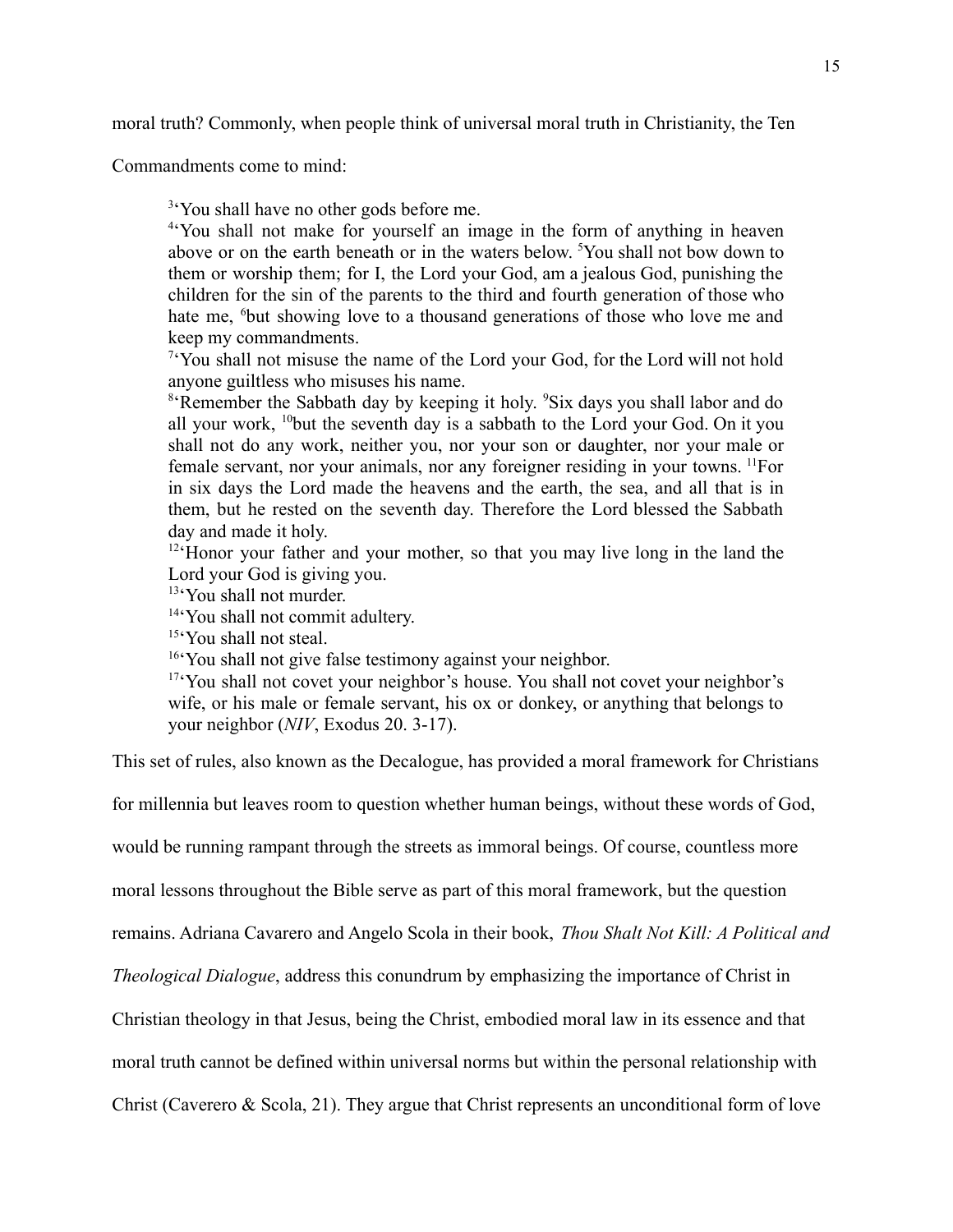for humanity, and by considering that morality is concerned with rightful actions, of which love is the most rightful, Christ not only embodies morality but transcends it. This is certainly a compelling argument because Jesus of Nazareth displayed a level of humility and love for humanity unrivaled by other divinely sent or divine beings of faith due to His nature of being God in human form. But it still fails the test of universality for, outside of a personal relationship with Jesus Christ, this deep and complex relationship with morality ceases to exist according to Cavarero and Scola.

Taking a step back, perhaps it would be a more fruitful exercise to define humanity's origin in an attempt to realize some fundamental connecting truth allowing for universal moral truth. Digging deeper into the source of humanity, Dolores Christie states that, similar to that of "an artist [who] always infuses a bit of himself when he paints or sculpts another person, God likewise instills God's true reflection in human beings" referring to the idea of *imago Dei<sup>3</sup>* that will be mentioned throughout this paper (Christie, 108). The idea that God has created humankind in His image has a stronger pull toward universal moral truth in that even if one does not engage in a personal relationship with God there still exists a universal attachment to the Creator; this commonality can potentially lead to the discovery of universal moral truth. Not only does *imago Dei* require a certain level of self-love out of respect for being made with a specific purpose, but it requires mutual respect for other human beings who are, according to God, also made in His image (110). Much in the same vein as Kant who argues that human beings should never be a means to an end, *imago Dei* necessitates inherent respect for others who are made in the same manner as us. Crucially, Christie develops her argument by pointing to the freedom with which human beings can make decisions and the responsibility with which we must deal with the consequences of our decisions. This clarification is extremely important as it places the

<sup>3</sup> Image of God.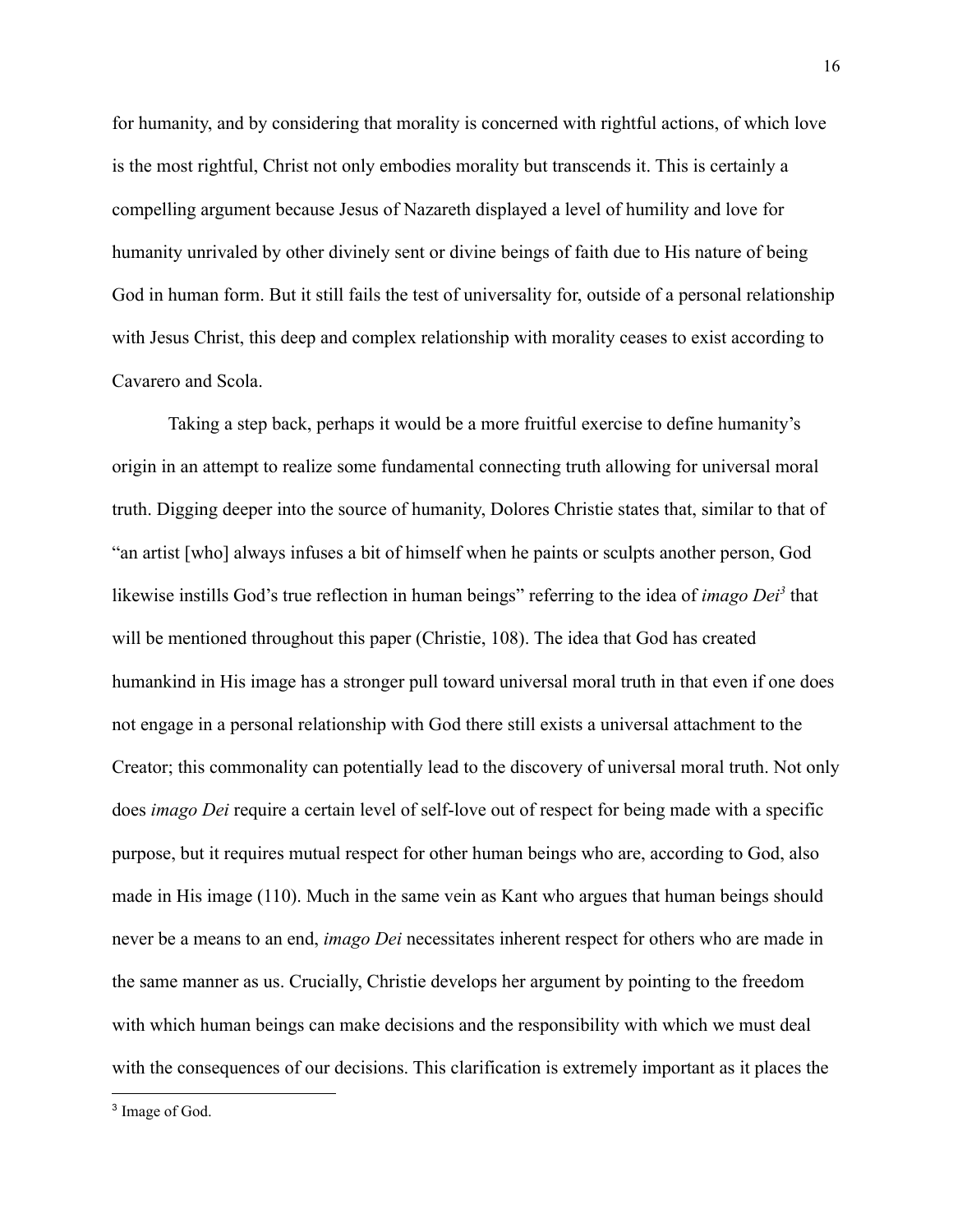onus of moral action upon human beings*<sup>4</sup>* , for although they are made in God's image, the final decision to act according to that image remains. Importantly, the freedom of choice and the ability to reason properly maintain our humanity in that God has given humanity the capacity to act freely.

Bill Cosgrave, an Irish Catholic priest, takes a rather different approach to morality through the Christian lens. Examining the nature of Christian morality, he speaks to the existing approaches to understanding Christian morality, one being how Cavarero and Scola argued God's love in the form of Christ embodied and even transcended moral law. Another method used to understand Christian morality was through a method named autonomous ethic, an approach that understood human beings to be the finders of moral truth instead of morality being something handed over by God (Cosgrave, 297). However, in this autonomous ethic approach, morality was essentially human and discoverable without God or faith and instead with reason, returning morality to a secular place. In the consequent approach to Christian morality—faith ethic—three conditions were stated as integral:

a) Christian morality is not to be discovered simply by unaided reason; b) its content cannot be identified with philosophical ethics, and c) its specific character cannot be limited to consideration of context and motivation (297).

These conditions were stated to draw a definitive dividing line between faith and secular-based approaches to understanding morality. However, this approach is quite a radical one and perhaps takes the separation of faith from other forms of thinking to an extreme place. The eventual approach that Cosgrave takes in his article is an empirical one that begins with our moral experiences, for exploring these very human experiences allows for greater connection and understanding. Because of the easily relatable humanity of morality, Cosgrave aims to

<sup>4</sup> This is perhaps the counter argument to the issue of divine commandment in conflict with free will.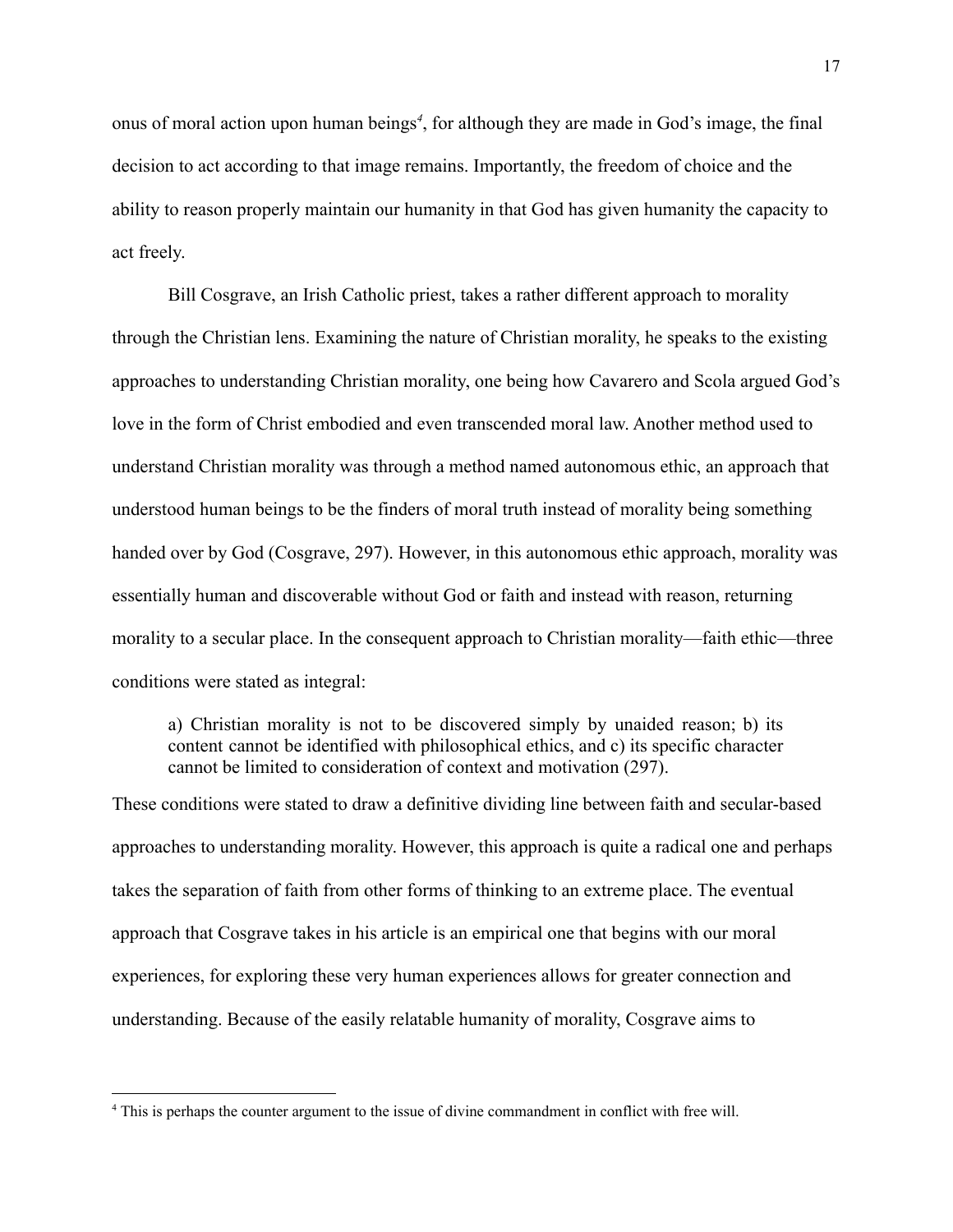conceptualize morality primarily within its human boundaries before contextualizing it within divine ones.

Cosgrave defines morality as a quintessential human phenomenon in that morality is simply how humans should live their lives. It is the standard against which actions should be measured to ensure the well-being of not only ourselves but those in shared communities. He summarizes this sentiment quite succinctly, sharing that "living morally is *the art of right relationship* with each other and the world and indeed with oneself," highlighting this mutual enhancement between self, other, and environment (299). A relevant observation arises here within his article, that morality is distinctively autonomous from religion, giving the example of moral people who are not religious. Essentially, he points to the fact that morality is not solely derived from a divine source, that it can very well exist outside of relation to God. He provides a critical example of questioning whether moral norms existed before God gave Abraham and His people the Decalogue, expressing that surely there existed moral norms and standards before God gave human beings the ultimate set of moral standards (303). Ultimately, while morality surely can exist without God, Cosgrave argues that God provides a stronger moral framework through His son, Jesus Christ. One is certainly able to make moral decisions based on norms that are practiced and taught in their environment, but it is through how Jesus Christ interacted with others and treated the less fortunate that mere secular morality is expanded upon and enhanced.

A popular example is a way in which Jesus Christ treated the marginalized, namely Matthew the tax collector. In Matthew 9, Jesus Christ calls upon Matthew, a tax collector, who by all measures was considered to be on the bottom of the social ladder in society at the time. During His time on Earth, Jesus commonly spent time with the most marginalized of society:

 $10$ While Jesus was having dinner at Matthew's house, many tax collectors and sinners came and ate with him and his disciples. <sup>11</sup>When the Pharisees saw this,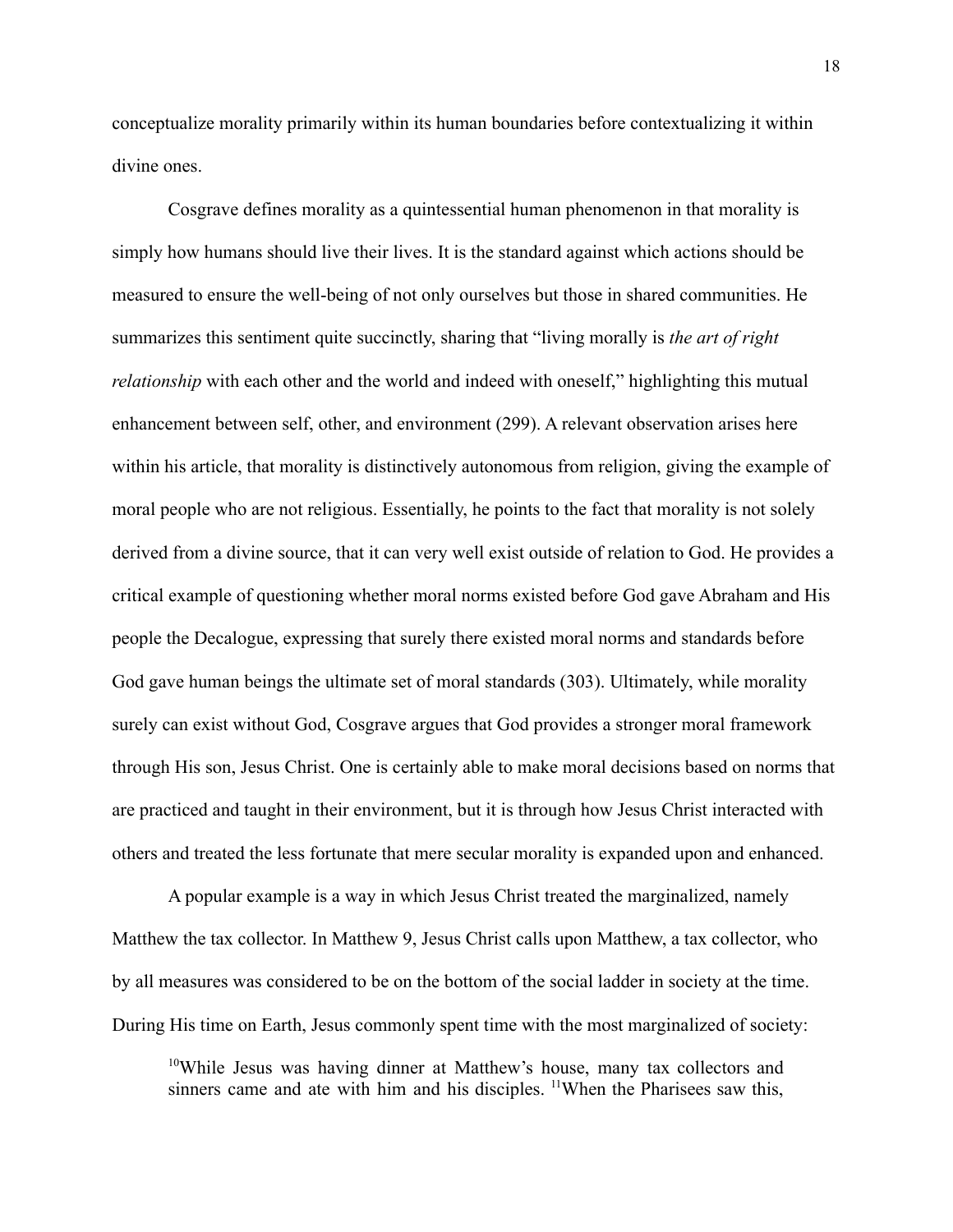they asked his disciples, "Why does your teacher eat with tax collectors and sinners?" <sup>12</sup>On hearing this, Jesus said, "It is not the healthy who need a doctor, but the sick. <sup>13</sup>But go and learn what this means: 'I desire mercy, not sacrifice.'For I have not come to call the righteous, but sinners. (*NIV,* Matthew 9.10-13).

By all secular-leaning definitions of morality, there exists no moral obligation to engage with those who have wronged society in some way or the other. But it is the reason that Christ provides in verse 13 in which He states that it is not the righteous He has come for but the sinners that display the transcendent nature of Christ's morality. Philpott would undoubtedly argue that this transcendent nature of Christ provides a stronger moral framework with which to justify human rights.

### **Cultural Relativism**

Although this is a bit of a tangent, it is crucial to mention the cultural relativist position here. The cultural relativist, or particularist, position states that there is no universal basis for morality. In human rights, it focuses on the formation and adoption of human rights. Essentially, the particularist argues that because the world contains a multitude of varying cultures, moral frameworks, and regional nuances, the current human rights tradition, namely the UDHR, imposes a certain Western set of ideals and ethics onto the rest of the world. While there are surely some condemnable practices or customs in any culture or region, the diversity of culture and norms needs to be considered when devising a so-called universal set of rights. The particularist may even go so far as to contend that the universality of human rights can be nothing more than an unrealistic expectation, a pipe dream. The struggle, however, lies with the inevitable truth that "we do not have a choice between being either universalists or particularists: we must be both at the same time," demonstrating the complexity of applying an idealistic concept to the real world where the lines between universal moral truth, state sovereignty, and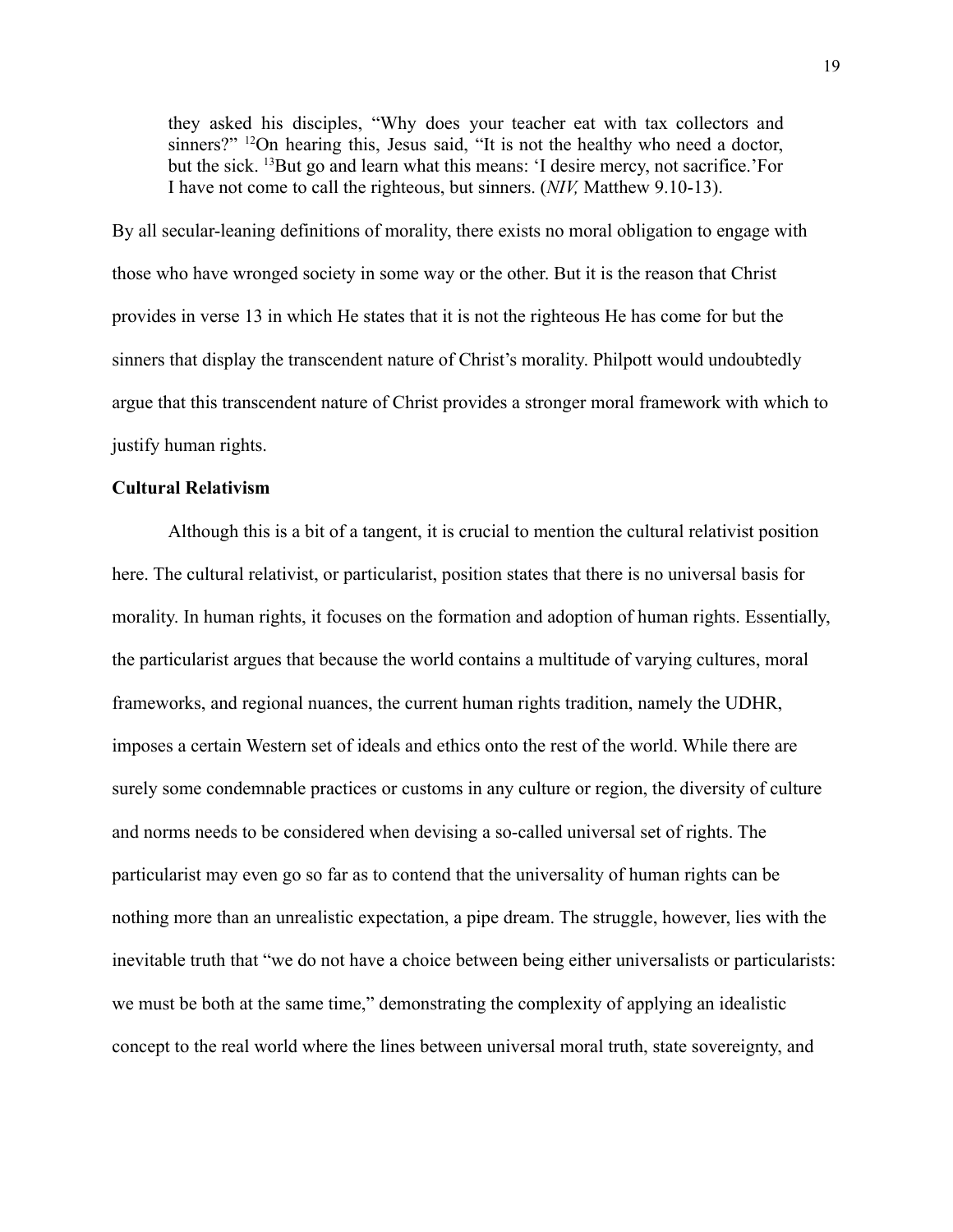cultural nuance blur (Dembour, 53). Given that universality is such a difficult ideal to attain, perhaps it would be a more fruitful approach to examine some real-life examples.

In one such case, *Schalk and Kopf vs. Austria*, two men who wished to be married were refused the right to be married thus taking their case to court citing Article 12 of the European Convention on Human Rights which states that men and women both have the right to marry (European Court of Human Rights, 2010). Their appeal was eventually denied by the European Court of Human Rights lending support to particularist critique. The particularist would argue that this case highlights the unwillingness of states either to implement human rights law when it clashes with self-interest or to consider the diversity of human experience within a more conservative and religious state. There lies an inherent contradiction to the particularist's objection expressed by the question: whose cultural rights are more important? In this specific case, the European Court expressed that a blanket allowance of same-sex marriage would conflict with state sovereignty and the cultural and societal nuances in each state under the ECHR (European Court of Human Rights, 2010). A cultural relativist could easily take on the mantle of either side in this case, either arguing for the maintaining of regional religious and traditional norms or the embracing of a burgeoning culture of sexual acceptance.

In another case, *Obergefell vs. Hodges*, which took place in the United States, the Supreme Court upheld that same-sex marriage was legal under the 14th Amendment to the U.S. Constitution which states that the right to marry is a constitutional right and the institution of marriage must be respected if performed in another state that outlawed same-sex marriage (US Supreme Court, 2015). This case raises some important concerns for the particularist while, at the same time, supporting their critique. Because the United States was largely built on Christian values, same-sex marriage has become one of the main points of contention for conservatives.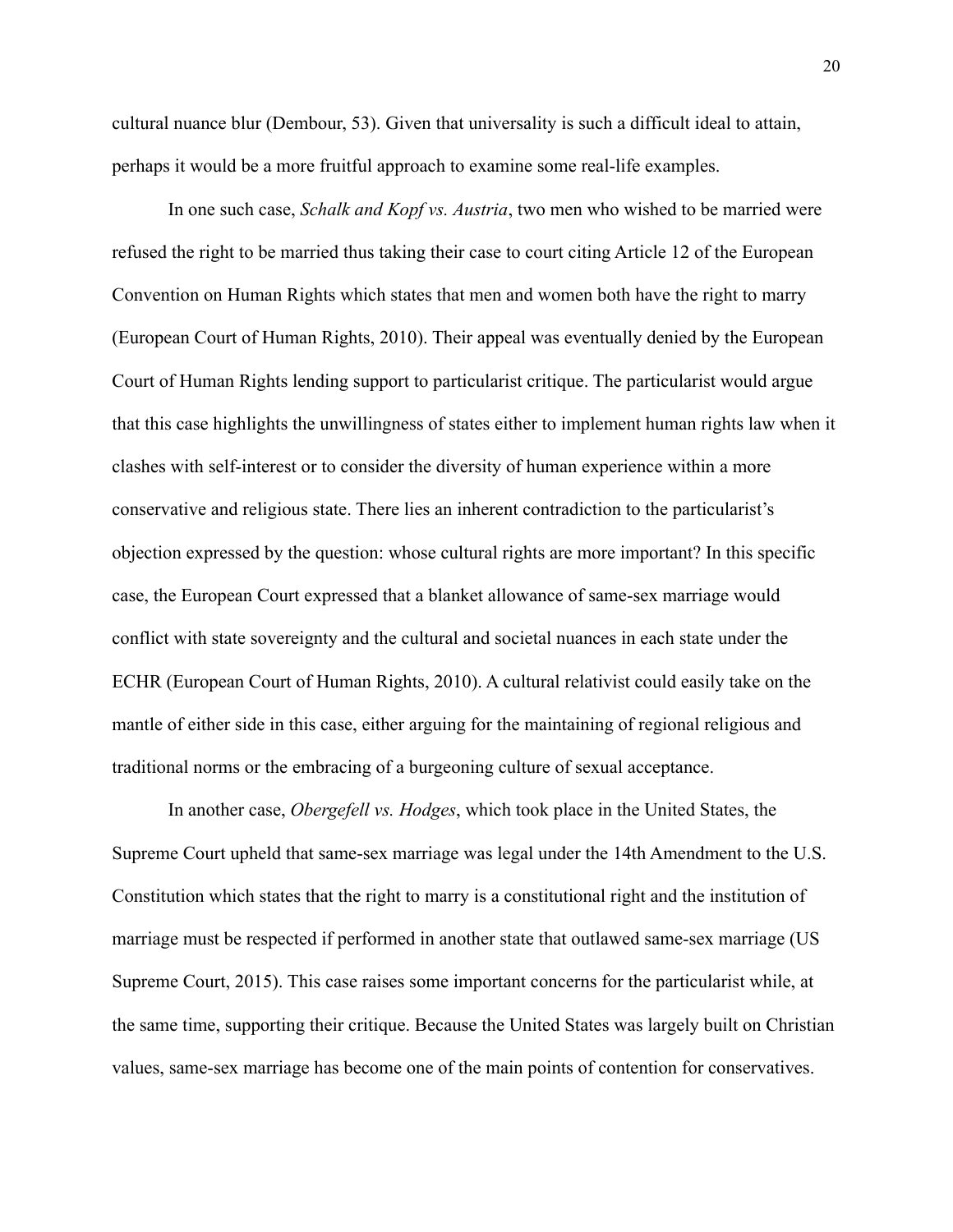By allowing an un-Biblical union between two members of the same sex, conservatives fear the uprooting of Christian ideals and foundation, core components of what they view constitutes the United States of America. Through the cultural relativist lens, both sides to this argument are viable. One cultural relativist may argue that because the culture in the U.S. is largely Christian, same-sex marriage should not be an institution that is respected and enforced for it conflicts with the cultural majority. On the other hand, another cultural relativist may contend that queer culture in the U.S. has been a long-standing, historical movement and that its relevance and importance should be considered especially considering how swiftly times are changing. This duality of cultural relativism is one of the reasons why the particularist critique can be so convoluted for it argues for a very vital perspective of respecting cultural nuance but allows too much room for endless debate and uncertain agreement.

How then, can consensus ever be reached with all these cultural relativists and particularists running amok on both sides of every argument? In any case, it seems that the cultural relativist's role in human rights discourse is not to write law or define which human rights are universal but to advise those lawmakers and human rights writers to consider the duality, and more often, the plurality of every situation. Dembour expresses this sentiment quite neatly, stating that "Properly understood, the particularist critique is less a critique than a corrective to the ever-possible excesses of universalism" (Dembour, 53). Simply put, particularism acts as a check against the dangers of blanket universalism in the context of human rights. In this manner, particularism is especially compelling as it serves the dual role of critiquing and correcting, thus, ideally, making human rights ever more accepted and implemented. In conclusion, cultural relativism, while potentially causing temporary standstills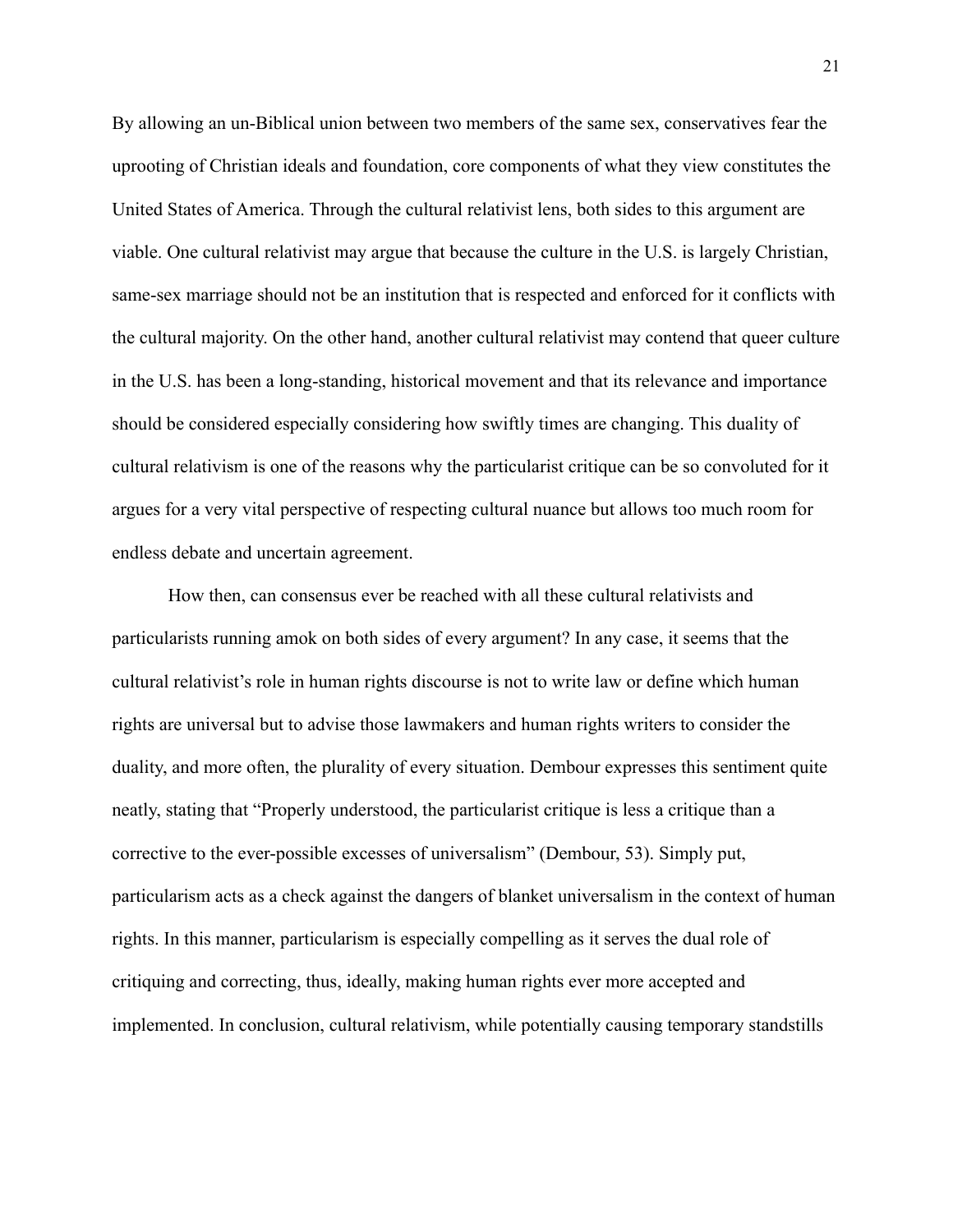in the human rights movement, should be acknowledged and embellished to create an increasingly sturdier form of human rights.

The pertinent question arises here of whether integration of Christian ideals into human rights would constitute the dangerous form of blanket universalism that cultural relativism critiques as being detrimental to human rights. It is an important question, to be sure, but recall the Preamble of the UDHR which states that universal recognition and acceptance is the goal of human rights. Although Christianity may represent the ideal universalism that secular human rights thinkers desire, it surely takes up that responsibility with ease.

Another example of this dialogue takes form with Xiaorong Li, in her essay, "'Asian Values' and the Universality of Human Rights," who contends that despite the cultural relativist claim that "Asian values" invalidate the universality of human rights, there exists an arena in which its universality can be validated and therefore should be accepted: intercultural dialogue (Li, 397). Li pointedly objects to both the use of the term, "Asian values," and its supposed meaning emphasizing its convenient, seemingly isolated role in oppressive governments and the inherent ambiguity that it casts over the multicultural continent of Asia. Throughout her essay, Li argues against three claims that Asian governments make when arguing for national sovereignty in the context of human rights. The first claim states that rights are culturally specific and that the context out of which the Western notion of human rights sprouted differs from that of Asian culture (399). Li observes that because Asian regions have adopted other Western ideals such as capitalism and consumerism, their objection lies not with human rights' origin, but rather its core values. In fact, Li seems to find it quite silly to assume that something so important to the well-being of humankind can be so effortlessly invalidated due to relative foreign origin. Identifying the need for universal human rights by pointing to authoritarian governments in the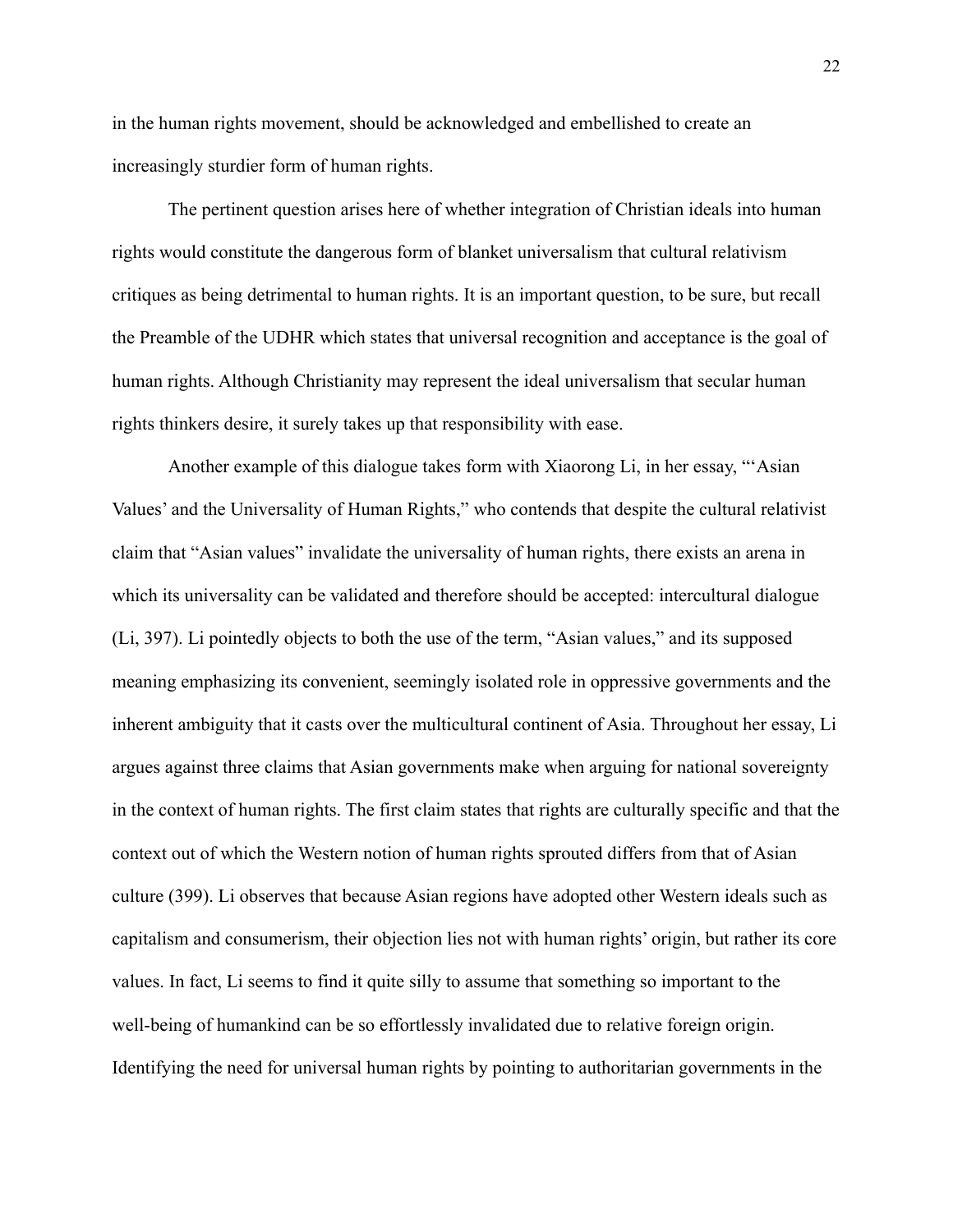East, Li concludes her first argument with the fact that human rights have evolved to include non-Western ideals such as economic, social, and cultural rights, rights that will empower the very people these governments are oppressing.

The second claim of such governments states that the individual is not as important as the community. A common argument against the adoption of human rights law because of its individualistic nature, this claim is shown to have ill effects on these governments through the process of equating the community, state, and regime (402). Li argues that this equation allows governments to ignore individual rights under the guise of "family values" and to oppress communities and demographics in the supposed alignment with Confucian ideals of social harmony (403). Li believes that individual freedoms are vital to the integrity of a community, in that people need the ability to voice their discomfort otherwise resulting in communal decay. The third claim states that social and economic rights hold more importance than political and civil rights, which implies that in the paramount decision between food or freedom, these governments assume their citizens will pick food and will be eventually granted individual rights (403). Her biggest objection to this dilemma is that, more often than not, authoritarian governments will suppress political and civil rights while also failing to ensure the social and economic rights that they implied. Li then argues that both sets of rights are interdependent and that one set enables the well-being of the other.

Li concludes with ways in which a value can be seen as universal or culturally specific. Firstly, the origin of a value can determine its universality. Secondly, the ability with which a value can be applied to a different culture can affect universality. Lastly, whether a value holds validity without the context of a certain culture can determine universality. Li then constructs an opposing cultural relativist argument that states that because human rights have origin in Western

23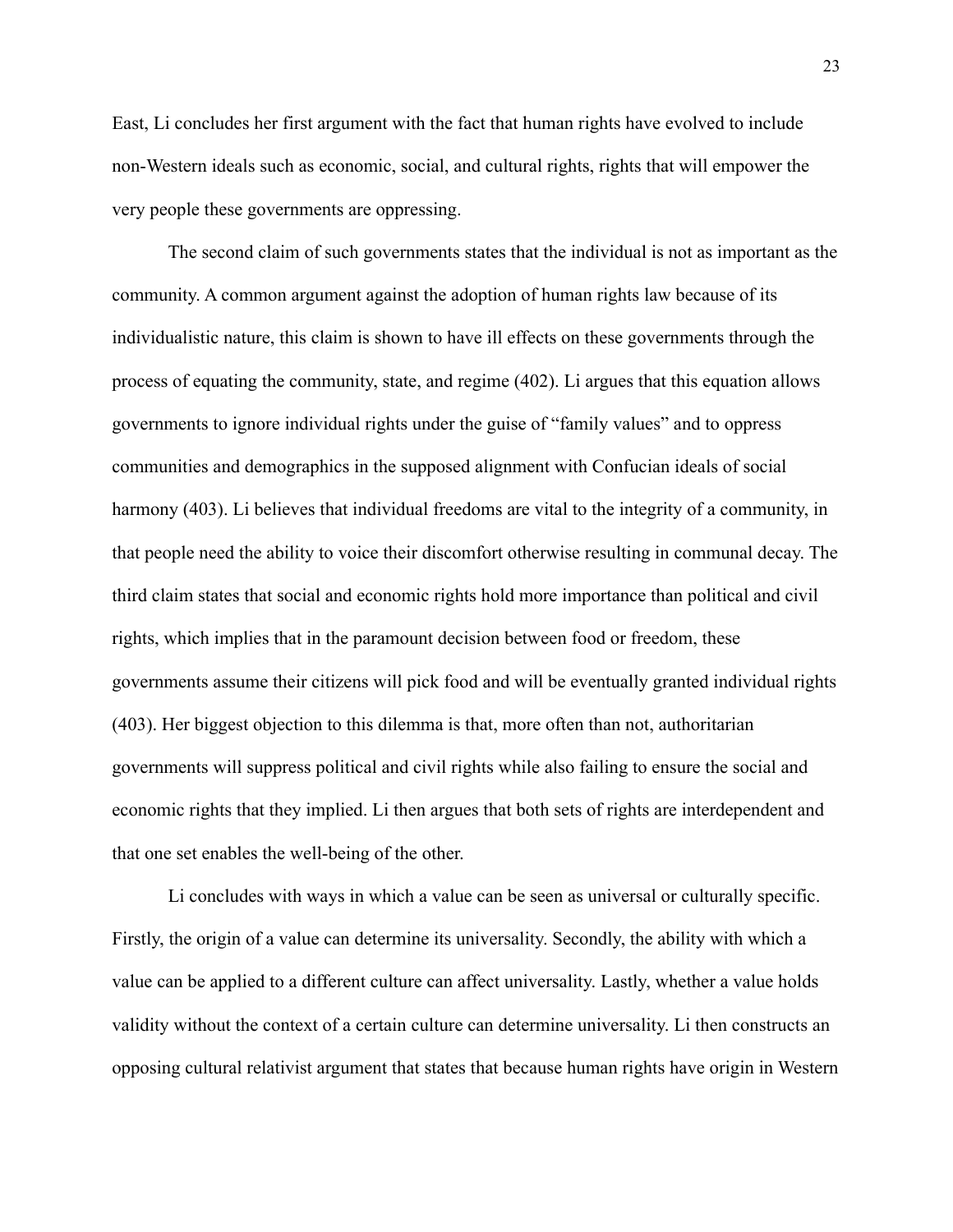ideals, because human rights cannot be applied to every society, and because certain values are only acceptable in certain cultures, human rights cannot be universal. But Li counters with the reality of human rights discourse, the fact that intercultural dialogue has reached common ground on shared beliefs, indicating that consensus can be reached on so-called universal human rights. Li claims that "an idea that has survived the test of rigorous scrutiny will be reasonable or valid not just within the boundaries of particular cultures, but reasonable in a non-relativistic fashion," vocalizing her faith in reasonable discourse and its positive implications for the universality of human rights (407).

So it would seem that even when debate exists about whether certain human rights arise from certain human traditions and do not apply to others, there are mechanisms with which consensus can be reached. The cultural relativist perspective is especially important to consider in this thesis because of its emphasis on constantly questioning the relative universality of human rights. Quite frankly, without this perspective, this thesis may never have existed. However, I expect many cultural relativists will object to this thesis primarily in that it does propagate a certain, restrictive perspective on human rights and aims for a funneling of human rights through a Christian perspective. But I cannot stress enough the importance of framing human rights through a correct interpretation of the Bible and an authentic Godly perspective. Let us move on to human dignity.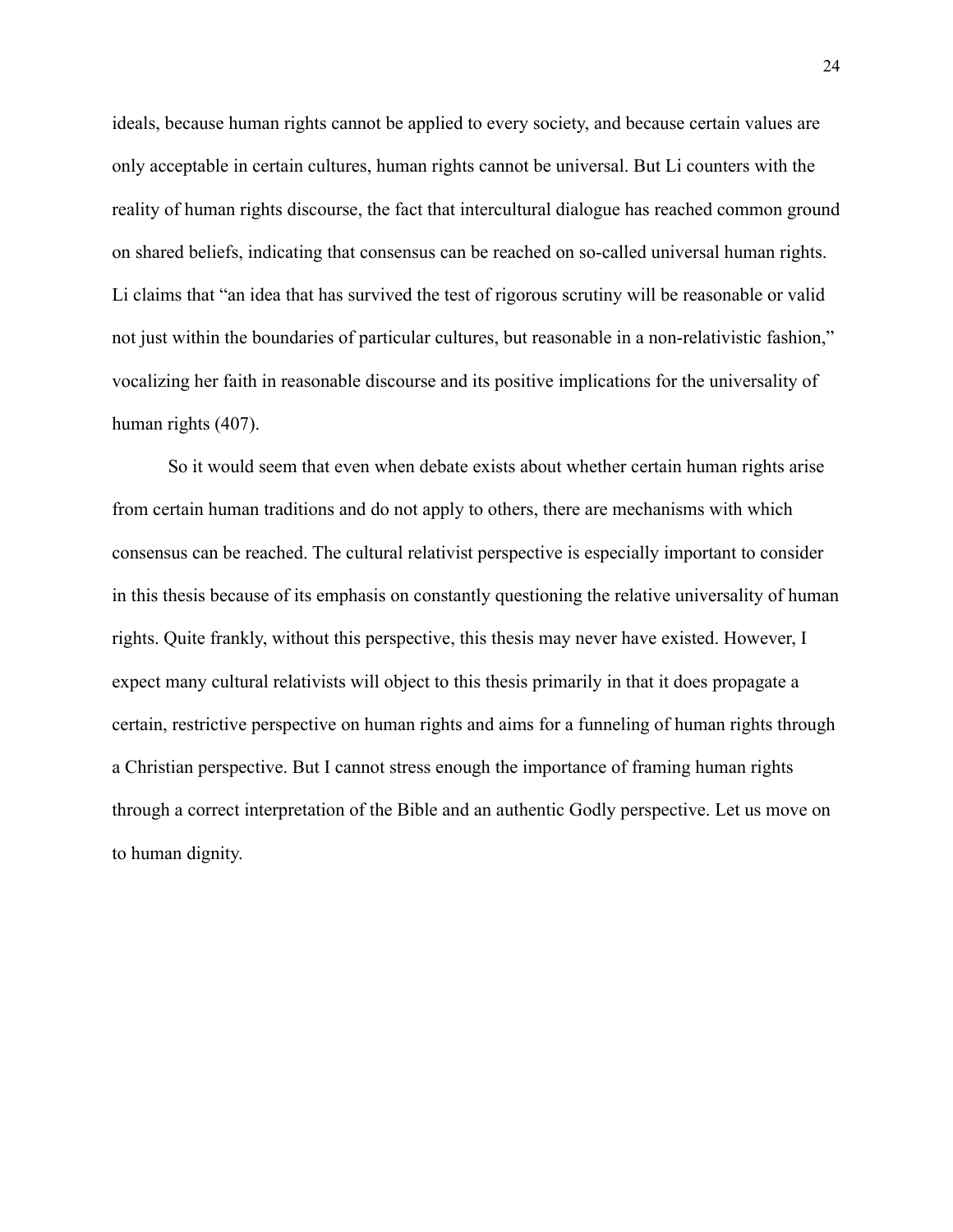### **Chapter II: Human Dignity**

### **Introduction**

Human dignity, a concept that many might, in this day and age, take for granted to be universally accepted, is an idea that originally had to be argued for. While, historically, many of the arguments concerning the inherent moral worth of a human being stem from theological perspectives, thinkers and philosophers have attempted to define human dignity through the examination of rationality and the conceptualization of violations of human dignity. In this chapter, I will examine some of the prominent, secular ideas concerning human dignity, their strengths, and ultimately, their shortcomings. After addressing some of these arguments, I will argue that the source of human dignity cannot stand firmly on the proposed secular ground and instead must be founded on a faith-based perspective.

Harkening back to the Preamble of the Universal Declaration of Human Rights, it proclaims that the "recognition of the inherent dignity and of the equal and inalienable rights of all members of the human family is the foundation of freedom, justice and peace in the world" (UDHR). In its accompanying International Human Rights Covenants—both the International Covenant on Civil and Political Rights and the International Covenant on Economic, Social and Cultural Rights—the recognition that "that these rights derive from the inherent dignity of the human person" appears in both documents (OHCHR). These crucial documents in human rights make it viscerally clear the importance of human dignity in the human rights movement but assume the reader has an understanding of what human dignity means.

So what is human dignity? And what is its relationship to human rights? Jack Donnelly aptly describes the relationship between human dignity and rights not as synonymous but as human rights being an attempt to manifest and guard human dignity (Donnelly, 1982). The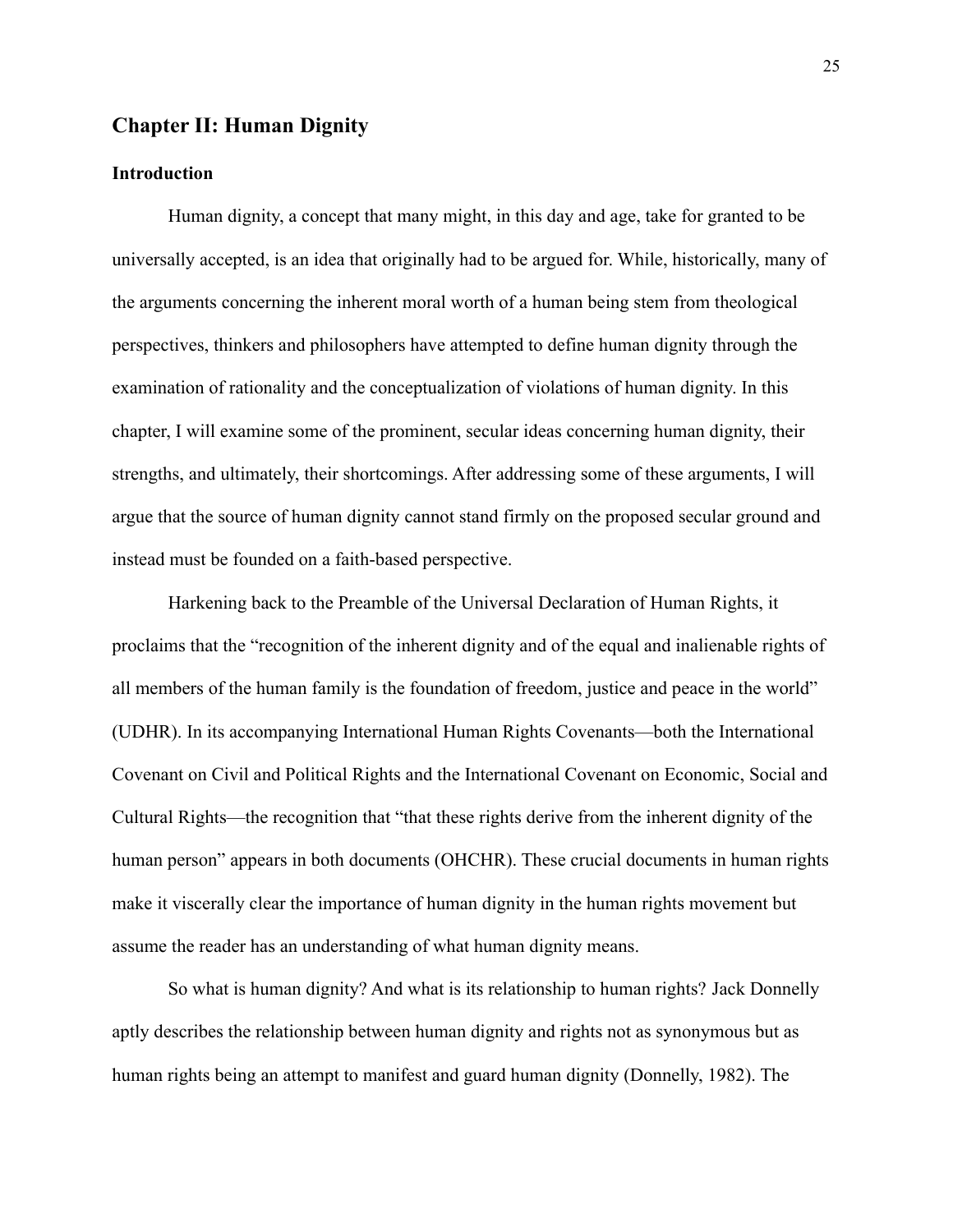crucial difference is that human dignity "express[es] particular understandings of the inner (moral) nature and worth of the human person," a concept focused on intrinsic nature, while human rights are a man-made concept aiming to promulgate certain ways in which human beings should be treated (Howard & Donnelly, 1986). Donnelly would likely recognize that while human dignity does not require human rights, the human rights movement certainly necessitates a strong conception of human dignity. Human dignity is again elucidated within the Kantian notion that human beings should be treated as an end, in and of themselves, instead of a means to an end, underscoring the paramount importance and conclusiveness of individual human life and dignity (Schachter, 849). While the concept of human dignity may still appear to be unfettered by doubt, history has painstakingly shown that human dignity is not self-evident and therefore must be justified in some manner of argument.

For much of modern humanity's lifespan, arguments—rather, commands—concerning human dignity came from a divine source. However, historical attempts at defining human dignity through secular veins have come not without valid reason. While there are countless examples of scholars interpreting, or perhaps more accurately, manipulating divine texts to support their ambition, one particular example stands out: African-American slavery and the Bible. One particular passage in the Bible has been used as an argument for slavery; it reads:

"⁵Servants, be obedient to them that are your masters according to the flesh, with fear and trembling, in singleness of your heart, as unto Christ; <sup>6</sup>not with eye-service, as men-pleasers; but as the servants of Christ, doing the will of God from the heart; 'with good will doing service, as to the Lord, and not to men: knowing that whatsoever good thing any man doeth, the same shall he receive of the Lord, whether he be bond or free" (*KJV*, Ephesians 6.5-7).

In this passage, Apostle Paul, speaking to believers in Ephesus through his letters, seems to be relaying the words of God that encourage the practice of slavery and, furthermore, commanding servants, or slaves, to obey their earthly masters with the same reverence that God commands.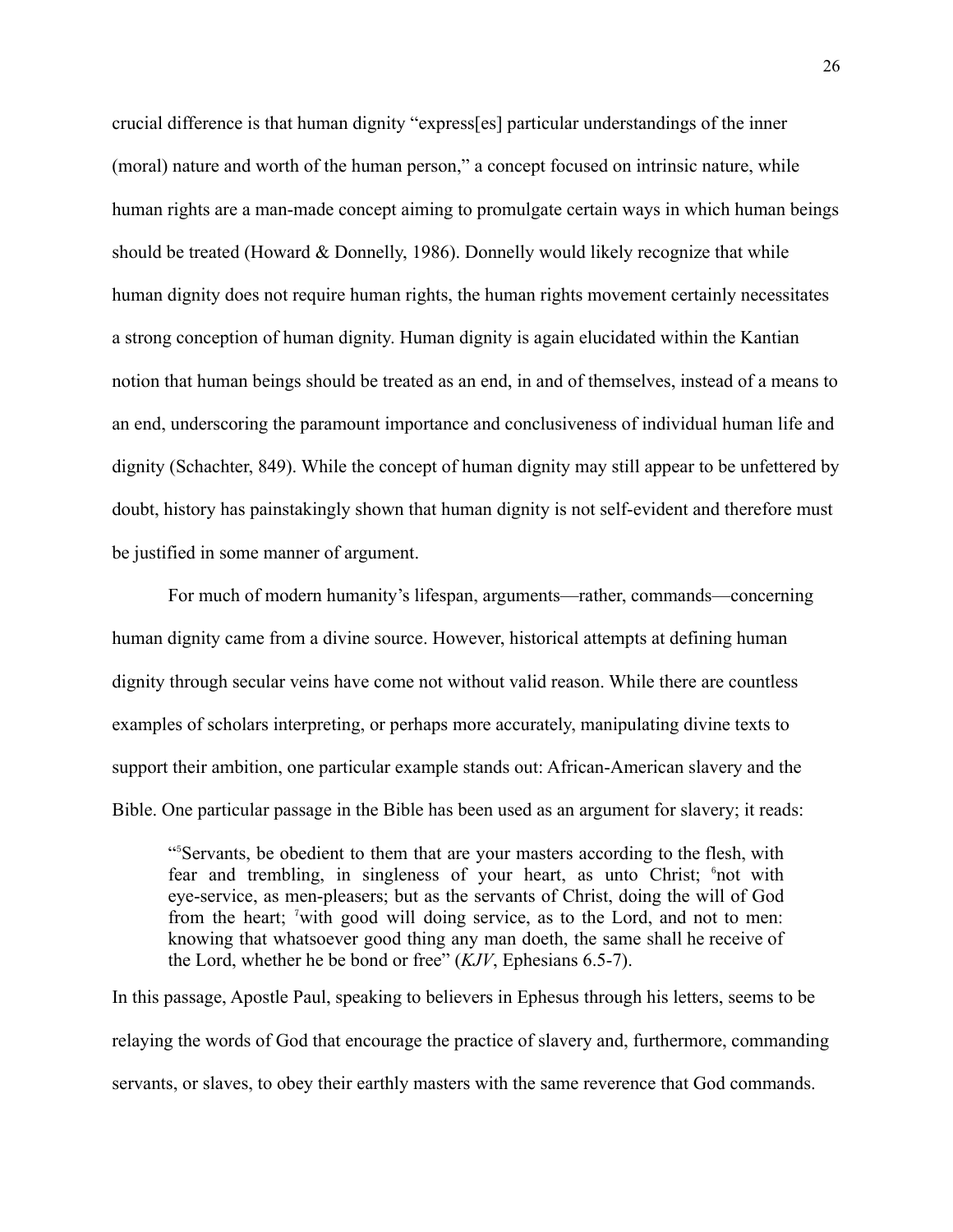Upon closer examination, however, it becomes clear that God's command is one not of obedience to other humans but one of divine obedience "to the Lord, and not to men" (*KJV*, Eph. 6.7). Ignoring any sensible interpretation of this passage, southern slaveholders in early America used passages such as this to justify the abhorrent practice. Additionally, despite the numerous passages in the Bible condemning slavery<sup>5</sup> or the divine text's holistic view on human dignity vis-à-vis *imago Dei<sup>6</sup>*, slaveowners could avoid a moral dilemma through a simple rationale that if they were to own slaves and be Christian, they were not sinful for God seemingly allowed the practice (Butler, 18). Such methods of manipulating divine texts have been used for centuries to violate the dignity of human beings, rightfully warranting a secular conceptualization of human dignity.

#### **Secular-Leaning Attempts at Defining Human Dignity**

Broadly thought to also have been one of the most prominent and early conceptualizers of human dignity, Immanuel Kant defined human dignity as a measure of a person's capacity for autonomy and the corresponding duties to respect other people's capacity for autonomy (Bayefsky, 811). In many ways, this line of reasoning from Kant influenced greatly the formation of modern human rights in that rights always come with corresponding duties, although, as previously stated, the onus of the aforementioned duties may vary right by right. However, Rachel Bayefsky poses a pertinent question in her article, "Dignity, Honour, and Human Rights: Kant's Perspective," in which she essentially asks whether those who hold dignity by the matter of their "capacity to set oneself an end" retain their intrinsic dignity if unable or unwilling to adhere to the corresponding duty to respect the rational capacities of others (819-820). This is surely an important query as, within the Kantian notion of human dignity, dignity requires both

<sup>5</sup> Galatians 5.1, Galatians 3.28.

<sup>6</sup> Image of God.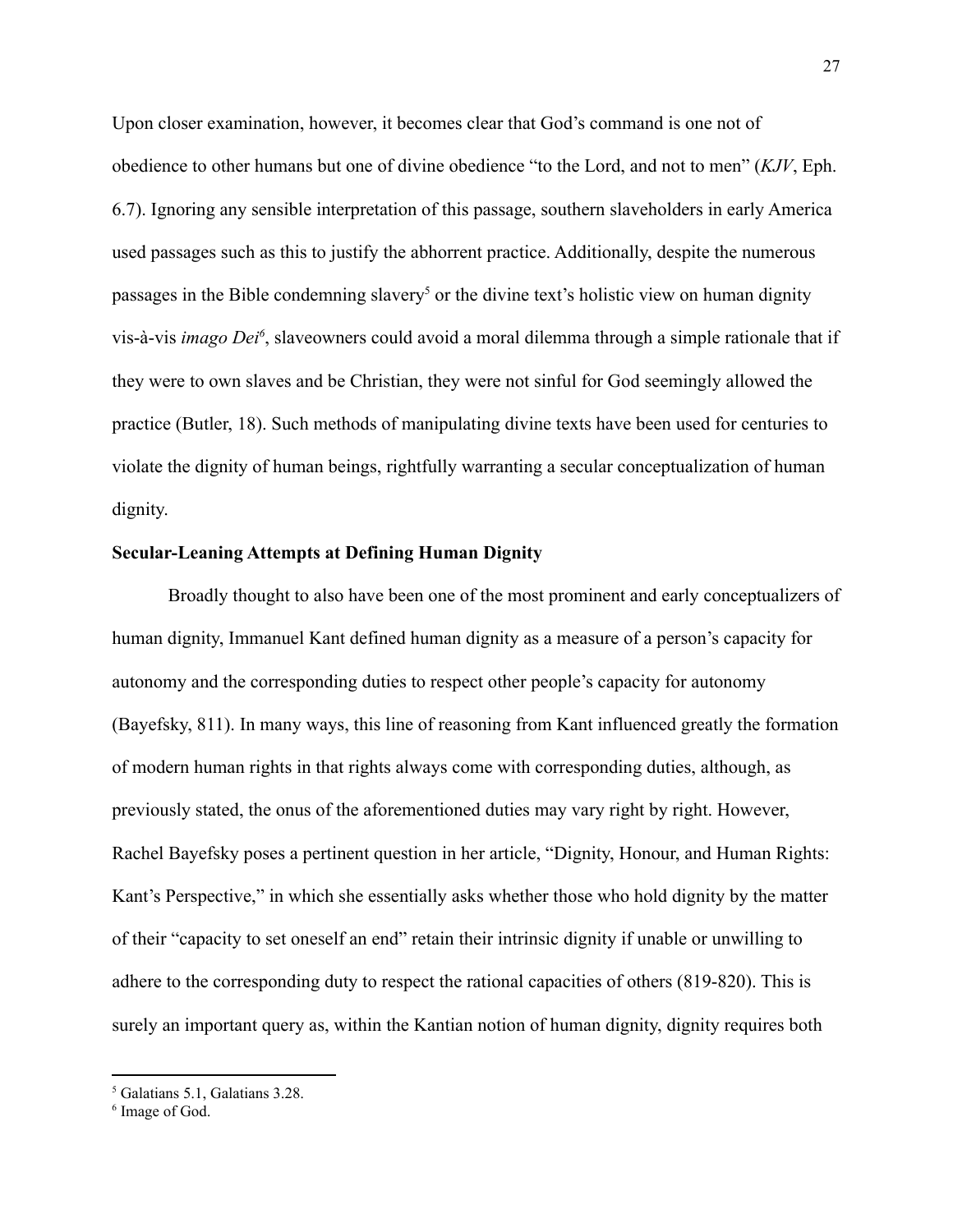the capacity for autonomy and the correlating duty to respect others' autonomy. In the words of Kant, "morality, and humanity insofar as it is capable of morality, is that which alone has dignity," potentially leading to this problematic conclusion that human dignity may not be as intrinsic as we initially thought it to be (Kant, 33). If we are to keep the modern essence of human dignity as we understand it, surely one act of immorality is not enough to void someone of their dignity, but if we are to take that to an extreme, do the perpetrators of crimes against humanity or war crimes retain the same dignity that we claim to ascribe to all human beings by virtue of being human? Let us continue to explore the notion that rationality gifts human beings with intrinsic worth.

Commonly, the rationality argument has been utilized to advocate for the unique capabilities of human beings, for rationality differentiates human beings from other animals. The ability to reason, foresee potential needs, and self-reflect has enabled the modern human to make significant advancements in technology and culture, propelling us to a place where we can sit back and formulate thoughts of the world in which we inhabit. Chak Kwan Chan and Graham Bowpitt argue in their book, *Human Dignity and Welfare Systems*, that human dignity consists of humans' rationality and sociability, of their ability to make decisions for themselves and connect with others (Chan & Graham, 13). This approach takes a Nussbaum-esque<sup>7</sup> capabilities approach to human dignity in that the inherent worth of human beings can be measured in their potential. Critically, it is the ability for humans to be autonomous that acts as the highest-priority capability for Chan and Graham, that human beings can think for themselves and choose where to invest their resources and passion. Tied to human autonomy is the inevitable, and commonly argued, necessary socialization of human beings. Approaching human nature from a Confucian

 $<sup>7</sup>$  Martha Nussbaum was a philosopher who argued for an approach to human rights concerning the inherent</sup> capabilities of human beings.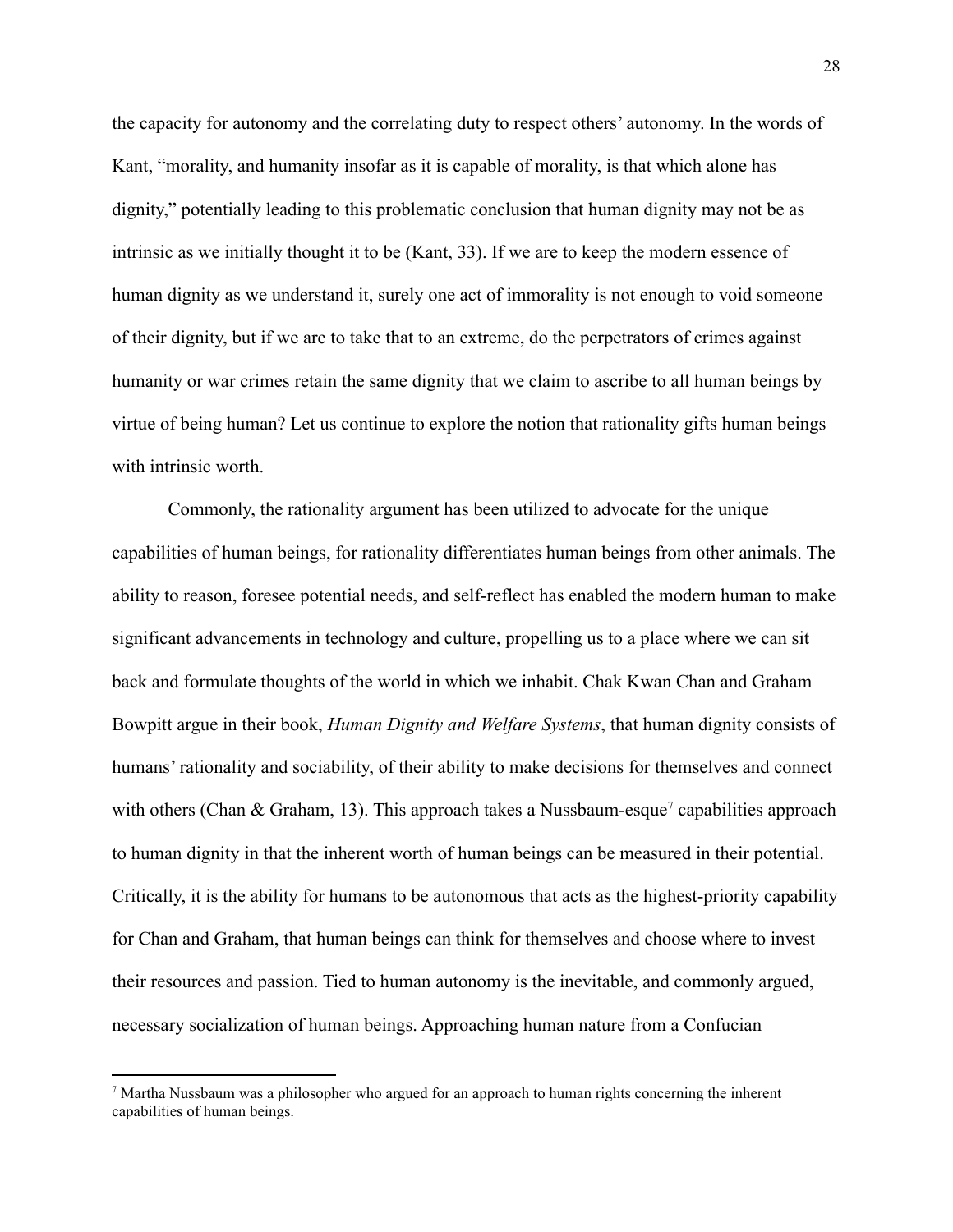perspective, Chan and Graham argue that the ability to live an autonomous life does not necessarily lead to a wholly human life, that human identity needs to be further developed through social interactions and that through the extension of human interaction with those around can a human being's capacity fully be realized (15). Within this study, an apparent conflict arises in which Eastern, Confucian philosophy, stating that interconnectedness and community are integral components to the dignity of a human being, stands in stark contrast to the Western, Kantian philosophy which holds the individual and autonomous capability as the highest standard of human dignity. This philosophical conflict, of course, remains a hotly debated topic in human rights discourse. How do we then attempt to define human dignity amidst cultural differences that give birth to two starkly opposite lines of thought?

Perhaps, instead of attempting to define human dignity, it would be a more fruitful endeavor to define what certainly and indubitably constitutes violations of human dignity. Aptly described by Oscar Schachter, the sentiment, "I know it when I see it even if I cannot tell you what it is," applies rather nicely to this venture in that it allows for the empirical exploration of human dignity (Schachter, 849). He provides quite an extensive list of violations of human dignity as follows:

- 1. Statements that demean and humiliate individuals or groups because of their origins, status or beliefs.
- 2. Vilification or derision of beliefs that people hold in reverence. Teaching that particular races, ethnic groups or religions hold "ridiculous" or dangerous views, or otherwise belittling cherished beliefs.
- 3. Denial of the capacity of a person to assert claims to basic rights.
- 4. Punishment of detained persons by psychological or physical means that are meant to humiliate or ridicule their beliefs, origins or way of life.
- 5. Dissemination of negative stereotypes of groups (ethnic, religious, social) and implications that members of such groups are inferior.
- 6. Psychiatric treatment that involves coercive means to change beliefs or choices that are lawful.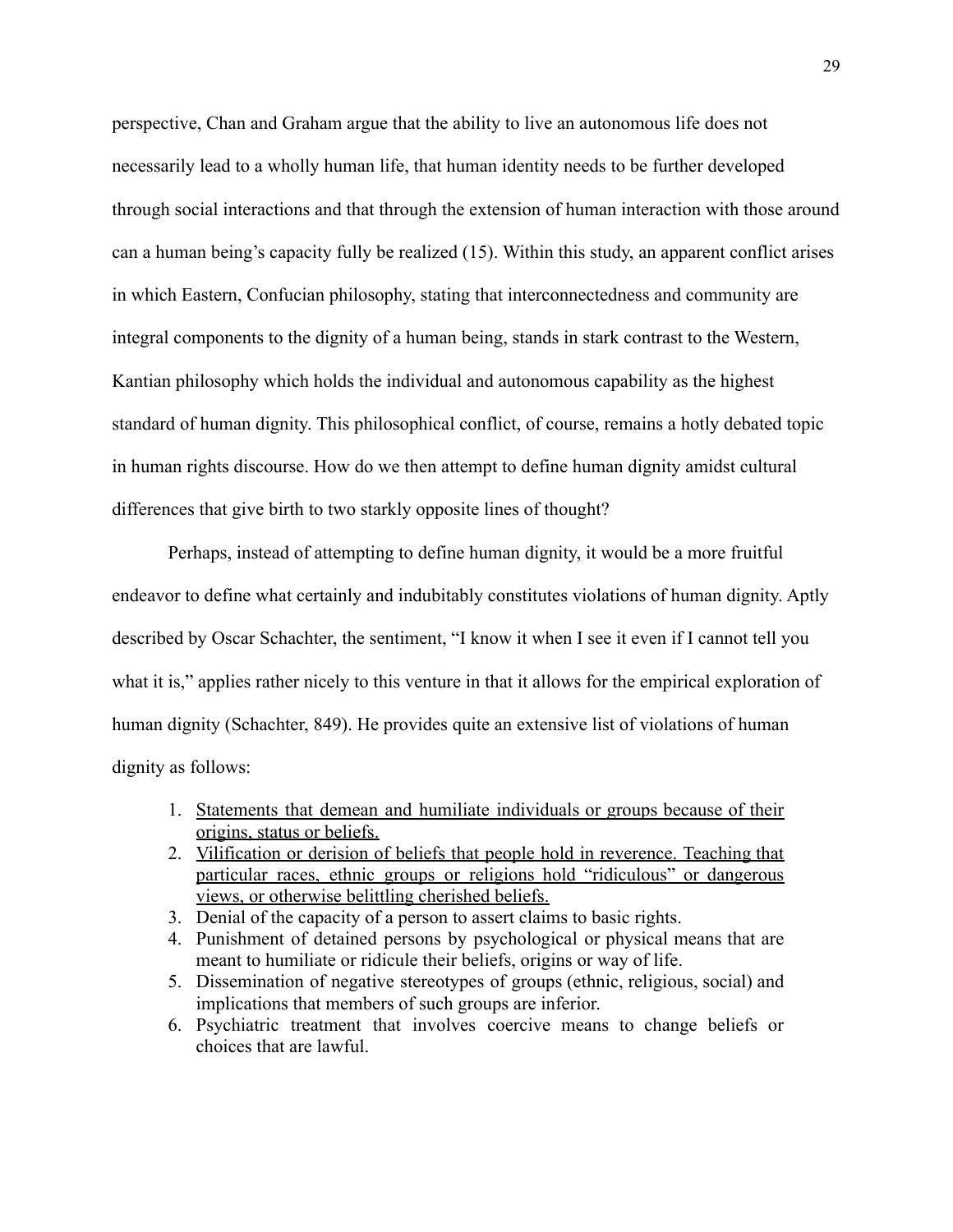- 7. Restrictions on opportunities and means to maintain family life as, for example, by denying access to family members or requiring members of families to inform authorities of the acts or beliefs of others.
- 8. Denial of educational or employment opportunities to persons on ground of their membership in groups or their beliefs.
- 9. Restrictions on equal participation in political processes because of beliefs, status or origin.
- 10. Degrading living conditions and deprivation of basic needs.
- 11. Abuse and insolence by officials, especially to persons suffering from infirmities or social opprobrium.
- 12. Medical treatment or hospital care insensitive to individual choice or the requirements of human personality (852, emphasis added).

Schachter's first two statements focus primarily on the notions of human dignity discussed, namely the respect for the capacity of human beings to develop and enjoy unique beliefs, and to be able to set for themselves an end. The rest of the list details ways in which human dignity and autonomy are either violated or denied, providing the reader with a clear framework in which to conceptualize human dignity. It is a fairly simple mental exercise to reframe Schachter's list as positive actions to be taken to ensure and respect the inherent dignity of others. Taking number eight, for example, it would be, for most, beyond a doubt that generally upholding human dignity would call for equal access to education or employment for all persons. Of course, this is an idealistic goal but surely a realistic one at least in the context of the United States, or similarly wealthy countries, which boast of a land full of opportunity and freedom. However, despite Schachter's attempt to define the boundaries of human dignity, he admits that a reasonably clear definition of human dignity is required, otherwise we "cannot easily reject a specious use of the concept, nor can we without understanding its meaning draw specific implications for relevant conduct," underscoring the importance of developing a concrete understanding of the intrinsic worth of every human being by virtue of being human (849). Ultimately, I share this sentiment.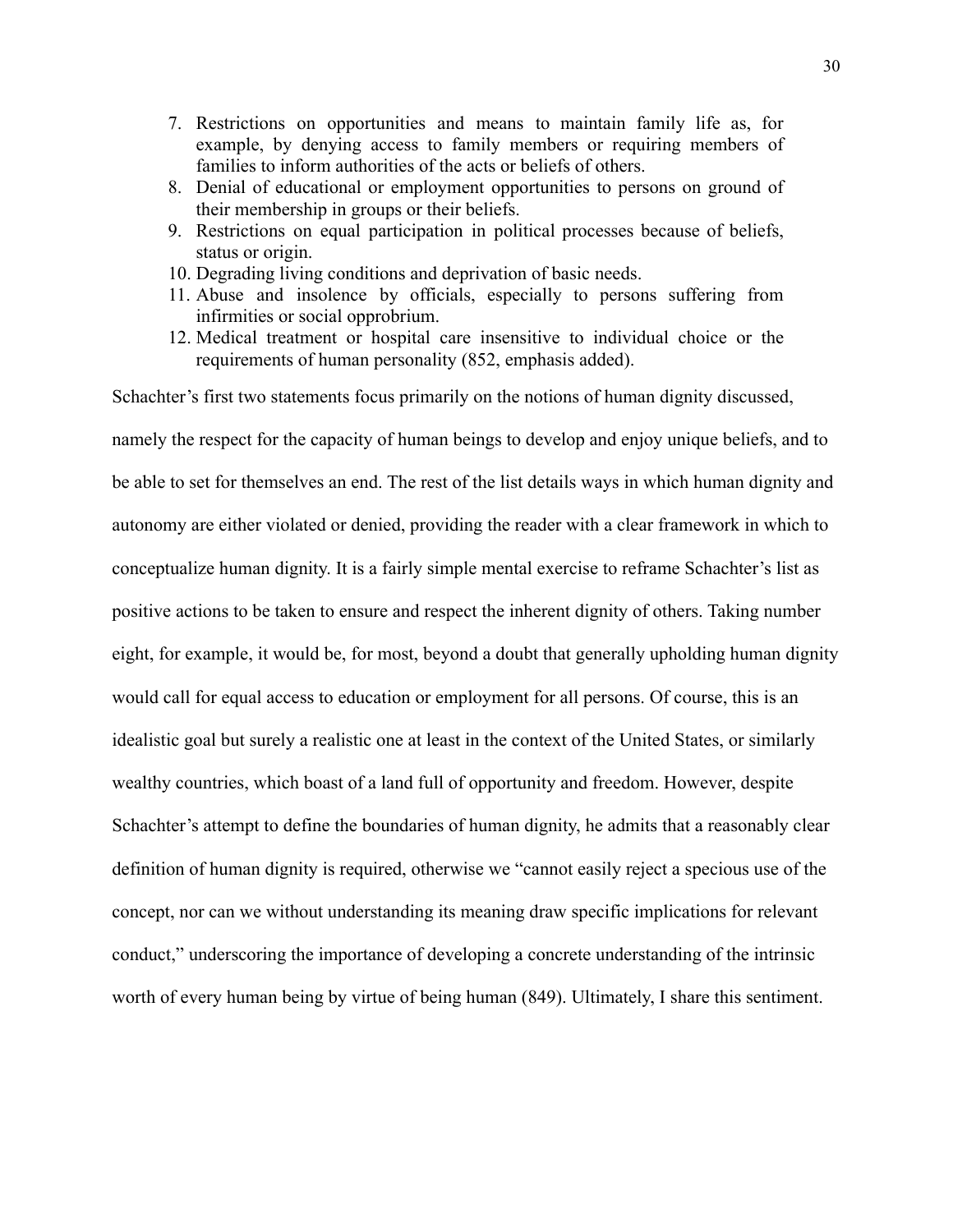### **Thoughts and Criticisms**

The notion of human dignity proposed by Immanuel Kant, that human beings have intrinsic worth due to their ability to make decisions for themselves and respect the same capacity in others, certainly has merit but fails to encompass several groups, namely children, the mentally disabled, and those persons in strict, homogenous communal societies. John Wall, in his article, "Human Rights in Light of Childhood," highlights the relevant critique of Kant's theory of human dignity in that while Kant certainly believed that children were, in and of themselves, an end, he implied that children deserve not the same rights as adults due to their inability to lead autonomous lives (Wall, 530). Conceptualizing children as fundamentally irrational beings, Kant relegates children to a purgatory confined within his definition of human dignity in that children, while having the capacity for rationality and autonomy, cannot act on those capacities. Additionally, when thinking of those who are mentally disabled, with afflictions that prevent rational thinking, at least in the visible and tangible form that most view rationality, how are we to imagine them to have the same intrinsic dignity as able-bodied and able-minded people under the rationality argument of human dignity? Lastly, for those in communal societies in which divergent action or thought is often condemned, can it really be argued that they have the same capacity for setting their unique end? Perhaps not. It would, however, be unthinkable to state that these groups do not share the same human dignity that we can enjoy.

Taking a step back and tackling the very core of where human worth originates also gives birth to some pertinent criticisms of a secular conceptualization of human worth. The exercise of attempting to define or measure the innate worth of an individual seems, to me, a futile and fundamentally fallible endeavor. Such as in the case of human slavery in which slave-owners place different monetary values on other human beings according to their physicality and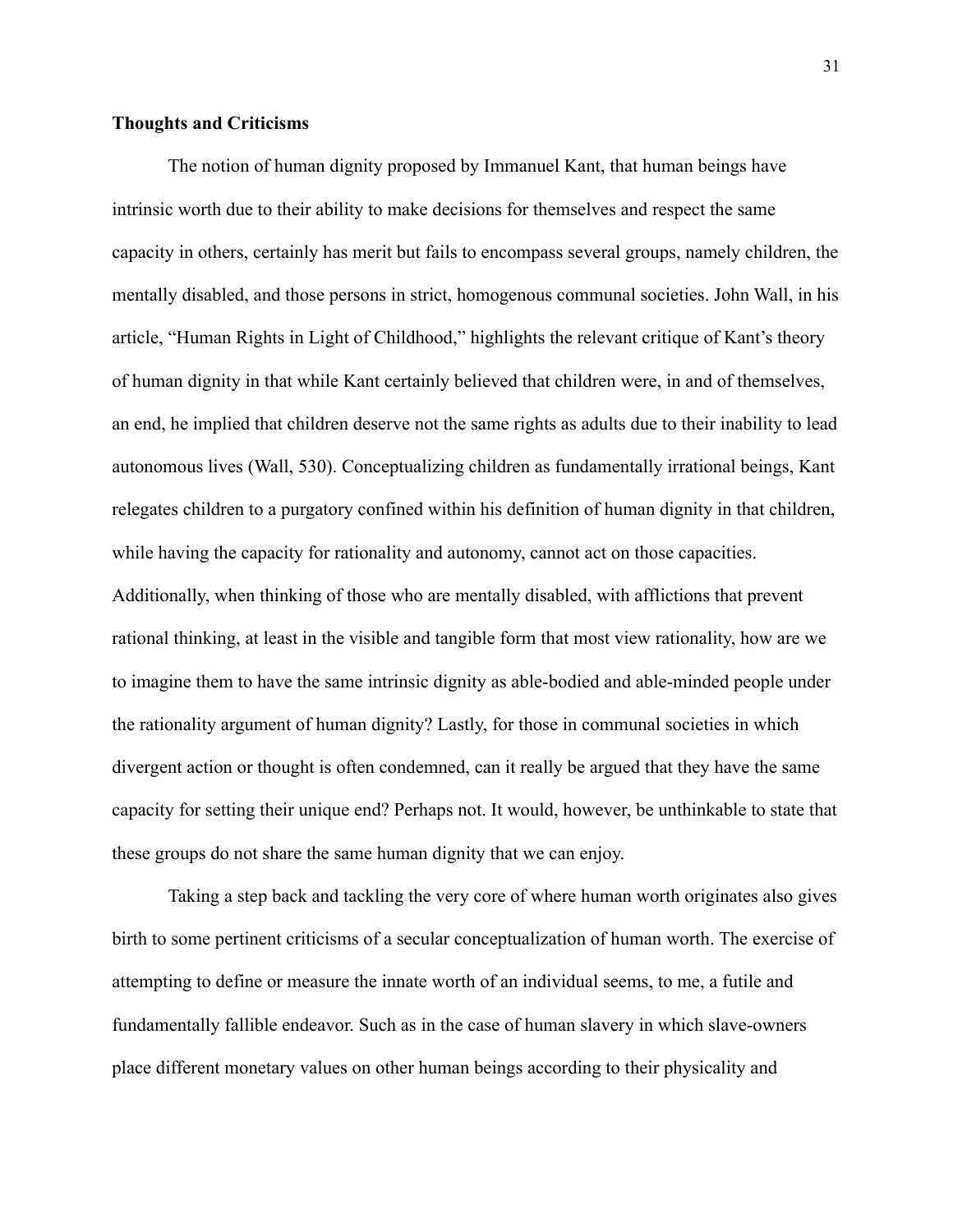capabilities. Of course, in their eyes, the very human beings they placed on the market are not viewed to be of the same origin or holding the same human dignity, but retrospectively, here arises the same fallibility. The attempt to derive a sense or value of human worth, crudely stated metaphorically as monetary value in this example, assumes an "us versus them" framing. Crucially, I am not arguing for an equating of secular thinkers to slave-holders but identification of the conundrum of valuing human worth within human understanding. There is clearly a finite limit to how we can attempt to divine human dignity, while at the same time, being the very humans whose dignity cannot be rightfully justified utilizing our very limited understanding of the world in which we inhabit.

### **Faith-Leaning Interpretations of Human Dignity**

There lies an inherent contradiction between human rights theory and Christianity in that human rights discourse ascribes to the Kantian notion that humans are not simply a means to an end, that they have inherent value in and of themselves. However, in Christian doctrine, the value of humans lies with God and His love for mankind, the likeness with which He has created mankind. Why then should human rights discourse be adopted and implemented by the Christian community, for does it not seem to propagate a purely secular viewpoint on humanity? Instead of viewing it as a purely secular exercise, Christian doctrine can easily take the cultural relativist approach and understand that each human has worth according to their likeness with God and that human rights, although propagated through secular tradition, the desire to live in an equitable world espouses many of the same ideals of which Jesus Christ spoke: equality, dignity, and respect. Although it may miss the big picture—that salvation and consequently equality, dignity, and respect ultimately come through Jesus Christ—are human rights not a worthwhile endeavor to support considering the world in which we inhabit? A world full of pain and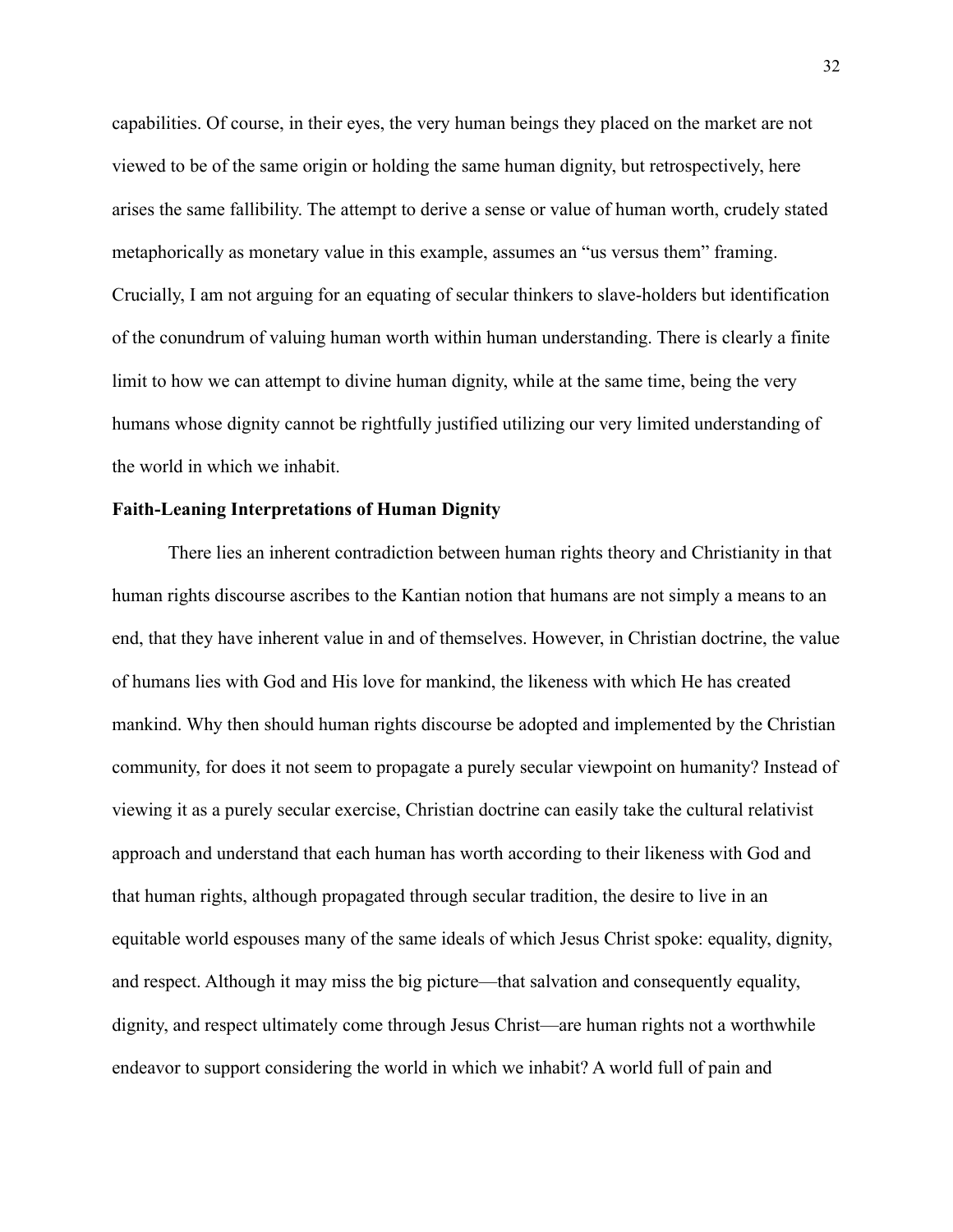suffering, full of people who wish to exploit and capitalize on others to amass power or personal wealth, desperately needs a system in place to minimize injustice. Furthermore, in Christian lines of thought—namely that of evangelicalism—Jesus Christ teaches of spreading His Word to all nations and people. Thus, not only is the human rights tradition the best system the world currently has to combat injustice, but it is also a convenient vessel with which to spread the accurate ideals of Christ. In this rather cursory overview of secular-leaning lines of thoughts concerning human dignity, gaps in defining the source or nature of human dignity arise. While there are certainly many more arguments for a secular understanding of intrinsic human worth, we will merely address the critiques that have already been expressed.

The aforementioned idea of *imago Dei*, in other words, the image of God, appears in many religious traditions, particularly in the Judeo-Christian convictions, and serves as both the originating and conclusive statement when it comes to human dignity. However, even *imago Dei* is an idea that many take for granted much like the concept of human dignity. In his book, *Justice*, Nicholas Wolterstorff delves into the question of what the image of God truly means or what it means to be molded in God's likeness. He quotes the first chapter of the Bible, Genesis:

"<sup>26</sup>Then God said, 'Let us make humankind in our image, according to our likeness; and let them have dominion over the fish of the sea, and over the birds of the air, and over the cattle, and over all the wild animals of the earth, and over every creeping thing that creeps upon the earth. <sup>27</sup>So God created humankind in his image, in the image of God he created them; male and female he created them" (Gen. 1.26-27).

Utilizing the historical equation of the two words, likeness and image, Wolterstorff argues that the conceptualization of this unique relationship with God, whether it be through the literally interpreted mandate of dominion over animals or the identity of being created as male and female, is not sufficient to ground human rights for it fails to encompass certain groups (Wolterstorff, 352). He points out that, within the definition of *imago Dei* concerning dominion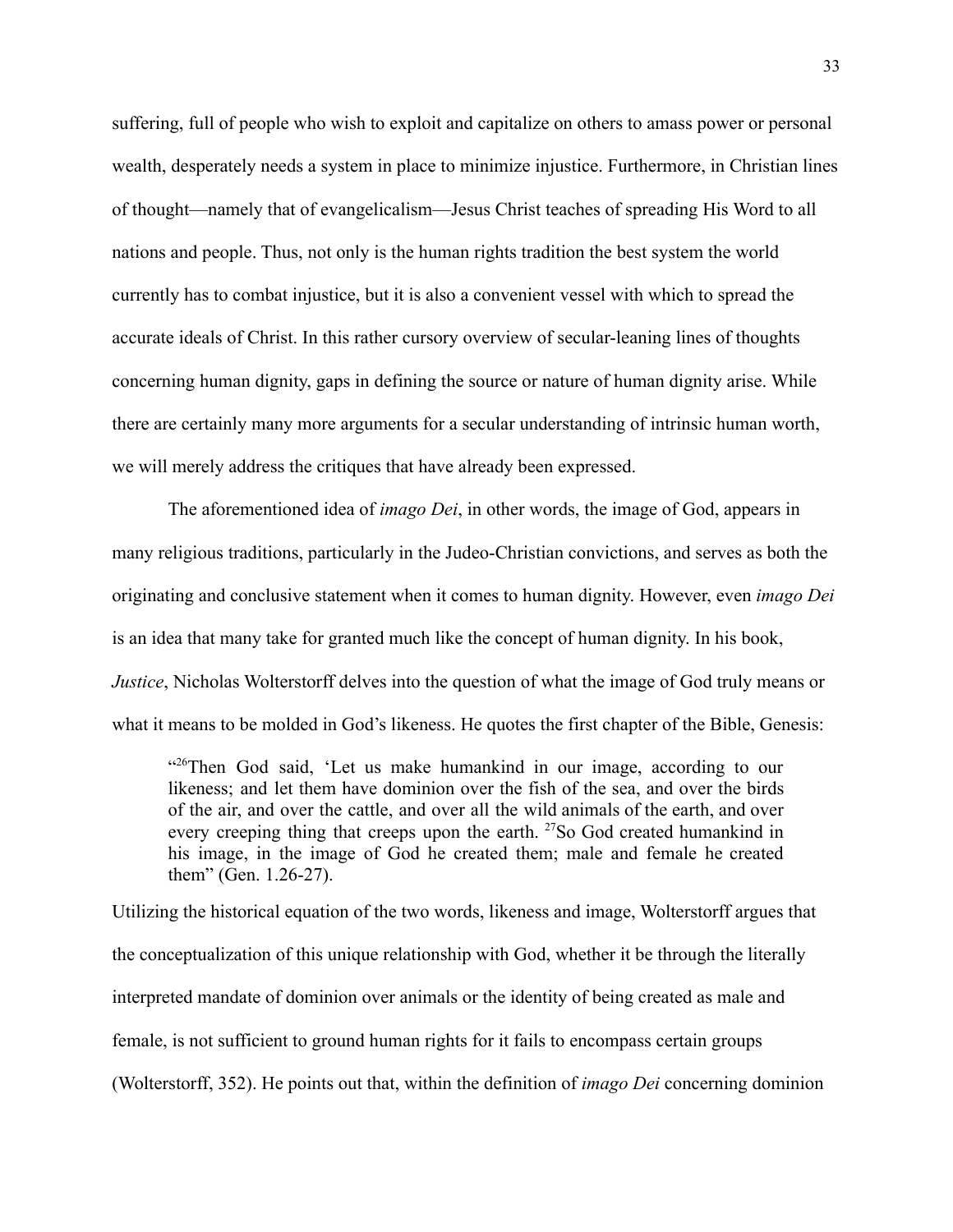over animals, certain humans—in his example he uses Alzheimer's patients—fail to have the capacity of dominion, potentially excluding them from God's image. Additionally, I wish to highlight the dilemma in which people who no longer identify with being male or female—or in the extreme case when they are born hermaphroditic—can, according to this definition of *imago Dei*, no longer can enjoy this status of being made in God's image. Wolterstorff would likely agree with my objection and argues that it is, instead, God's universal and permanent love for all those created in his image, what he terms as "bestowed worth," is the source of human worth (352).

Distinguishing between different types of worth, Wolterstorff defines "bestowed worth" as the perceived worth of a subject granted by some external source. He discusses the idea of instrumental worth, an idea in philosophy, simply stated, that seeks to identify the objective benefit—worth—of a given subject (354). This instrumental worth stands in contrast to non-instrumental worth which can be simply defined as subjective as opposed to the objective nature of instrumental worth. He gives the example of George Washington's house, Mount Vernon, which has immense "bestowed worth" in the eyes of many Americans and yet may appear in the eyes of a foreigner, as a mediocre architectural work lacking much, if at all, any intrinsic worth. Meditating upon three possible forms of love that God may have for people, Wolterstorff examines love as attraction, love as attachment, and love as benevolence as potential sources for divine "bestowed worth" (358). He swiftly rules out love as attraction for he realizes that this love merely recognizes and covets the non-bestowed worth of its subject while failing to add any worth to the object of love. Love as benevolence often accompanies love as attraction, he claims but crucially is unable to bestow worth to the subject without some definitive action.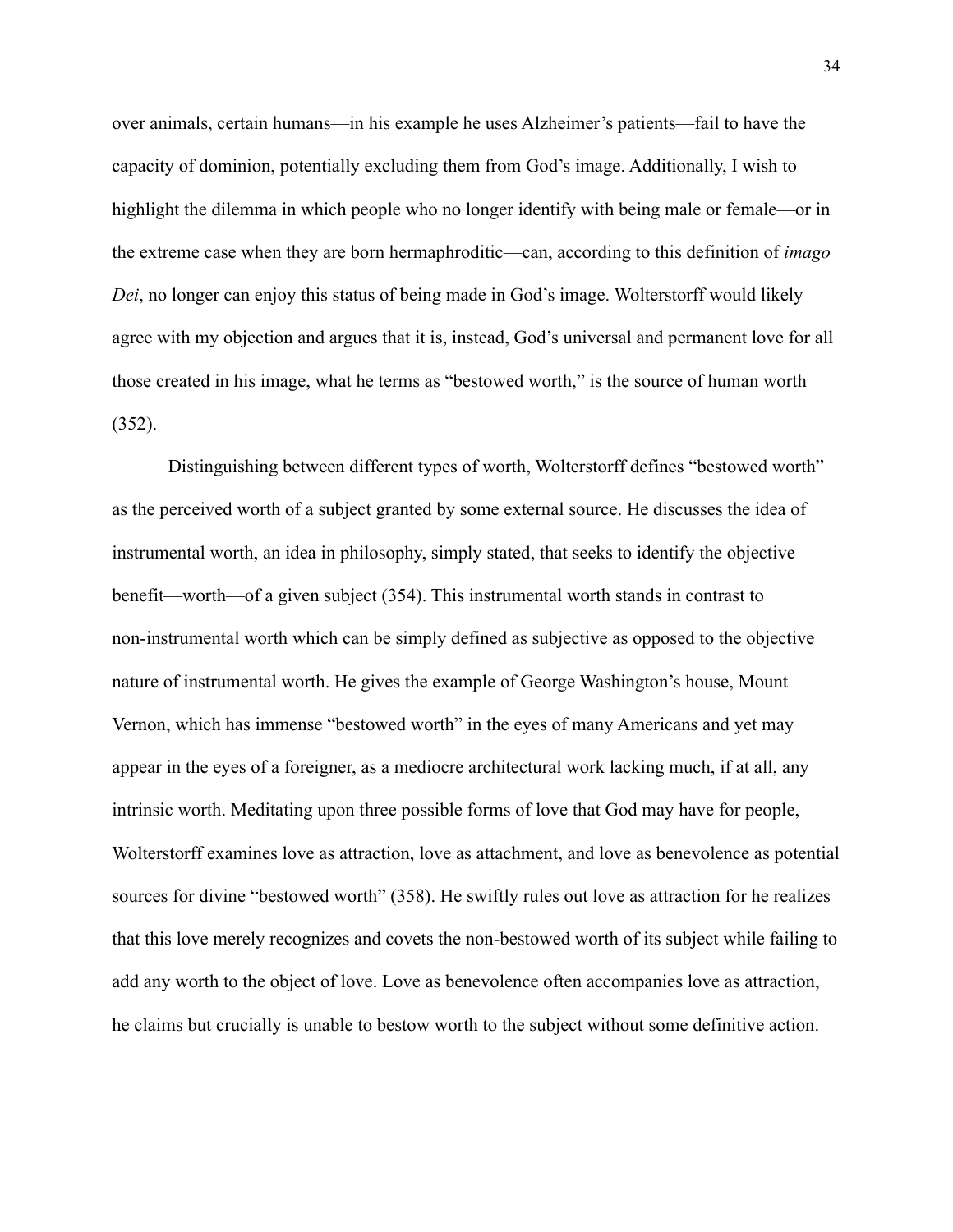However, love as attachment is often divorced from the non-bestowed worth of its subject, such as in the case of an old, Snoopy doll I was particularly attached to as a toddler. Apart from being an ordinary, cheap stuffed doll of the beloved Snoopy from the cartoon, *Peanuts*, the Snoopy that I held so dearly was covered in dried blood as I was prone to nose bleeds quite often, as my parents would later tell me. However, despite its lack of non-bestowed worth, I loved that doll and could not part with it. Wolterstorff, then having realized the importance of love as attachment, provides the example in which a queen decides to befriend one of her ambassadors, elevating the perception of the new friend to one that perhaps causes others to be envious of the friend's new status. What is essential in this form of love, however, is that the queen's attachment to her new friend has bestowed an immense worth on this individual not only in the queen's eyes but in the eyes of the people around her. Wolterstorff concludes that if this Godly love of attachment applies to a human being, it is accompanied by great worth placed on that individual (360). I do find myself wondering if others do not see and envy this Godly love and if it is worth anything at all.

Having established a core aspect of human dignity that comes directly from God's love, we can consider what constitutes worth from a bottom-up approach. Working on a similar goal as Kant, Martin Luther King Jr., in his meditation, *The Measure of a Man*, interprets the dimensions of a complete life in the twenty-first chapter of Revelations which states "The length and the breadth and the height of it are equal," referring to the new Jerusalem that a man named John saw coming out of the heavens (*KJV*, Rev. 21.16). King's framing of this verse to speak about the nature of man is quite compelling. He claims that this new Jerusalem that emerges from the sky represents the life that humans ought to strive for, namely that the length of life refers to the ability for humans to conceive and achieve personal goals or ambitions, and that the breadth of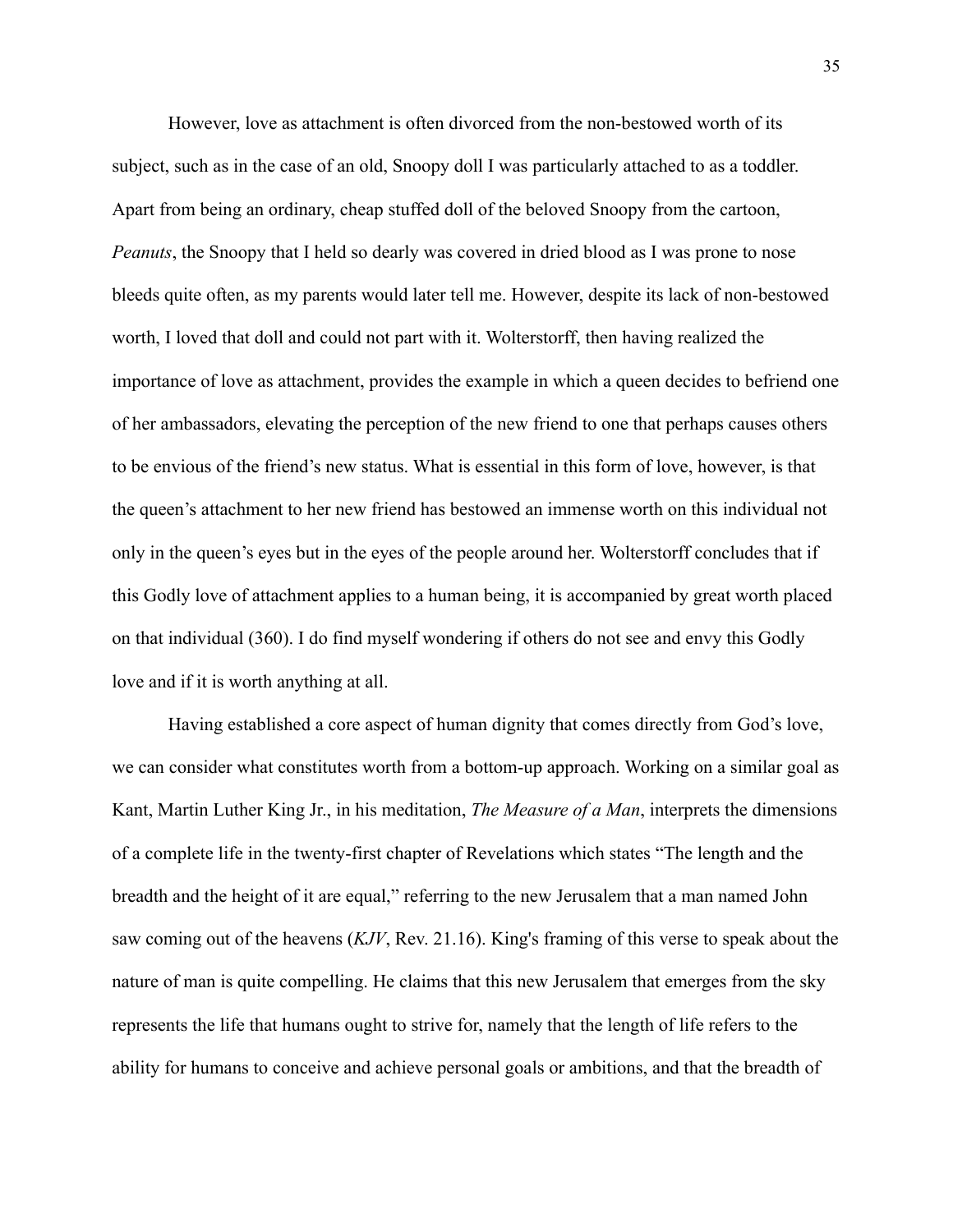life is the necessary concern for others, and that the height of life concerns the relationship with God (King, 15). The length of life portion of his claim mirrors much of what constitutes human dignity for secular-leaning scholars in that the human capacity to ascertain an end for themselves defines, in some part, human dignity. What differentiates King's conceptualization of self-determination is its necessary connection to the will of God, simply put, the attached higher meaning to the otherwise seemingly trivial events of life. He considers this component of a full life vital for the cultivation of the proceeding two requirements: depth and height. Depth of life concerns the capacity to translate individual needs to the needs of surrounding communities or persons. Critically, it is the ability to "surround the length of… life with the breadth of life" that constitutes a full life (17). This is not an unusual claim to make; recall, most recently, Chan and Graham highlight the importance of addressing the needs of others in Confucian lines of thought.

Lastly, and most importantly, King contends that the height of life, the reaching, and love for God, is the most critical component of a full life. He acknowledges that there are, indeed, many of those who master the first two components—length and breadth—but lack this third, most essential component. He states:

But never forget that there is a first and even greater commandment, 'Love the Lord thy God with all thy heart and all thy soul and all thy mind.' This is the height of life. And when you do this you live the complete life (20).

Ultimately, this serves as reinforcement for the direction I wish to take King's statement. While length and breadth of human life certainly are vital for human beings to live fulfilling lives, I argue that within the context of the passage that King quotes—Matthew 22:37—Jesus emphasizes the paramount importance of loving God. The Pharisees at the time attempted to test Jesus by asking which commandment holds the most importance to which he replies "Love the Lord your God with all your heart and with all your soul and with all your mind" (*KJV*, Matt. 22.37). While certainly, a balance between self-care, compassion, and faith would bring about a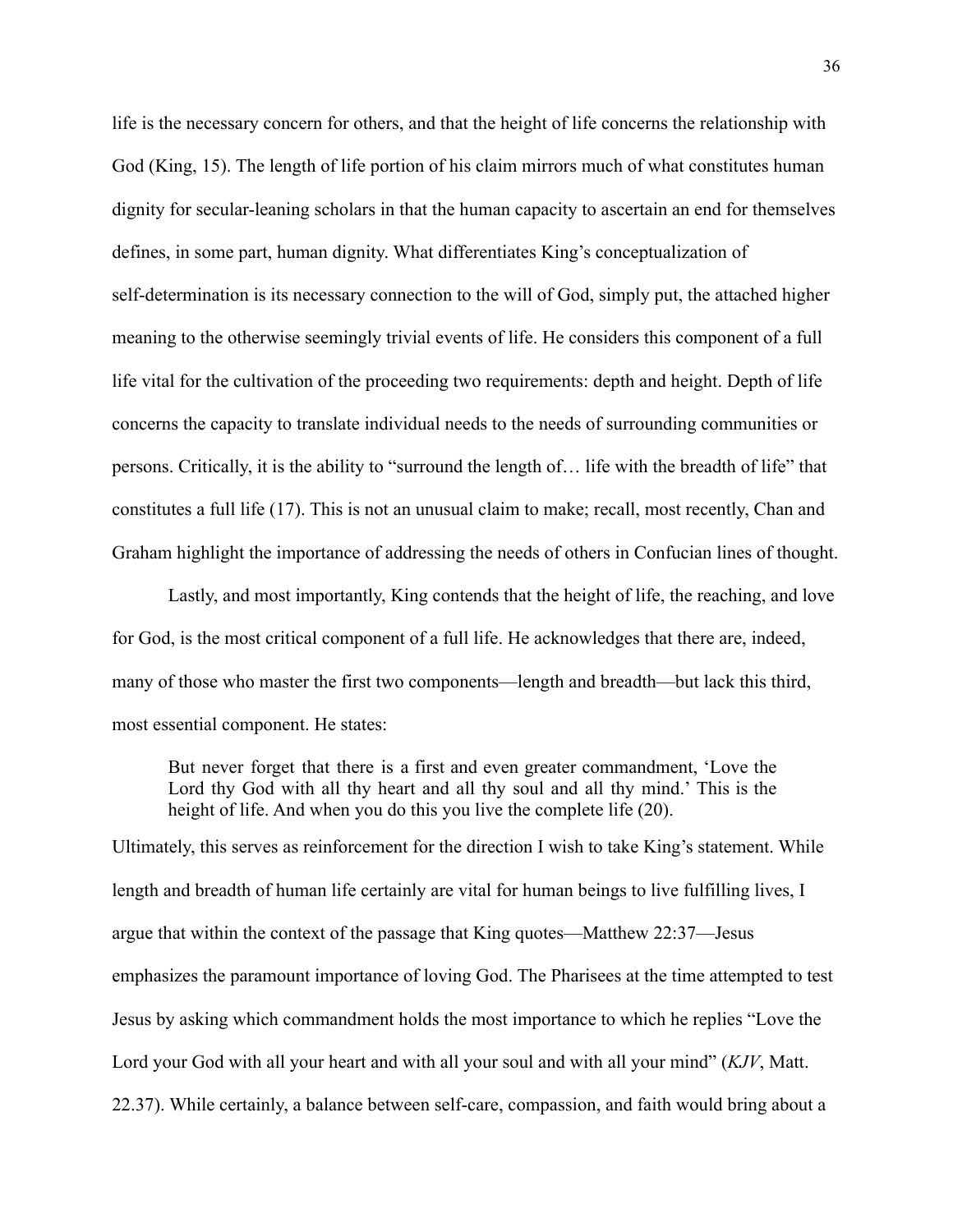fulfilling life, I believe that Jesus is teaching about the utmost importance of the elongation of the height of life, in other words, that by loving God with all your heart, soul, and mind, all other things will come naturally. If we are to recant Wolterstorff's argument concerning human dignity defined by God's love for us, it would be a simple mental task to spell out the converse, that human potential can be best achieved by modeling God's love for us, for God.

### **Thoughts and Criticisms**

Despite my acceptance of Wolterstorff's conclusion, I cannot help but critique his reasoning concerning the narrowing of God's love for us in that he fails to articulate the possibility that God's love for human beings in all three forms of love—attachment, attraction, and benevolence—bestows immense worth. Acknowledging that he necessarily needs to focus on one form to strengthen his argument, I can easily use the same example he uses of the queen and her new friend to argue that our bestowed worth derives itself from all three forms of love. If we are to consider, again, the queen who has bestowed a certain amount of worth on her friend by virtue of her royal status, it can be said that the queen, with all her resources and power, may bestow upon her friend immense worth through acts of gift-giving and that her friend has a considerably higher worth just based on the material objects now in her possession. Similarly, God has not only shown human beings love as attachment but love as benevolence which has provided His children with eternal life as stated in 1 John, "And this is the testimony: God has given us eternal life, and this life is in his Son" (*NIV*, 1 John 5.11). Concerning love as attraction, the prophet Jeremiah so states "<sup>3</sup>The Lord appeared to us in the past, saying: 'I have loved you with an everlasting love; I have drawn you with unfailing kindness" revealing the love as attraction that God has for his creation (*NIV*, Jeremiah 31.3). This gift of eternal life and love as attraction surely bestows great worth upon His creations.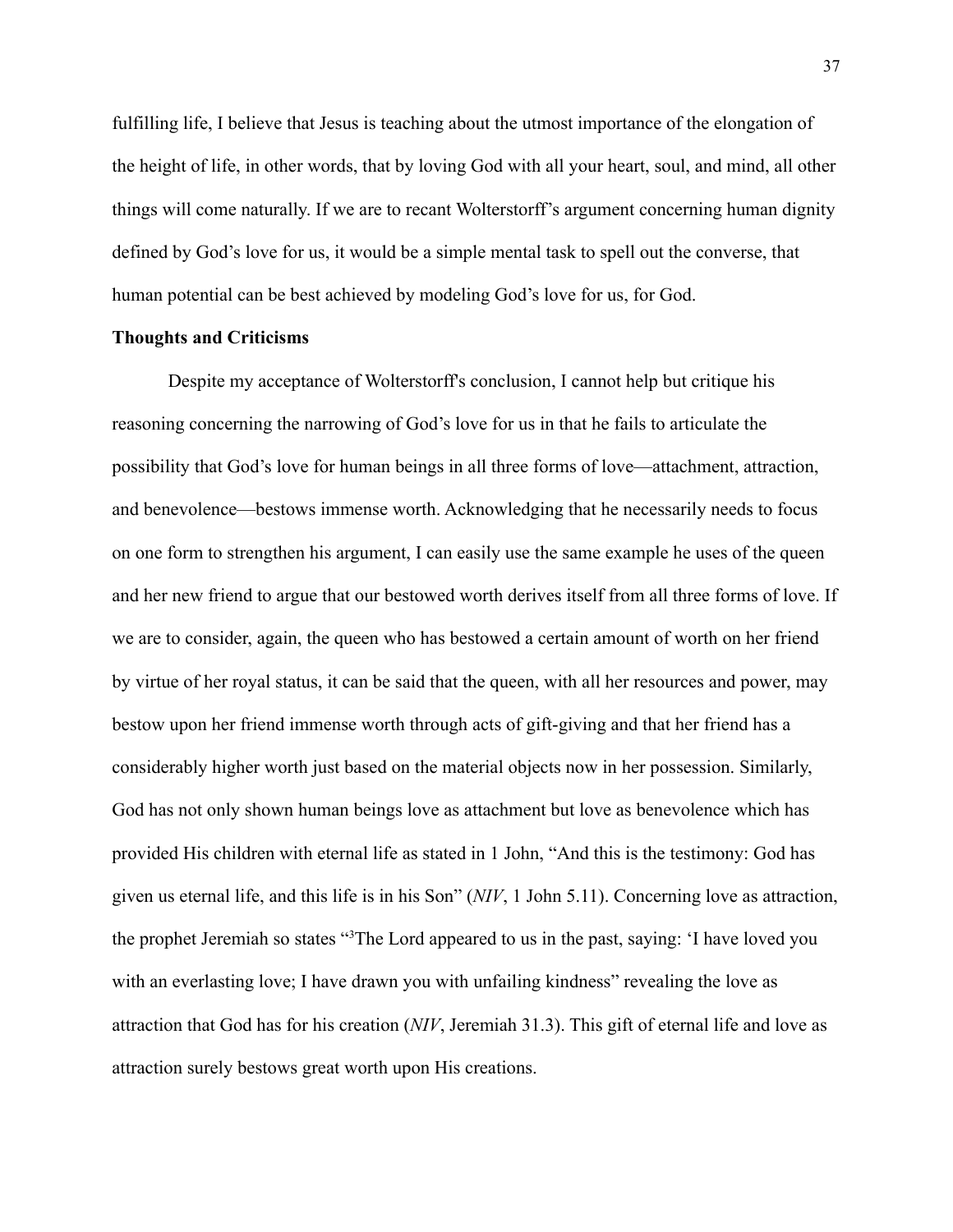Philpott claims that understanding human dignity, and only in the manner in which every human has immeasurable and inherent worth, is crucial to the efficacy of human rights for, without a consensus on the invaluable worth of every human, human rights demands lose their strength (Philpott, 2014). Although this has been but a brief excursion into the ways with which human dignity is conceived, it becomes all too clear that there are too many excluded groups in the secular conceptualization of human dignity. For human rights demands to be justified in every single case, there needs to be a unifying source of human dignity, one that cannot be rightfully justified without a divine source of creation. While the argument of *imago Dei* surely serves as the basis for human dignity, Wolterstorff argues that God's love as attachment for human beings ultimately instills worth that remains the most convincing. His argument certainly holds value in that God's love for human beings even falls outside of whether they choose to believe in Him or not, for because He has created us from dust, His love is not defined by reciprocity. Much like how a parent will love a child unconditionally even if that love is not reciprocated, God loves all human beings.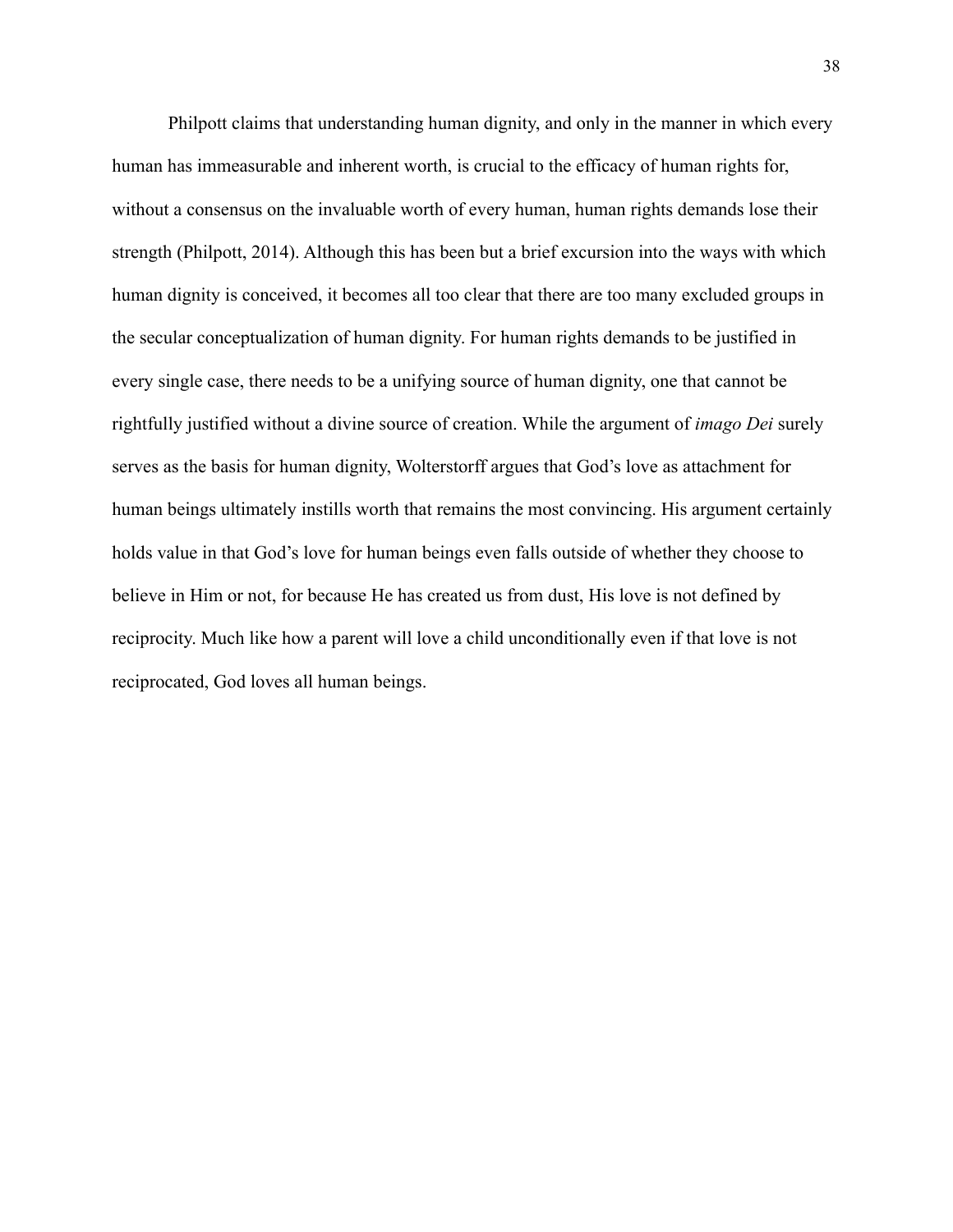### **Chapter III: "Trump Card" Status**

### **Introduction**

Human rights entail rights that are inherent to each and every human individual based simply on the virtue of being human. Not only does every human being have these rights but there must be mechanisms with which these rights can be enjoyed otherwise they are lifeless ideals. The most fundamental mechanism with which to enjoy a right is simply to declare it. When a government confiscates someone's ability to speak freely, one must declare their right to freedom of speech and this right must be of paramount importance to their liberty. In our globalized society, freedom of speech—the right to speak without fear of retribution—is one of the most respected rights. Suppose, using their freedom of speech, someone declared their right to own a stuffed dolphin and demanded that the government provide them with said stuffed animal otherwise their rights will have been violated. This right to own a stuffed dolphin surely does not maintain the same importance as the right to freedom of speech which is why that right is not listed or recognized in any official document. Each right, for example, in the UDHR had to be argued concerning its relevance and importance amongst human beings. Human rights, in general, had to be argued for, although in light of the atrocities of World War II, many had widespread consensus. But importantly, each human right necessarily has to meet a level of importance otherwise the entire structure would crumble. Philpott argues that this criterion is met through the moral absoluteness of Christianity, or faith in general, which gives human rights their immense power and influence.

### **Valuing Human Rights**

Ascertaining the value of certain human rights over other rights is a compelling and vital process in human rights discourse. The rights delineated in the UDHR certainly have higher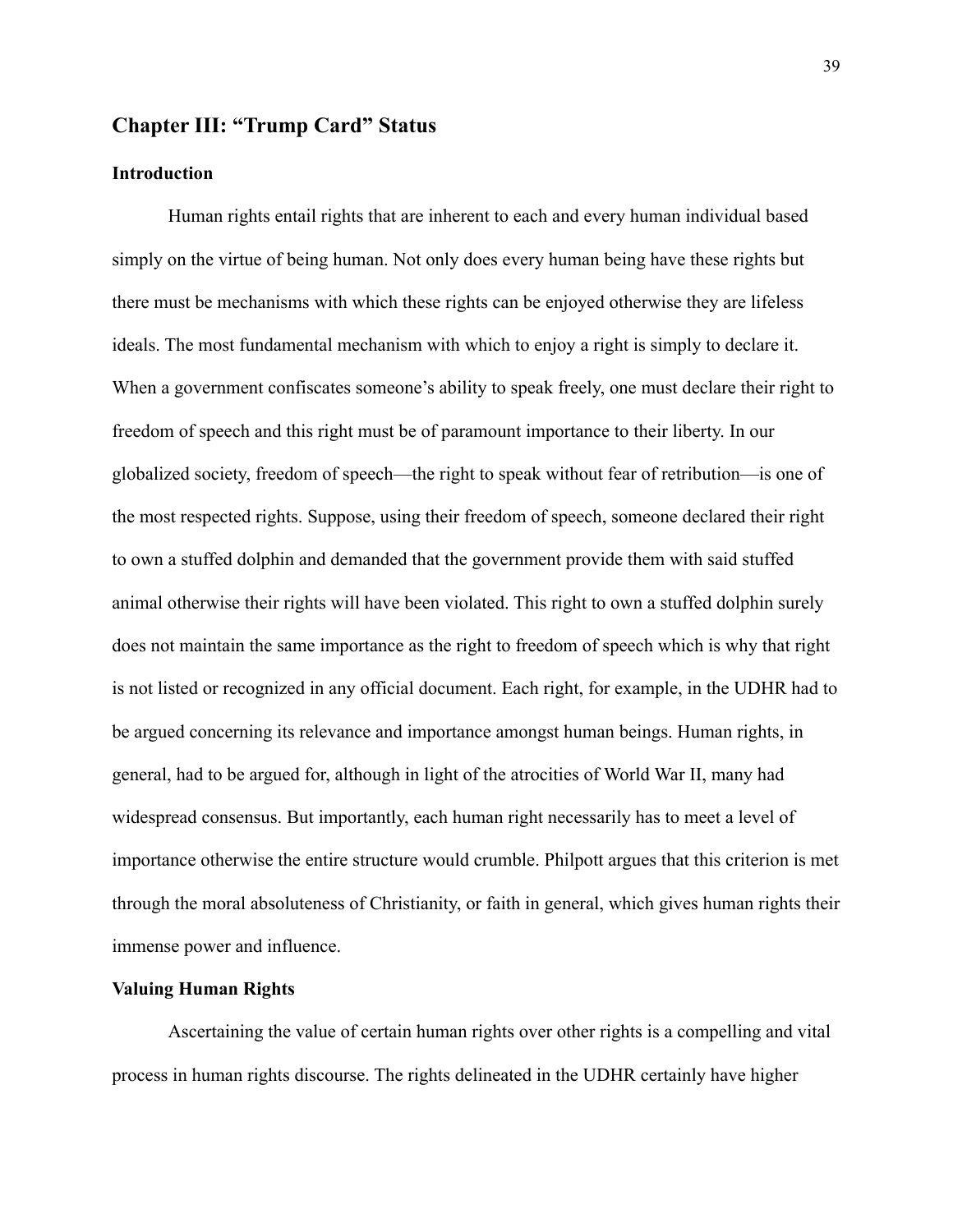significance than, say, the right to own a dog. But the process of arguing for human rights' paramount importance is not always an easy one. Maurice Cranston, a prominent philosopher, explores this hierarchy of rights and even the existence of human rights in general in his article, "Are There Any Human Rights" in which he argues that the criteria for a right to be a human right are universality, practicability, and paramount importance (Cranston, 1983). Cranston's argument directly influenced the criteria with which Philpott formulated his argument. Focusing primarily on the issue of paramount importance, I wish to emphasize Cranston's criterion of paramount importance as a right that if violated would constitute a grave affront to justice. What this means is that, for example, the right from torture, if violated, would be terrible and immoral. When compared to a violation of someone's right to own a dog, the right from torture certainly is one of higher and paramount importance. When extrapolated to the entirety of human rights, each right needs to hold the same paramount importance, otherwise, they would be useless claims amounting to no particular result. How then can a consensus be reached on the power and efficacy of human rights?

In one instance, in his essay, "A World Consensus on Human Rights?" Charles Taylor argues that a global consensus on universal norms of conduct can potentially be reached despite the differing values that constitute the foundations of those norms. Emphasized in his argument is the absolute need for one major distinction, that a clear line is drawn between a norm and its justification. Focusing on the conflict between the Western notion of human rights and the Eastern's critique of said "rights," Taylor begins by explaining that the line between norm and justification is not quite clear in the Western context. Because the notion of human rights came out of the notion of Natural Law and that humans were born under a Law of Nature, the Western human right "operates both as a legal norm and as underlying justification" (Taylor, 413). What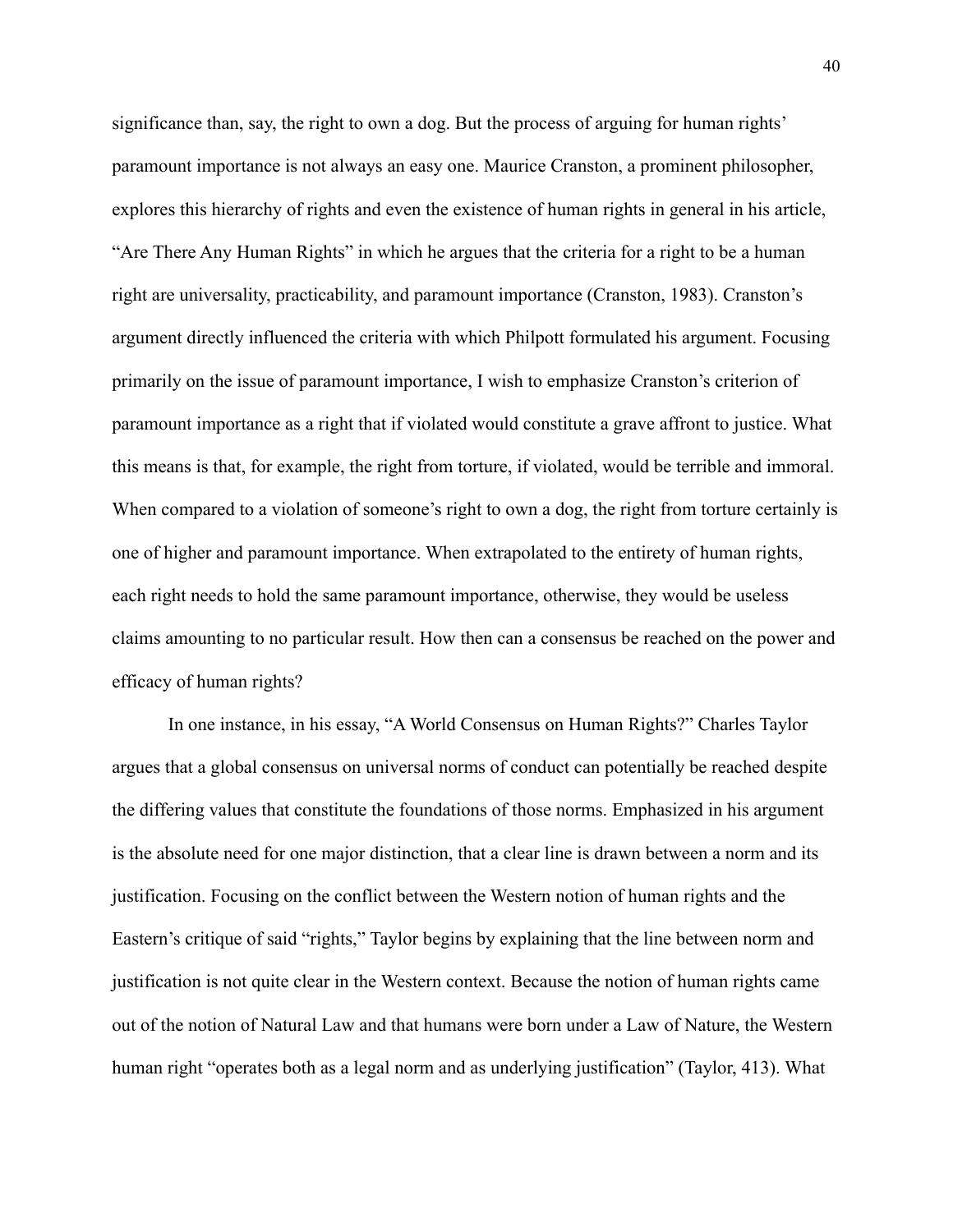Taylor means here is that the language of "rights" in the West has blurred the line between a norm of conduct and its justification for they are so intertwined. This becomes problematic when other countries try or are forced to try, to adopt the Western tradition because the very language of norms that the West claims to be universal in fact clashes with the philosophies of other countries, namely those in the East.

For human rights to be an effective system, it requires universality, not only in its adoption, but in its implementation. Universal adoption tends to be the topic of most contention amongst philosophers, often clashing with multiculturalism, non-Democratic ideologies, and non-Western ideals. Charles Taylor delivers a compelling argument for reframing how we think of the universal adoption of human rights in his essay. He argues for the unpacking of human rights' values and justifications, and following, an

"agreement on norms, yes; but a profound sense of difference, of unfamiliarity, in the ideals, the notions of human excellence, the rhetorical tropes and reference points by which these norms become objects of deep agreement for us"  $(420)$ .

In other words, he believes a consensus can be reached on universal human rights, or norms, through deep discourse and the resulting appreciation of each culture or belief system. But even as compelling as Taylor's argument is, there still exists the issue of attaching some higher, definitive power to the words in which human rights inhabit.

#### **Thoughts about Moral Absolutes in Faith and Christianity**

When attempting to establish human rights' "'trump card'' status in the context of Christianity, however, care must be taken. Careful consideration must be had to not promote the use of Christian moral absolutes to condemn or oppress others as it has commonly been used in the past. The absoluteness of God's teachings and of Christianity must not be equated to an inflated sense of superiority over all over faith-based teachings and especially must not lead to the reliving of past crimes against humanity in the incorrectly invoked name of Jesus Christ.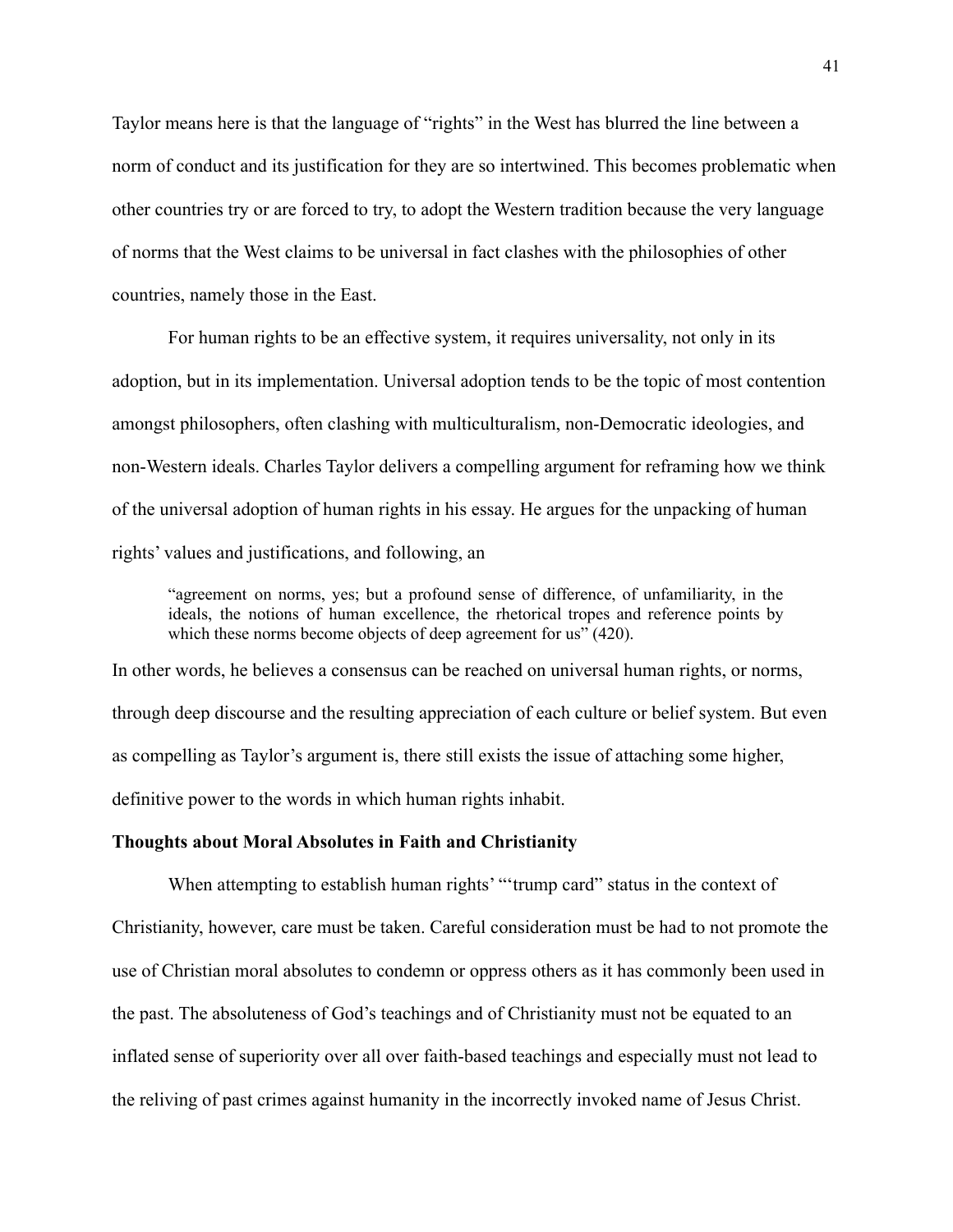As the world becomes increasingly more globalized, the absolutism of Christianity has come under examining eyes, particularly in light of the countless bloody crusades previously justified by the very absolutism that makes Christianity so unique. Examples include the colonization of Black and Brown people who were viewed to be subhuman compared to their White counterparts or the systematic genocide of Jews during the Holocaust (Hick, 79). However, as sentiments toward Christianity become more pluralistic and the world grows more tolerant, rightfully so, the central message of Christianity's moral absoluteness becomes muddied. Hick argues that the question of Christian superiority, no longer *a priori* in this day and age, "has to be posed as an empirical issue" although I feel that this endeavor may be close to impossible (86). Empirically, it, perhaps, is close to impossible to show that the moral absolutes of Christianity allow for the cultivation of human rights. Too often are the ideals of Christianity, even currently, used as a tool to violate human rights. Furthermore, for Philpott's claim about Christianity's ability to grant human rights' trump card status to be true, the moral superiority and absolutism of Christ need to be shown. However, as I will explain in the concluding remarks, this is not an endeavor I believe I have the current capacity to show nor do I believe I ever will.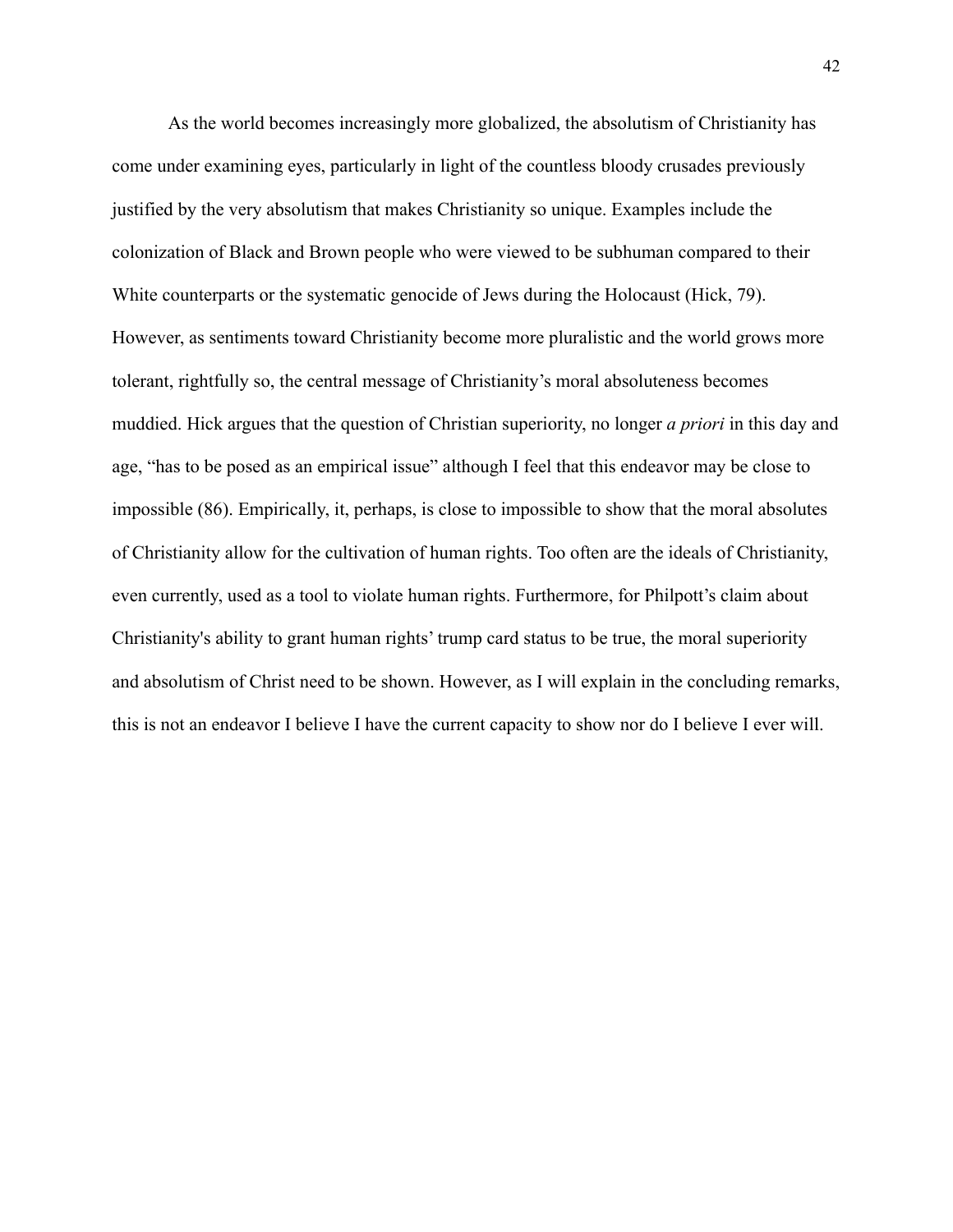### **Chapter IV: A Brief Case Study of White Evangelicalism**

Throughout America's brief yet eventful life span, there has been conflict between conservative and liberal values. Within the last couple of centuries, this conflict can be closely studied and observed with the Civil War and the consequent abolishment of slavery, the Civil Rights movement, women's suffrage, and more recent conflicts concerning the LGBTQ+ community. Though none of these conflicts are unique to the United States, there exists a close relationship between conservative values and Christianity, one that has given birth to extremist ideals and acts of discrimination and violence. The term "evangelical" has adopted a negative connotation in public eyes, many of whom view the Christian denomination deeply intertwined with the Republican Party, far-right ideologies, and extreme patriotic values (Butler, 1). Not only has this led to an immense conflict between White Evangelicals and the systematically oppressed, but between authentic Christian beliefs and a convoluted theology that manipulates the Bible to maintain the status quo. By manipulating and adhering to self-serving interpretations of the Bible, many atrocities and crimes against humanity can be committed under the guise of righteous behavior. The fallacious nature of White Evangelicalism, built on ideals of race superiority and the maintaining of existing power structures, ultimately needs to be rectified and reunited with correct Biblical theology to realign itself with human rights discourse.

Butler contends that racism has been an integral tool with which White Evangelicals have amassed and solidified power in America (Butler, 4). Not only has it been a crucial part of establishing and maintaining the status quo, but it has also become an inherent part of evangelicalism's identity in the United States in that, despite non-White participation in evangelicalism, there exists an inseparable connection between evangelicalism and White power. Racism is surely a grave affront to human rights, especially in the context of Christianity which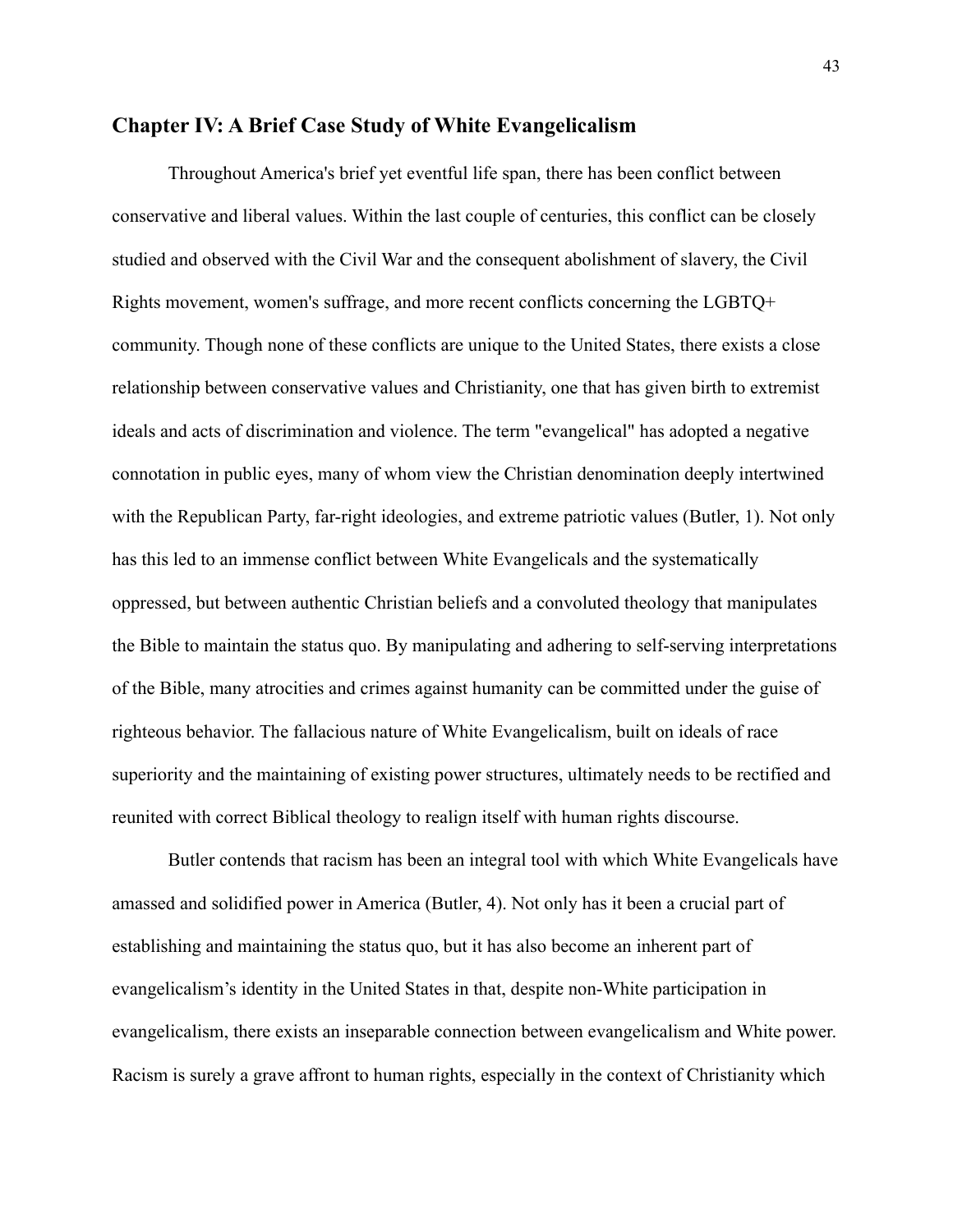follows the teachings of Jesus Christ who proclaimed that "<sup>8</sup>you will receive power when the Holy Spirit comes on you; and you will be my witnesses in Jerusalem, and in all Judea and Samaria, and to the ends of the earth" (*NIV*, Acts 1.8). At this point, in this paper, the reader will have assumed the direction in which my faith lies, and according to the Bible, evangelicalism is an ideal that should be extended to all nations, no matter racial or ethnic background. Observing the various ways in which White Evangelicals have fought racial equality, explicitly or implicitly, it simply boggles my mind as to how such a self-evident concept as human equality seems to be lost on a majority of supposedly God-fearing American people.

However, as racial segregation quickly became a more controversial topic to back as a political party in the late 1900s, the religious right, including White Evangelicals, sought an alternative cause for unification purposes: abortion (Clift, 2021). This political galvanization surrounding abortion is commonly thought to be the origin of the religious right's emergence, however, Randall Balmer argues that, prior to *Roe v. Wade*, the general consensus concerning abortion amongst the religious right was that the issue was of solely Catholic concern (Balmer et al, 2014). As Butler so determinedly argues in her book, *White Evangelical Racism: The Politics of Morality in America*, the uniting force in the religious right and White Evangelicals alike was racism (Butler). The current situation concerning Roe vs. Wade and the battle surrounding abortion and women's bodily rights over the last century proves that this political phenomenon is still prevalent to this day. According to *Christianity Today*, White Evangelicals are twice as likely as the average American to oppose abortion, establishing themselves as the most pro-life religious group in America (Shellnut, 2022). Unable to continue fighting for racial segregation, as that would entail political suicide in today's climate—although former President Trump's rhetoric and the opinions of his fan base certainly refute this perceived risk—abortion has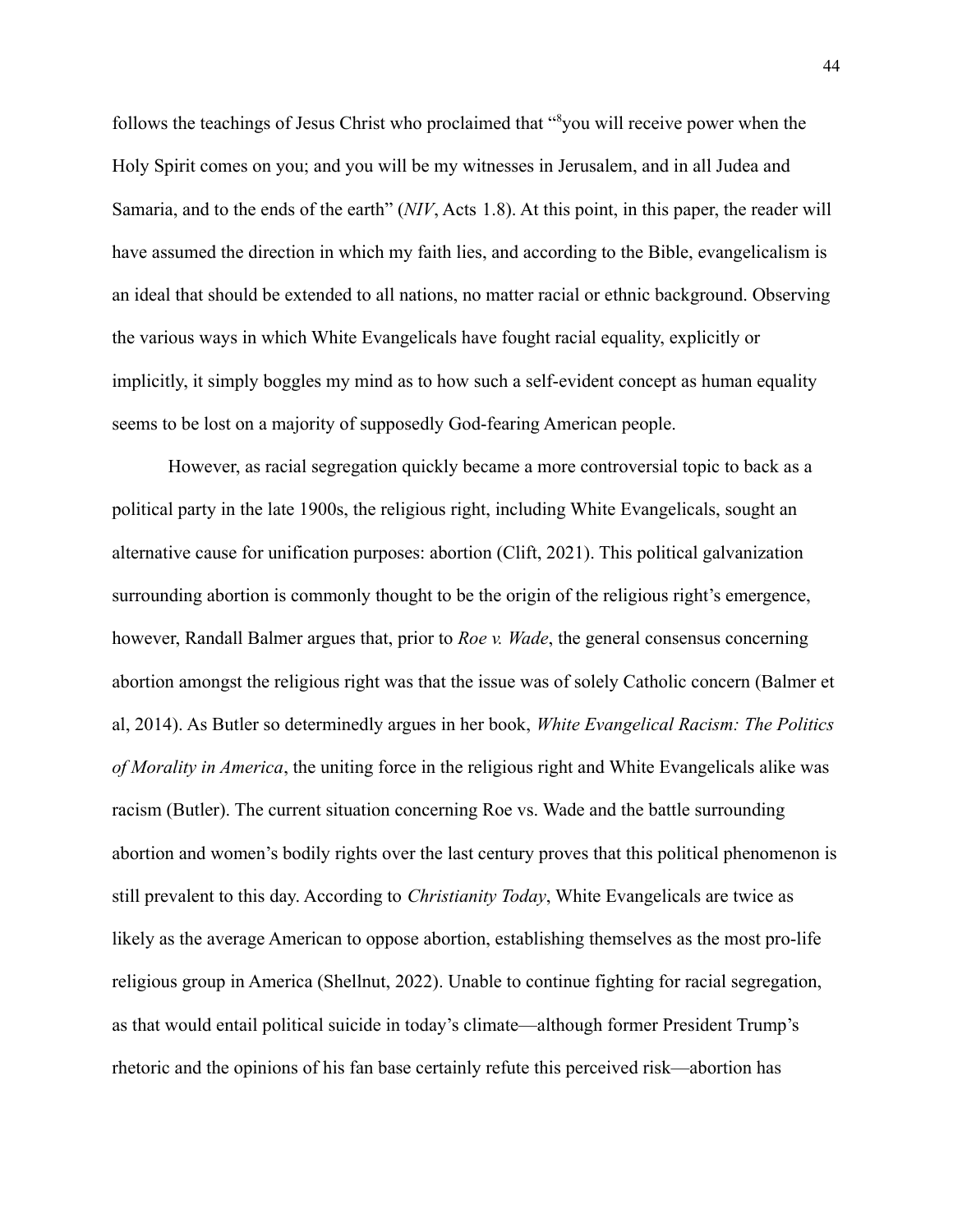become a pillar of the religious right's political stance. David Barnhart, a Methodist pastor,

provides some insight into the efficacy of fighting abortion as a political tool:

"The unborn" are a convenient group of people to advocate for. They never make demands of you; they are morally uncomplicated, unlike the incarcerated, addicted, or the chronically poor; they don't resent your condescension or complain that you are not politically correct; unlike widows, they don't ask you to question patriarchy; unlike orphans, they don't need money, education, or childcare; unlike aliens, they don't bring all that racial, cultural, and religious baggage that you dislike; they allow you to feel good about yourself without any work at creating or maintaining relationships; and when they are born, you can forget about them, because they cease to be unborn. You can love the unborn and advocate for them without substantially challenging your own wealth, power, or privilege, without re-imagining social structures, apologizing, or making reparations to anyone. They are, in short, the perfect people to love if you want to claim you love Jesus, but actually dislike people who breathe. Prisoners? Immigrants? The sick? The poor? Widows? Orphans? All the groups that are specifically mentioned in the Bible? They all get thrown under the bus for the unborn" (Barnhart, 2018)

For a group claiming to espouse the ideals of Christ, it is rather odd—although quite sensical—that they would fight for the group rights of the unborn while consistently marginalizing others in need. However, this is not to say that the unborn is a group to which no consideration must be taken. But to say, as my fiance insightfully stated, that both sides to this political argument are technically pro-life, that they are merely attempting to place differentiated values on the lives of people, a job solely meant for God.

Ultimately, as a group that so publicly declares their devotion to God and Christ-like values, White Evangelicals evidently do not live out those ideals, using the guise of fighting for rights of the unborn to avoid the very pertinent responsibility to combat, for one, the systemic racism in our country. Especially considering that they are a group that historically has benefited so much from slavery, Jim Crow, and segregation, an argument can easily be made that they have a moral responsibility to rectify the mistakes of the past.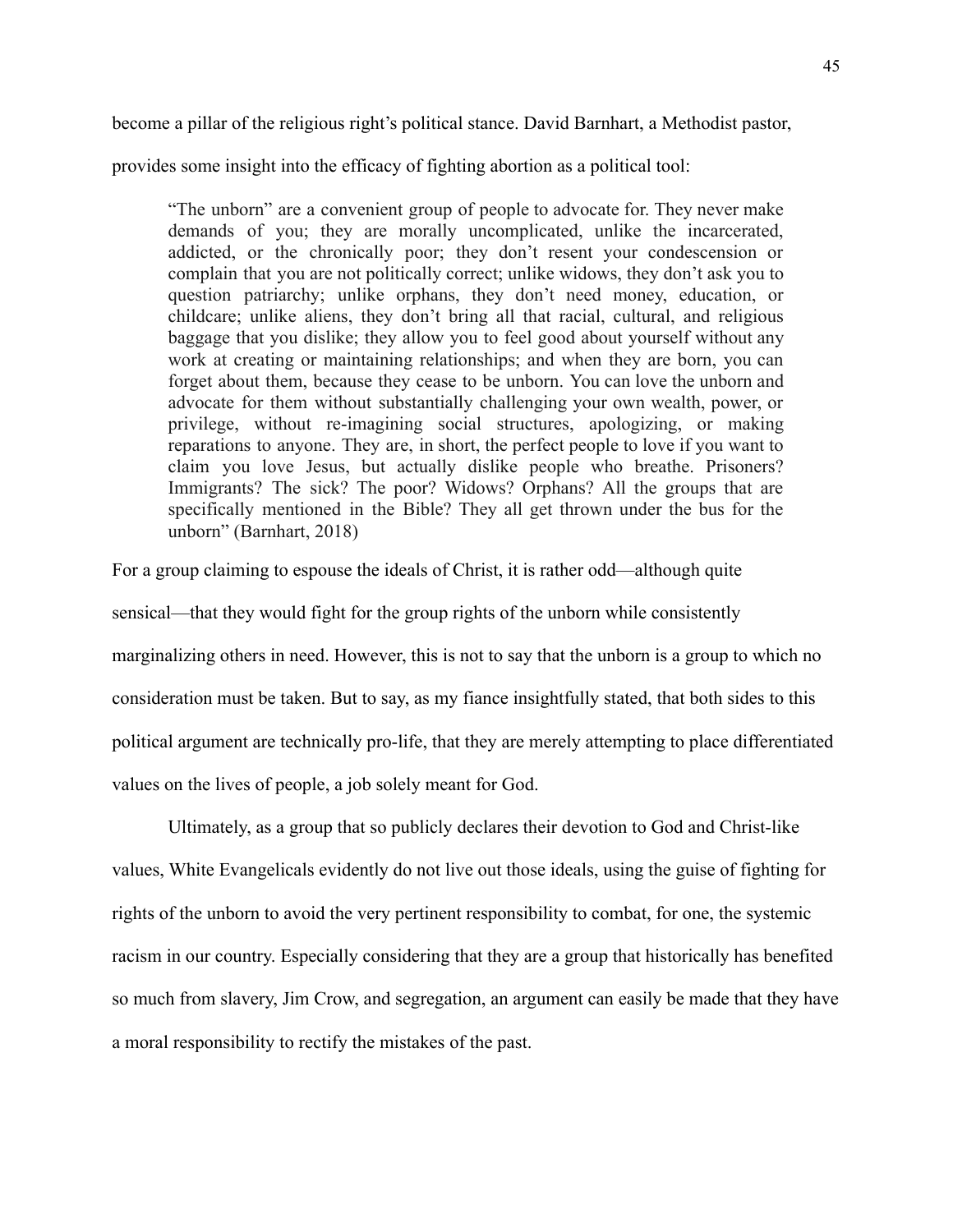### **Concluding Remarks**

Philpott claims that faiths that admit "little room for violation or exception" make strong candidates for faiths through which human rights can be justified, however, to show that faith has superiority over all forms of thinking or living is a task beyond the scope of human ability (Philpott, 2014). So far, his first two claims of Christianity's ability to lend credence to the universality of human rights and conceptualization of human dignity hold considerable value in that empirical approaches to both certainly lead to the conclusion that the strength of human rights is bolstered through Christ. However, where his argument begins to falter is in his last position of "trump card" status for it requires an argument to be made for the absolutism of Christ which I believe can only be provided by the grace of God. Too long have I tried to ascertain evidence of the absolutism of God and, for far too long, have I failed. This is the definitive line at which my thesis departs from any semblance of academic significance—much to the inevitable chagrin of my advisor—but it is a line I wish to draw considering the premature stage of life in which I currently find myself.

There is, however, empirical value to the absolutism of Christ that I can only speak to from personal experience and to the sentiments of those around me. As I write this thesis, I cannot help but shake my head in wonder at the fact that, after almost a decade, I am finally graduating. Throughout that time I have experienced the most devastating of rock bottoms in my life, and yet by some seemingly miraculous series of events, I find myself able to carry on without the constant onus of past trauma weighing me down. The only aspect of my life that has been constant during this time is God. In Isaiah 43, there lie the words:

<sup>1</sup>But now, this is what the Lord says— he who created you, Jacob, he who formed you, Israel: "Do not fear, for I have redeemed you; I have summoned you by name; you are mine" (*NIV,* Isaiah 43.1).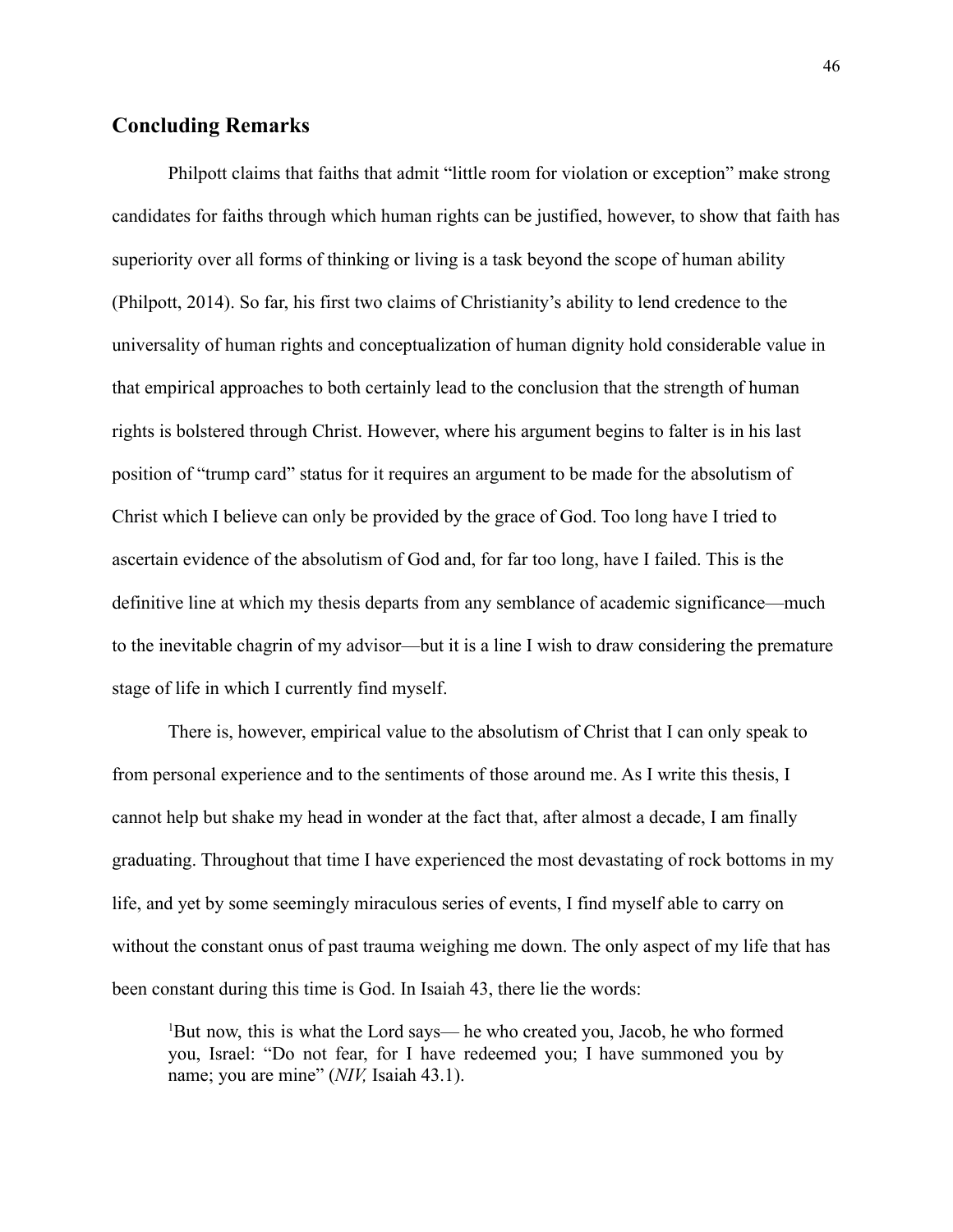This Word of God confirms that indeed God has redeemed even me. I have committed acts that have easily pushed me into the realm of irredeemability, and yet there remains One who says otherwise. Of course, I have had the greatest privilege of knowing people who have emulated God's love in ways I had previously thought to be impossible, but as loving as they can be, they are still human, like me, and therefore can only have so much influence on how I view myself when in the darkest of places. It is in those darkest places that I have found God. In the black vastness of my echo chambers, with no one else to turn to except the Father who created me, I have rediscovered my true identity as a child of God. Having been led to the opportunity of studying Human Rights at Trinity College, I firmly believe that God has provided me with a vessel in which to do the work He truly wishes: saving lives. And for that, I cannot help but be eternally grateful.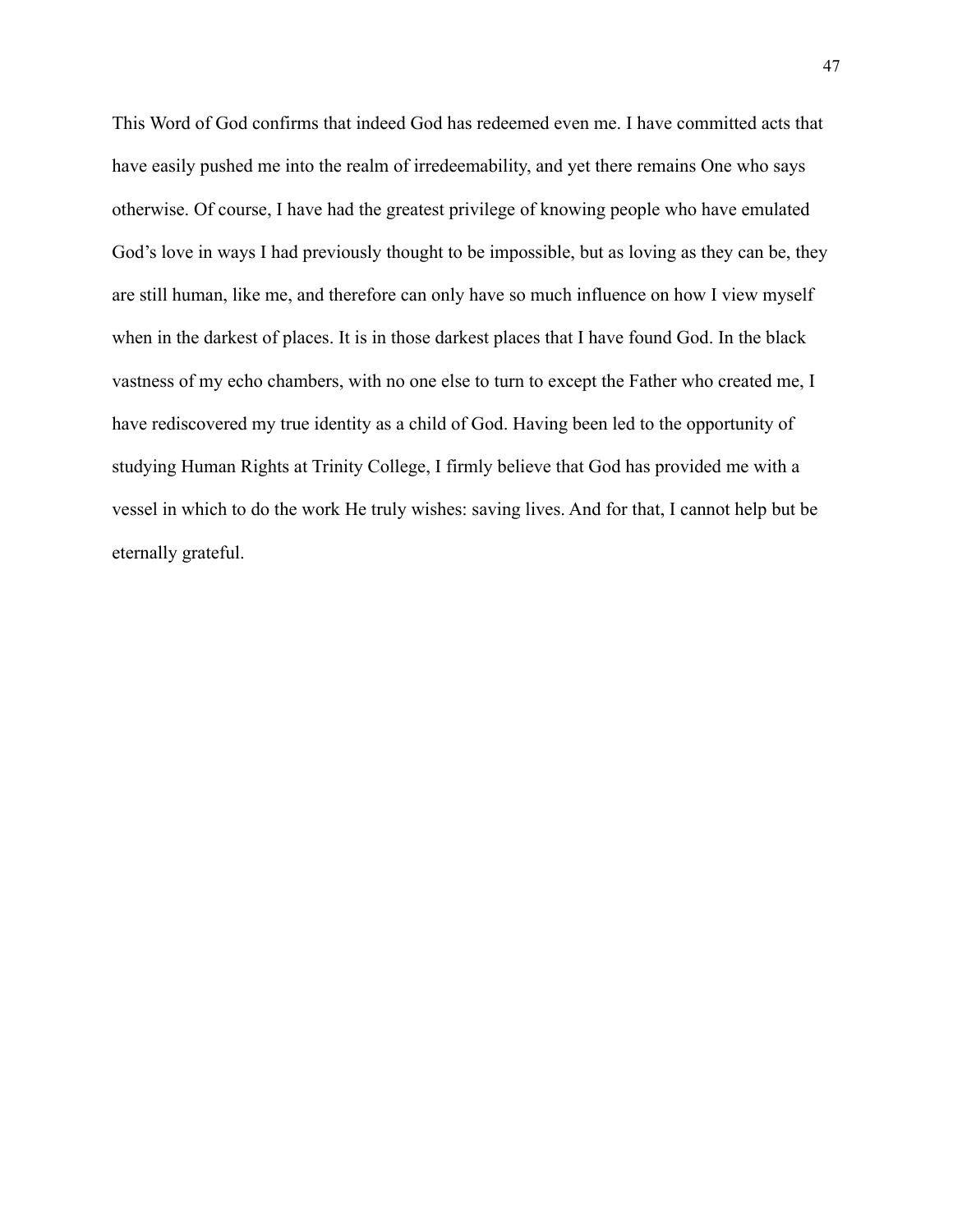### **Works Cited**

- Balmer, Randall, et al. "The Real Origins of the Religious Right." *POLITICO Magazine*, 27 May 2014, https://www.politico.com/magazine/story/2014/05/religious-right-real-origins-1 07133/.
- Barnhart, David. "The Unborn." *Facebook*, 2018,

https://www.facebook.com/dave.barnhart/posts/10156549406811031.

- Bayefsky, Rachel. "Dignity, Honour, and Human Rights: Kant's Perspective." *Political Theory*, vol. 41, no. 6, 2013, pp. 809–37, http://www.jstor.org/stable/24571373. Accessed 6 May 2022.
- Butler, Anthea D. *White Evangelical Racism: The Politics of Morality in America*. The University of North Carolina Press, 2021.
- Cavarero, Adriana, et al. "Christianity and Rational, Universal Morals." *Thou Shalt Not Kill: A Political and Theological Dialogue*, Fordham University Press, 2015, pp. 18–22, https://doi.org/10.2307/j.ctt16f8cb0.6. Accessed 6 May 2022.
- Christie, Dolores L. "The Person: Moral Subject and Moral Norm." *Moral Choice: A Christian View of Ethics*, 1517 Media, 2013, pp. 105–32, https://doi.org/10.2307/j.ctt22nm999.9. Accessed 6 May 2022.
- Clift, Eleanor. "How Roe v. Wade Became a 'Godsend' for the Religious Right." *The Daily Beast*, The Daily Beast Company, 31 Dec. 2021, https://www.thedailybeast.com/how-roe-vwade-became-a-godsend-for-the-religious-right.
- Cosgrave, Bill. "Understanding Christian Morality." *The Furrow*, vol. 69, no. 5, 2018, pp. 295–305, http://www.jstor.org/stable/44738733. Accessed 6 May 2022.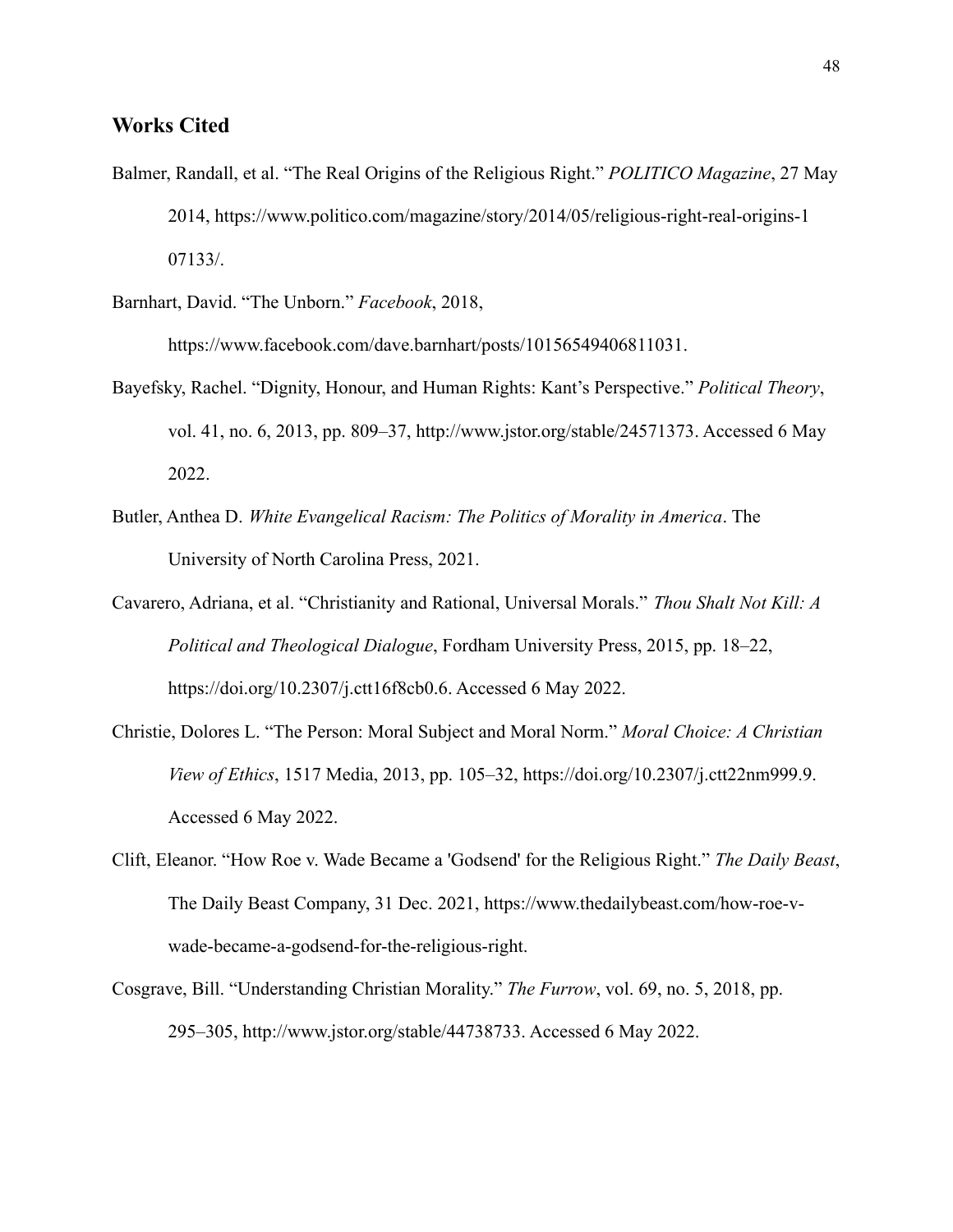- Cranston, Maurice. "Are There Any Human Rights?" *Daedalus*, vol. 112, no. 4, 1983, pp. 1–17, http://www.jstor.org/stable/20024883. Accessed 6 May 2022.
- Cunningham, W. Patrick. "The Golden Rule as Universal Ethical Norm." *Journal of Business Ethics*, vol. 17, no. 1, 1998, pp. 105–09, http://www.jstor.org/stable/25073060. Accessed 6 May 2022.
- Dembour, Marie-Bénédicte. "Critiques." *International Human Rights Law*, edited by Daniel Moeckli et al., Oxford University Press, Oxford, United Kingdom, 2018, pp. 41–59.
- Donnelly, Jack. "Human Rights and Human Dignity: An Analytic Critique of Non-Western Conceptions of Human Rights." *The American Political Science Review*, vol. 76, no. 2, 1982, pp. 303–16, https://doi.org/10.2307/1961111. Accessed 6 May 2022.
- European Court of Human Rights. "Schalk and Kopf v. Austria." *HUDOC*, 2010, https://hudoc.echr.coe.int/fre#{%22itemid%22:[%22002-912%22]}.
- Hick, John. "The Non-Absoluteness of Christianity." *Disputed Questions in Theology and the Philosophy of Religion*, Yale University Press, 1993, pp. 77–102, http://www.jstor.org/stable/j.ctt1dr389s.9. Accessed 6 May 2022.
- Howard, Rhoda E., and Jack Donnelly. "Human Dignity, Human Rights, and Political Regimes." *The American Political Science Review*, vol. 80, no. 3, 1986, pp. 801–17, https://doi.org/10.2307/1960539. Accessed 6 May 2022.
- Hume, David. "Book III: of Morals." *A Treatise of Human Nature*, edited by L.A. Selby-Bigge, Clarendon Press, Oxford, pp. 455–477.
- "International Covenant on Civil and Political Rights." *OHCHR*, 1966, https://www.ohchr.org/en/instruments-mechanisms/instruments/international-covenant-ci vil-and-political-rights.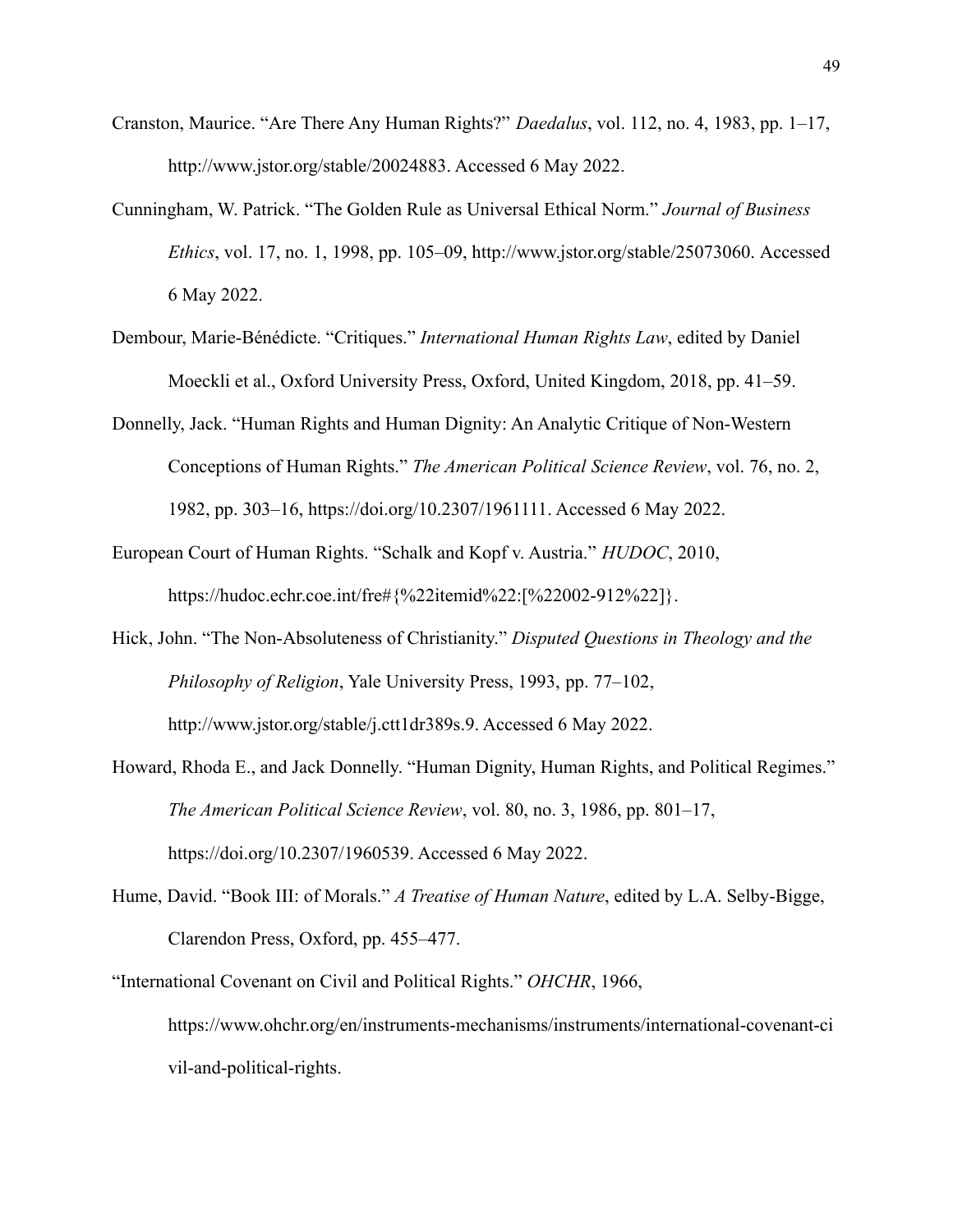"International Covenant on Economic, Social and Cultural Rights." *OHCHR*, 1966,

https://www.ohchr.org/en/instruments-mechanisms/instruments/international-covenant-ec onomic-social-and-cultural-rights.

Kant, Immanuel. *Groundwork for the Metaphysic of Morals*. Jonathan Bennet, 2005.

Kemmelmeier, Markus, and Waleed A. Jami. "Mask Wearing as Cultural Behavior: An Investigation across 45 U.S. States during the COVID-19 Pandemic." *Frontiers*, Frontiers, 1 Jan. 1AD,

https://www.frontiersin.org/articles/10.3389/fpsyg.2021.648692/full.

"King James Version (KJV)." *BibleGateway.com: A Searchable Online Bible in over 150 Versions and 50 Languages.*, https://www.biblegateway.com/.

King, Luther Martin. *The Measure of a Man*. Papamoa Press, 2017.

- Kwan Chan, Chak, and Graham Bowpitt. "Rationality, Sociability and Human Dignity." *Human Dignity and Welfare Systems*, 1st ed., Bristol University Press, 2005, pp. 13–22, https://doi.org/10.2307/j.ctt9qgn3r.7. Accessed 6 May 2022.
- Li, XiaoRong. "'Asian Values' and the Universality of Human Rights." *The Philosophy of Human Rights*, edited by Patrick Hayden, Paragon House, St. Paul, MN, 2001, pp. 397–408.
- Locke, John. "The Second Treatise of Government." *The Philosophy of Human Rights*, edited by Patrick Hayden, Paragon House, St. Paul, MN, 2001, pp. 71–79.
- "New International Version (NIV)." *BibleGateway.com: A Searchable Online Bible in over 150 Versions and 50 Languages.*, https://www.biblegateway.com/.
- Philpott, Daniel. "No Human Rights without God." *OpenGlobalRights*, 2014, https://www.openglobalrights.org/no-human-rights-without-god/.